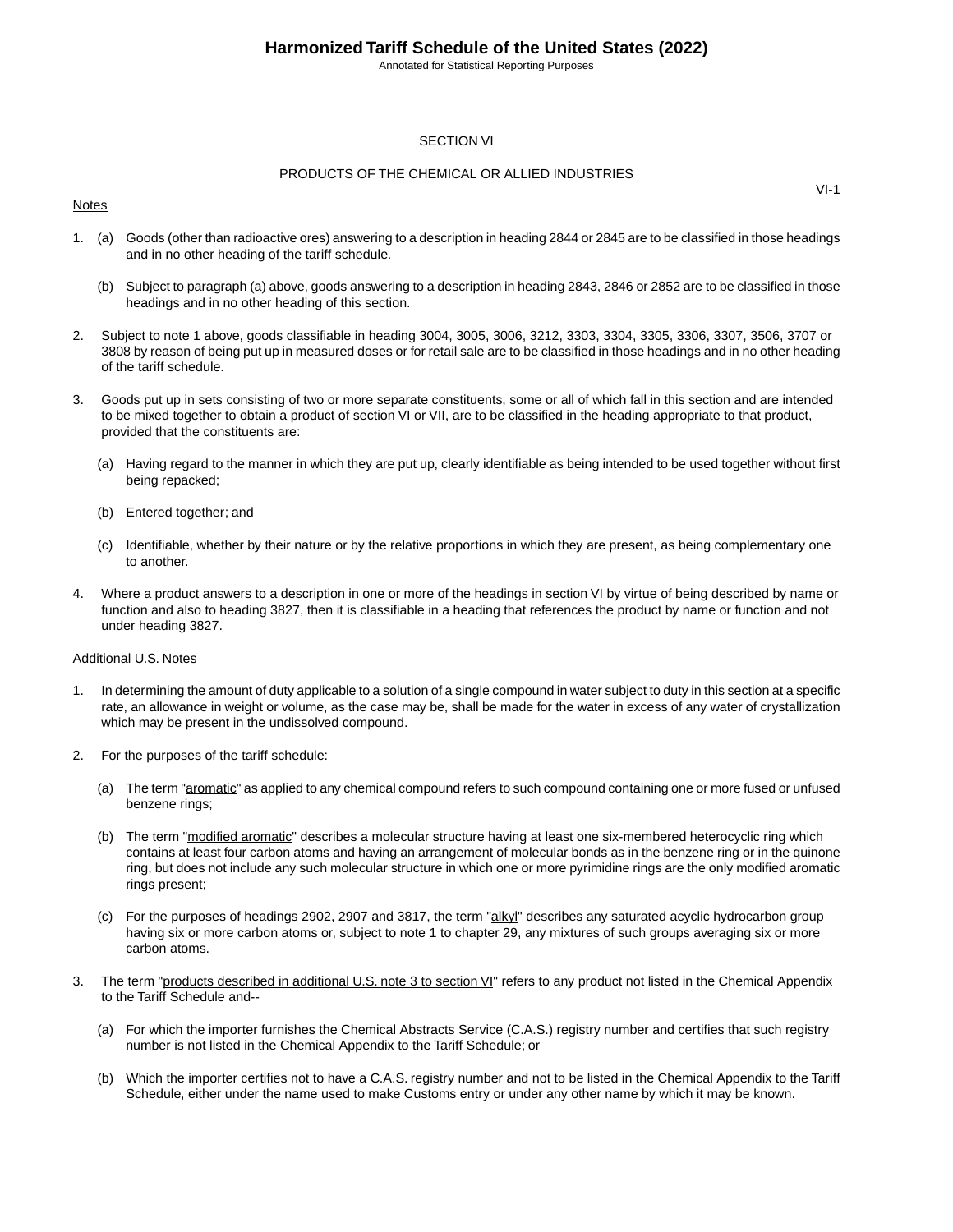Annotated for Statistical Reporting Purposes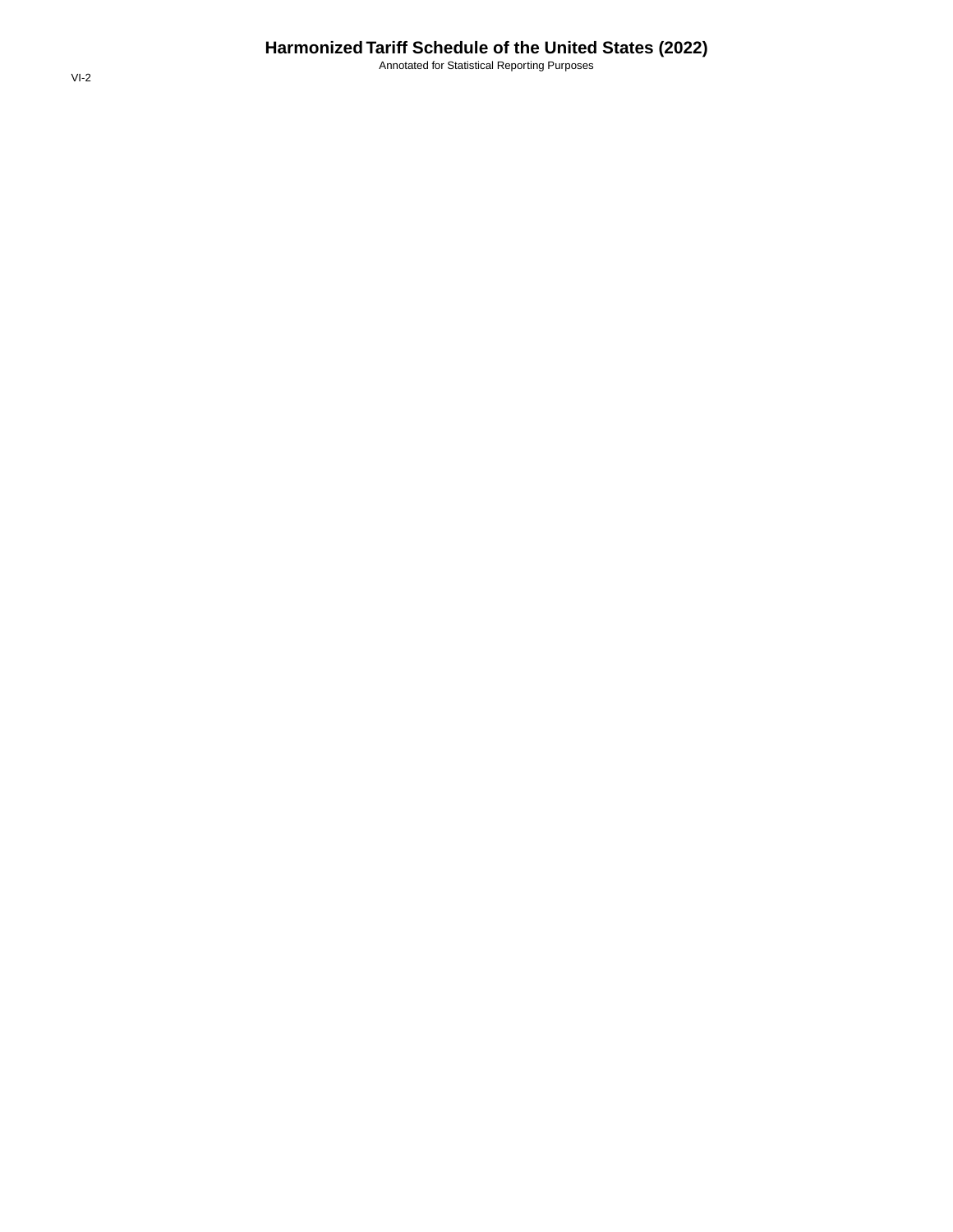Annotated for Statistical Reporting Purposes

#### CHAPTER 28

#### INORGANIC CHEMICALS; ORGANIC OR INORGANIC COMPOUNDS OF PRECIOUS METALS, OF RARE-EARTH METALS, OF RADIOACTIVE ELEMENTS OR OF ISOTOPES

#### **Notes**

1. Except where the context otherwise requires, the headings of this chapter apply only to:

- (a) Separate chemical elements and separate chemically defined compounds, whether or not containing impurities;
- (b) The products mentioned in (a) above dissolved in water;
- (c) The products mentioned in (a) above dissolved in other solvents provided that the solution constitutes a normal and necessary method of putting up these products adopted solely for reasons of safety or for transport and that the solvent does not render the product particularly suitable for specific use rather than for general use;
- (d) The products mentioned in (a), (b) or (c) above with an added stabilizer (including an anticaking agent) necessary for their preservation or transport;
- (e) The products mentioned in (a), (b), (c) or (d) above with an added antidusting agent or a coloring substance added to facilitate their identification or for safety reasons, provided that the additions do not render the product particularly suitable for specific use rather than for general use.
- 2. In addition to dithionites and sulfoxylates, stabilized with organic substances (heading 2831), carbonates and peroxocarbonates of inorganic bases (heading 2836), cyanides, cyanide oxides and complex cyanides of inorganic bases (heading 2837), fulminates, cyanates and thiocyanates, of inorganic bases (heading 2842), organic products included in headings 2843 to 2846 and 2852 and carbides (heading 2849), only the following compounds of carbon are to be classified in this chapter:
	- (a) Oxides of carbon, hydrogen cyanide and fulminic, isocyanic, thiocyanic and other simple or complex cyanogen acids (heading 2811);
	- (b) Halide oxides of carbon (heading 2812);
	- (c) Carbon disulfide (heading 2813);
	- (d) Thiocarbonates, selenocarbonates, tellurocarbonates, selenocyanates, tellurocyanates, tetrathiocyanatodiamminochromates (reineckates) and other complex cyanates, of inorganic bases (heading 2842);
	- (e) Hydrogen peroxide, solidified with urea (heading 2847), carbon oxysulfide, thiocarbonyl halides, cyanogen, cyanogen halides and cyanamide and its metal derivatives (heading 2853) other than calcium cyanamide, whether or not pure (chapter 31).
- 3. Subject to the provisions of note 1 to section VI, this chapter does not cover:
	- (a) Sodium chloride or magnesium oxide, whether or not pure, or other products of section V;
	- (b) Organo-inorganic compounds other than those mentioned in note 2 above;
	- (c) Products mentioned in note 2, 3, 4 or 5 to chapter 31;
	- (d) Inorganic products of a kind used as luminophores, of heading 3206; glass frit and other glass in the form of powder, granules or flakes, of heading 3207;
	- (e) Artificial graphite (heading 3801); products put up as charges for fire-extinguishers or put up in fire-extinguishing grenades, of heading 3813; ink removers put up in packings for retail sale, of heading 3824; cultured crystals (other than optical elements) weighing not less than 2.5 g each, of the halides of the alkali or alkaline-earth metals, of heading 3824;
	- (f) Precious or semiprecious stones (natural, synthetic or reconstructed) or dust or powder of such stones (headings 7102 to 7105), or precious metals or precious metal alloys of chapter 71;
	- (g) The metals, whether or not pure, metal alloys or cermets, including sintered metal carbides (metal carbides sintered with a metal), of section XV; or
	- (h) Optical elements, for example, of the halides of the alkali or alkaline-earth metals (heading 9001).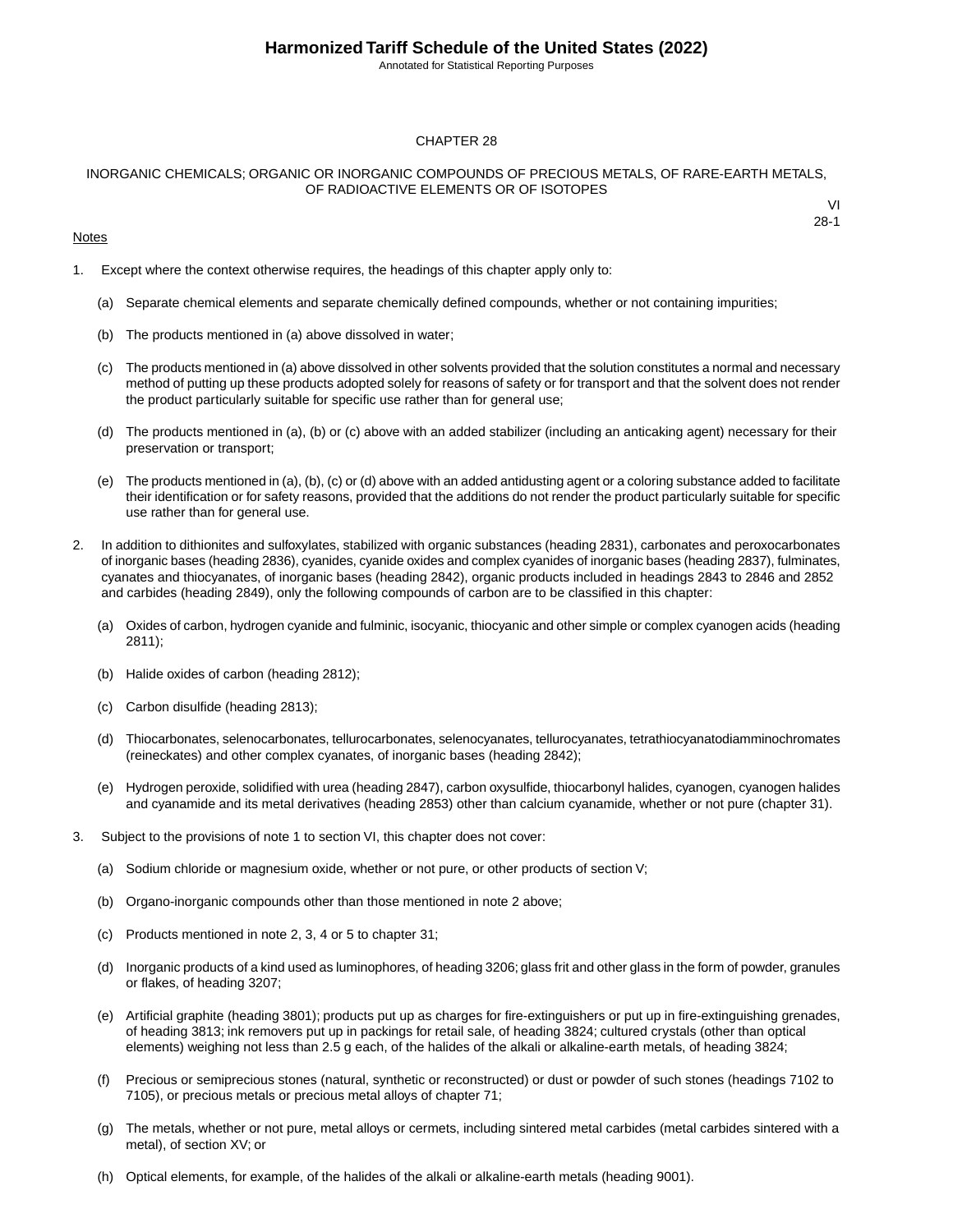Annotated for Statistical Reporting Purposes

Notes (con.) VI 28-2

- 4. Chemically defined complex acids consisting of a nonmetal acid of subchapter II and a metal acid of subchapter IV are to be classified in heading 2811.
- 5. Headings 2826 to 2842 apply only to metal or ammonium salts or peroxysalts.

Except where the context otherwise requires, double or complex salts are to be classified in heading 2842.

- 6. Heading 2844 applies only to:
	- (a) Technetium (atomic No. 43), promethium (atomic No. 61), polonium (atomic No. 84) and all elements with an atomic number greater than 84;
	- (b) Natural or artificial radioactive isotopes (including those of the precious metals or of the base metals of sections XIV and XV), whether or not mixed together;
	- (c) Compounds, inorganic or organic, of these elements or isotopes, whether or not chemically defined, whether or not mixed together;
	- (d) Alloys, dispersions (including cermets), ceramic products and mixtures containing these elements or isotopes or inorganic or organic compounds thereof and having a specific radioactivity exceeding 74 becquerels per gram (0.002 microcurie per gram);
	- (e) Spent (irradiated) fuel elements (cartridges) of nuclear reactors;
	- (f) Radioactive residues whether or not usable.

The term "isotopes", for the purposes of this note and of the wording of headings 2844 and 2845, refers to:

- (i) Individual nuclides, excluding, however, those existing in nature in the monoiosotopic state;
- (ii) Mixtures of isotopes of one and the same element, enriched in one or several of the said isotopes, that is, elements of which the natural isotopic composition has been artificially modified.
- 7. Heading 2853 includes copper phosphide (phosphor copper) containing more than 15 percent by weight of phosphorus.
- 8. Chemical elements (for example, silicon and selenium) doped for use in electronics are to be classified in this chapter, provided that they are in forms unworked as drawn, or in the form of cylinders or rods. When cut in the form of discs, wafers or similar forms, they fall in heading 3818.

#### Subheading Note

1. For the purposes of subheading 2852.10, the expression "chemically defined" means all organic or inorganic compounds of mercury meeting the requirements of paragraphs (a) to (e) of Note 1 to Chapter 28 or paragraphs (a) to (h) of Note 1 to Chapter 29.

#### **Statistical Note**

<sup>1.</sup> For the purposes of heading 2804, the term " $m^{3n}$  (cubic meter) means a standard cubic meter measured at 21°C at 760 mm (1013 millibars) pressure.

#### Compiler's Note

The provisions of subchapter II of chapter 99 (Miscellaneous Tariff Bills or MTBs), the provisions of the Generalized System of Preferences (GSP) found in General Note 4 and most product exclusions from the additional tariffs on products of China in subchapter III of chapter 99 expired on December 31, 2020. However, no endnotes or footnotes relating to these provisions have been deleted as of the issue date of this edition.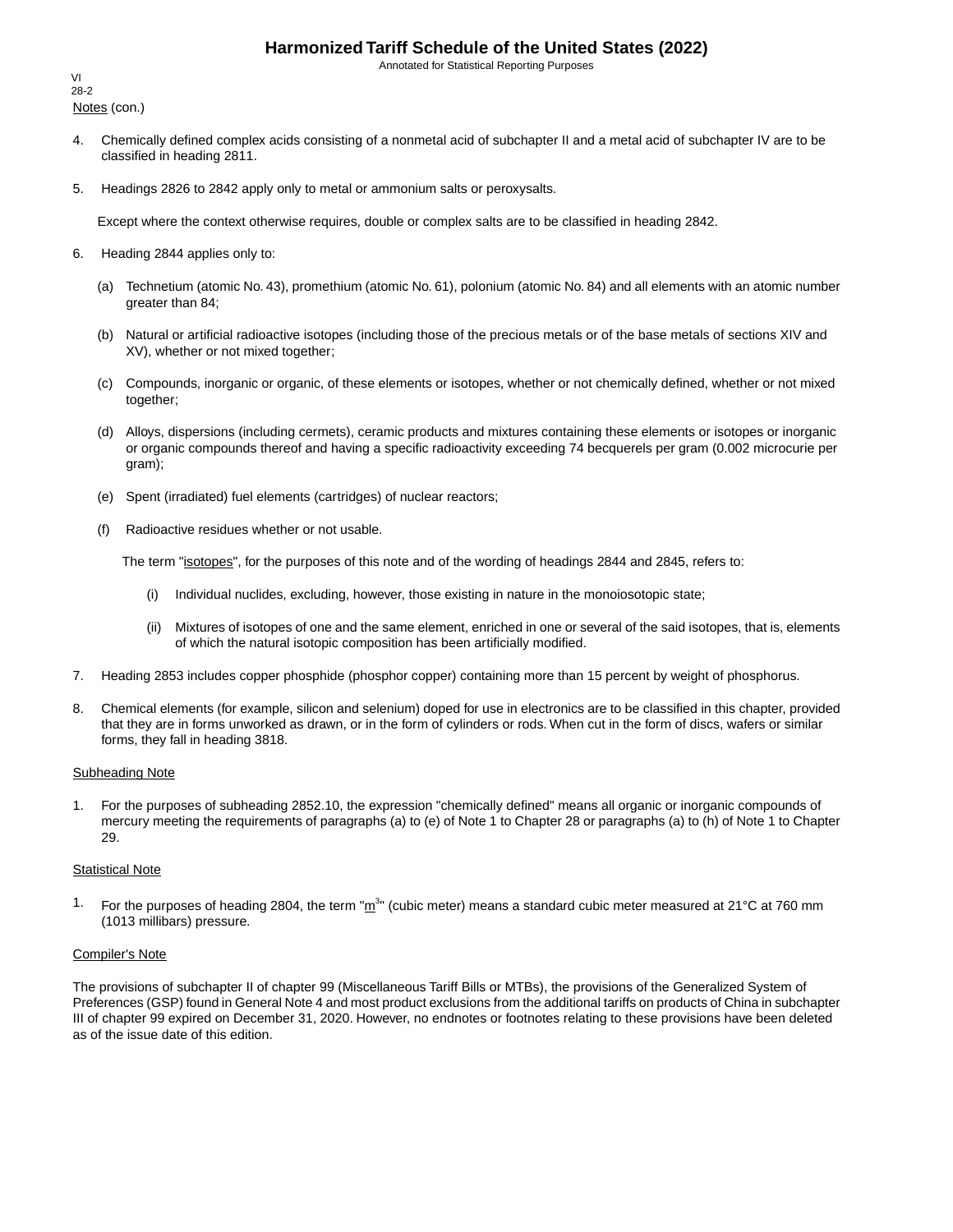Annotated for Statistical Reporting Purposes

| Heading/                 | Stat.       |                                                     | Unit           |         | Rates of Duty                                             |                |
|--------------------------|-------------|-----------------------------------------------------|----------------|---------|-----------------------------------------------------------|----------------|
| Subheading               | Suf-<br>fix | Article Description                                 | of<br>Quantity | General | 1<br>Special                                              | $\overline{2}$ |
|                          |             | I. CHEMICAL ELEMENTS                                |                |         |                                                           |                |
| 2801<br>2801.10.00 00    |             | Fluorine, chlorine, bromine and iodine:             |                |         |                                                           | 25%            |
| 2801.20.00 00            |             |                                                     |                |         |                                                           | Free           |
| 2801.30<br>2801.30.10 00 |             | Fluorine; bromine:                                  |                |         | Free (A, AU, BH, CL, 25%                                  |                |
|                          |             |                                                     |                |         | CO, D, E, IL, JO,<br>KR, MA, OM, P,<br>PA, PE, S, SG)     |                |
| 2801.30.20 00            |             |                                                     |                |         | Free (A+, AU, BH,<br>CL, CO, D, E, IL,<br>JO, KR, MA, OM, | 37%            |
|                          |             |                                                     |                |         | P, PA, PE, S, SG)                                         | Free           |
| 2803.00.00               |             | Carbon (carbon blacks and other forms of carbon not |                |         |                                                           |                |
|                          | 10          |                                                     |                |         |                                                           | 20%            |
|                          | 50          |                                                     |                |         |                                                           |                |
|                          |             |                                                     |                |         |                                                           |                |
|                          |             |                                                     |                |         |                                                           |                |
|                          |             |                                                     |                |         |                                                           |                |
|                          |             |                                                     |                |         |                                                           |                |
|                          |             |                                                     |                |         |                                                           |                |
|                          |             |                                                     |                |         |                                                           |                |
|                          |             |                                                     |                |         |                                                           |                |
|                          |             |                                                     |                |         |                                                           |                |
|                          |             |                                                     |                |         |                                                           |                |
|                          |             |                                                     |                |         |                                                           |                |
|                          |             |                                                     |                |         |                                                           |                |
|                          |             |                                                     |                |         |                                                           |                |
|                          |             |                                                     |                |         |                                                           |                |
|                          |             |                                                     |                |         |                                                           |                |
|                          |             |                                                     |                |         |                                                           |                |
|                          |             |                                                     |                |         |                                                           |                |
|                          |             |                                                     |                |         |                                                           |                |
|                          |             |                                                     |                |         |                                                           |                |
|                          |             |                                                     |                |         |                                                           |                |
|                          |             |                                                     |                |         |                                                           |                |
|                          |             |                                                     |                |         |                                                           |                |
|                          |             |                                                     |                |         |                                                           |                |
|                          |             |                                                     |                |         |                                                           |                |
|                          |             |                                                     |                |         |                                                           |                |
|                          |             |                                                     |                |         |                                                           |                |
|                          |             |                                                     |                |         |                                                           |                |
|                          |             |                                                     |                |         |                                                           |                |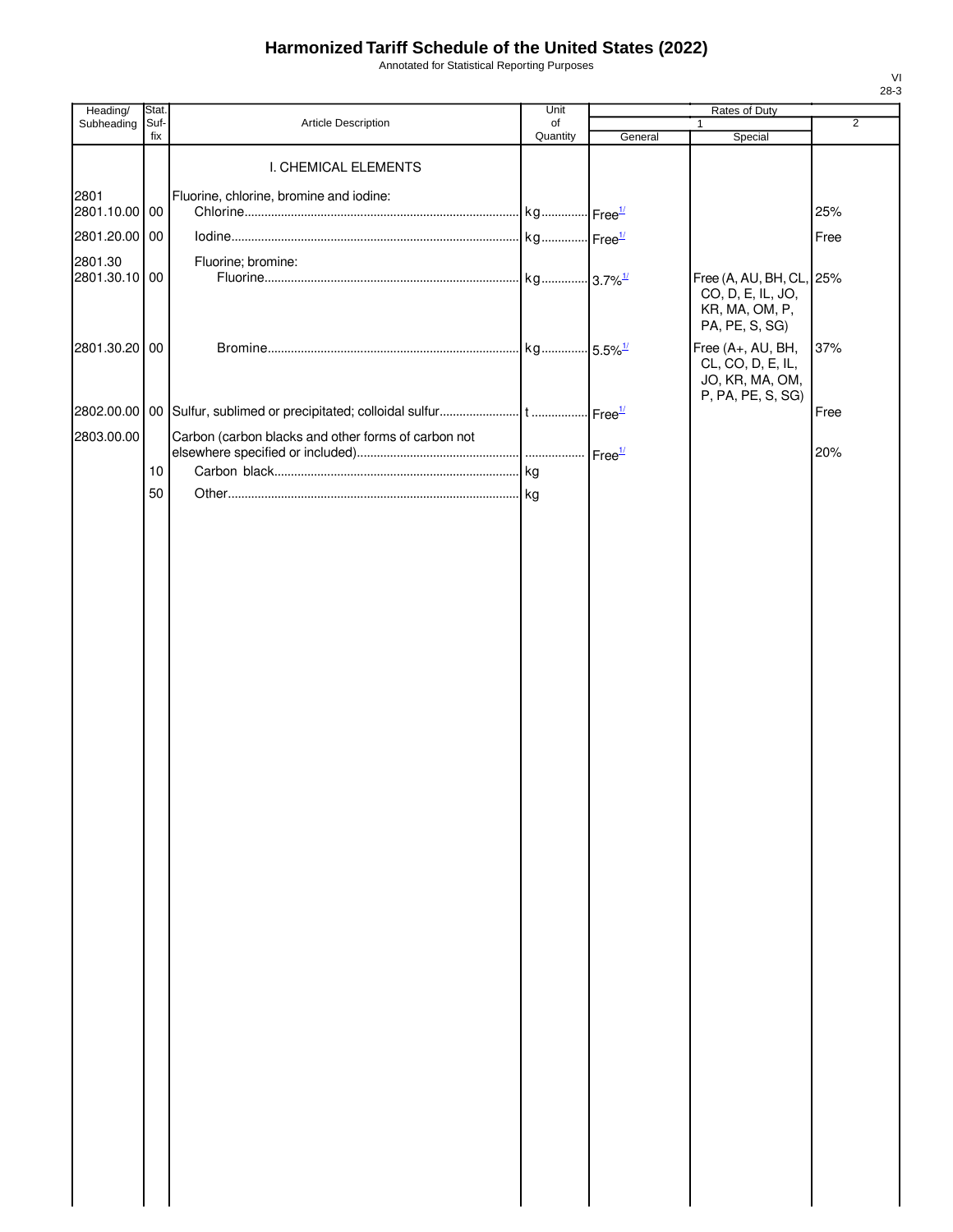Annotated for Statistical Reporting Purposes

| Heading/                 | Stat.       |                                                                 | Unit                       |                       | Rates of Duty                                                                     |                |
|--------------------------|-------------|-----------------------------------------------------------------|----------------------------|-----------------------|-----------------------------------------------------------------------------------|----------------|
| Subheading               | Suf-<br>fix | <b>Article Description</b>                                      | of<br>Quantity             | General               | $\mathbf{1}$<br>Special                                                           | $\overline{2}$ |
| 2804<br>2804.10.00 00    |             | Hydrogen, rare gases and other nonmetals:                       | thousand                   | $3.7\%$ <sup>1/</sup> | Free (A, AU, BH, CL, 25%                                                          |                |
|                          |             |                                                                 | $m3$                       |                       | CO, D, E, IL, JO,<br>KR, MA, OM, P,<br>PA, PE, S, SG)                             |                |
| 2804.21.00 00            |             | Rare gases:                                                     | thousand<br>$m^3$          | $3.7\%$ <sup>1/</sup> | Free (A, AU, BH, CL, 25%<br>CO, D, E, IL, JO,<br>KR, MA, OM, P,<br>PA, PE, S, SG) |                |
| 2804.29.00               |             |                                                                 |                            |                       | Free (A, AU, BH, CL, 25%<br>CO, D, E, IL, JO,<br>KR, MA, OM, P,<br>PA, PE, S, SG) |                |
|                          | 10          |                                                                 | thousand<br>m <sup>3</sup> |                       |                                                                                   |                |
|                          | 50          |                                                                 | thousand<br>m <sup>3</sup> |                       |                                                                                   |                |
| 2804.30.00 00            |             |                                                                 | thousand<br>$m^3$          | $3.7\%$ <sup>1/</sup> | Free (A, AU, BH, CL, 25%<br>CO, D, E, IL, JO,<br>KR, MA, OM, P,<br>PA, PE, S, SG) |                |
| 2804.40.00 00            |             |                                                                 | thousand<br>$m^3$          | $3.7\%$ <sup>1/</sup> | Free (A, AU, BH, CL, 25%<br>CO, D, E, IL, JO,<br>KR, MA, OM, P,<br>PA, PE, S, SG) |                |
| 2804.50.00               |             |                                                                 |                            |                       |                                                                                   | 25%            |
|                          | 10<br>20    |                                                                 |                            |                       |                                                                                   |                |
| 2804.61.00 00            |             | Silicon:<br>Containing by weight not less than 99.99 percent of |                            |                       |                                                                                   | 25%            |
| 2804.69<br>2804.69.10 00 |             | Other:<br>Containing by weight less than 99.99 percent but      | Si kg                      |                       | Free (A*, AU, BH,<br>CL, CO, D, E, IL,<br>JO, KR, MA, OM,                         | 21%            |
| 2804.69.50 00            |             |                                                                 | Si kg                      |                       | P, PA, PE, S, SG)<br>Free (A+, AU, BH,<br>CL, CO, E, IL, JO,<br>KR, MA, OM, P,    | 45%            |
| 2804.70.00 00            |             |                                                                 |                            |                       | PA, PE, S, SG)                                                                    | 17.6¢/kg       |
| 2804.80.00 00            |             |                                                                 |                            |                       |                                                                                   | 13.2¢/kg       |
| 2804.90.00 00            |             |                                                                 |                            |                       |                                                                                   | Free           |
|                          |             |                                                                 |                            |                       |                                                                                   |                |
|                          |             |                                                                 |                            |                       |                                                                                   |                |
|                          |             |                                                                 |                            |                       |                                                                                   |                |
|                          |             |                                                                 |                            |                       |                                                                                   |                |
|                          |             |                                                                 |                            |                       |                                                                                   |                |
|                          |             |                                                                 |                            |                       |                                                                                   |                |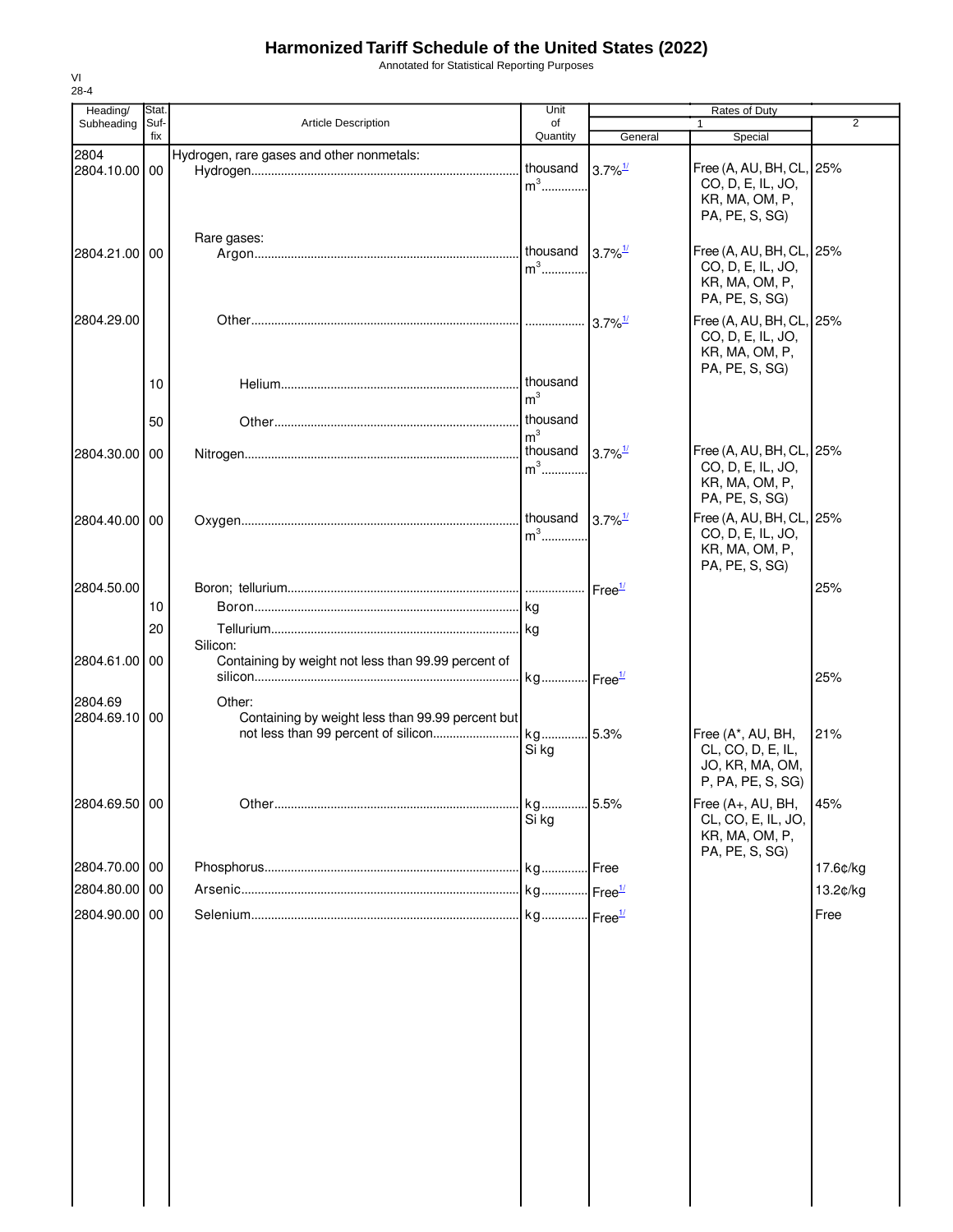Annotated for Statistical Reporting Purposes

| Heading/                 | <b>Stat</b> |                                                                                                                                                                      | Unit           |         | Rates of Duty                                                                     |                |
|--------------------------|-------------|----------------------------------------------------------------------------------------------------------------------------------------------------------------------|----------------|---------|-----------------------------------------------------------------------------------|----------------|
| Subheading               | Suf-<br>fix | <b>Article Description</b>                                                                                                                                           | οf<br>Quantity | General | 1<br>Special                                                                      | $\overline{2}$ |
| 2805                     |             | Alkali or alkaline-earth metals; rare-earth metals, scandium<br>and yttrium, whether or not intermixed or interalloyed; mercury:<br>Alkali or alkaline-earth metals: |                |         |                                                                                   |                |
| 2805.11.00 00            |             |                                                                                                                                                                      |                |         | Free (A+, AU, BH,<br>CL, CO, D, E, IL,<br>JO, KR, MA, OM,<br>P, PA, PE, S, SG)    | 25%            |
| 2805.12.00 00            |             |                                                                                                                                                                      |                |         | Free (A+, AU, BH,<br>CL, CO, D, E, IL,<br>JO, KR, MA, OM,<br>P, PA, PE, S, SG)    | 25%            |
| 2805.19<br>2805.19.10 00 |             | Other:                                                                                                                                                               |                |         | Free (A, AU, BH, CL, 25%<br>CO, D, E, IL, JO,<br>KR, MA, OM, P,<br>PA, PE, S, SG) |                |
| 2805.19.20               | 00          |                                                                                                                                                                      |                |         |                                                                                   | 25%            |
| 2805.19.90 00            |             |                                                                                                                                                                      |                |         | Free (A+, AU, BH,                                                                 | 25%            |
|                          |             |                                                                                                                                                                      |                |         | CL, CO, D, E, IL,<br>JO, KR, MA, OM,<br>P, PA, PE, S, SG)                         |                |
| 2805.30.00               |             | Rare-earth metals, scandium and yttrium, whether or not                                                                                                              |                |         | Free (A+, AU, BH,<br>CL, CO, D, E, IL,<br>JO, KR, MA, OM,<br>P, PA, PE, S, SG)    | 31.3%          |
|                          | 05          | Not intermixed or interalloyed:                                                                                                                                      |                |         |                                                                                   |                |
|                          | 10          |                                                                                                                                                                      |                |         |                                                                                   |                |
|                          | 15          |                                                                                                                                                                      |                |         |                                                                                   |                |
|                          | 20          |                                                                                                                                                                      |                |         |                                                                                   |                |
|                          | 50          |                                                                                                                                                                      |                |         |                                                                                   |                |
| 2805.40.00               | 90<br>00    |                                                                                                                                                                      |                |         | Free (A*, AU, BH,                                                                 | 5.7%           |
|                          |             |                                                                                                                                                                      |                |         | CL, CO, D, E, IL,<br>JO, KR, MA, OM,<br>P, PA, PE, S, SG)                         |                |
|                          |             |                                                                                                                                                                      |                |         |                                                                                   |                |
|                          |             |                                                                                                                                                                      |                |         |                                                                                   |                |
|                          |             |                                                                                                                                                                      |                |         |                                                                                   |                |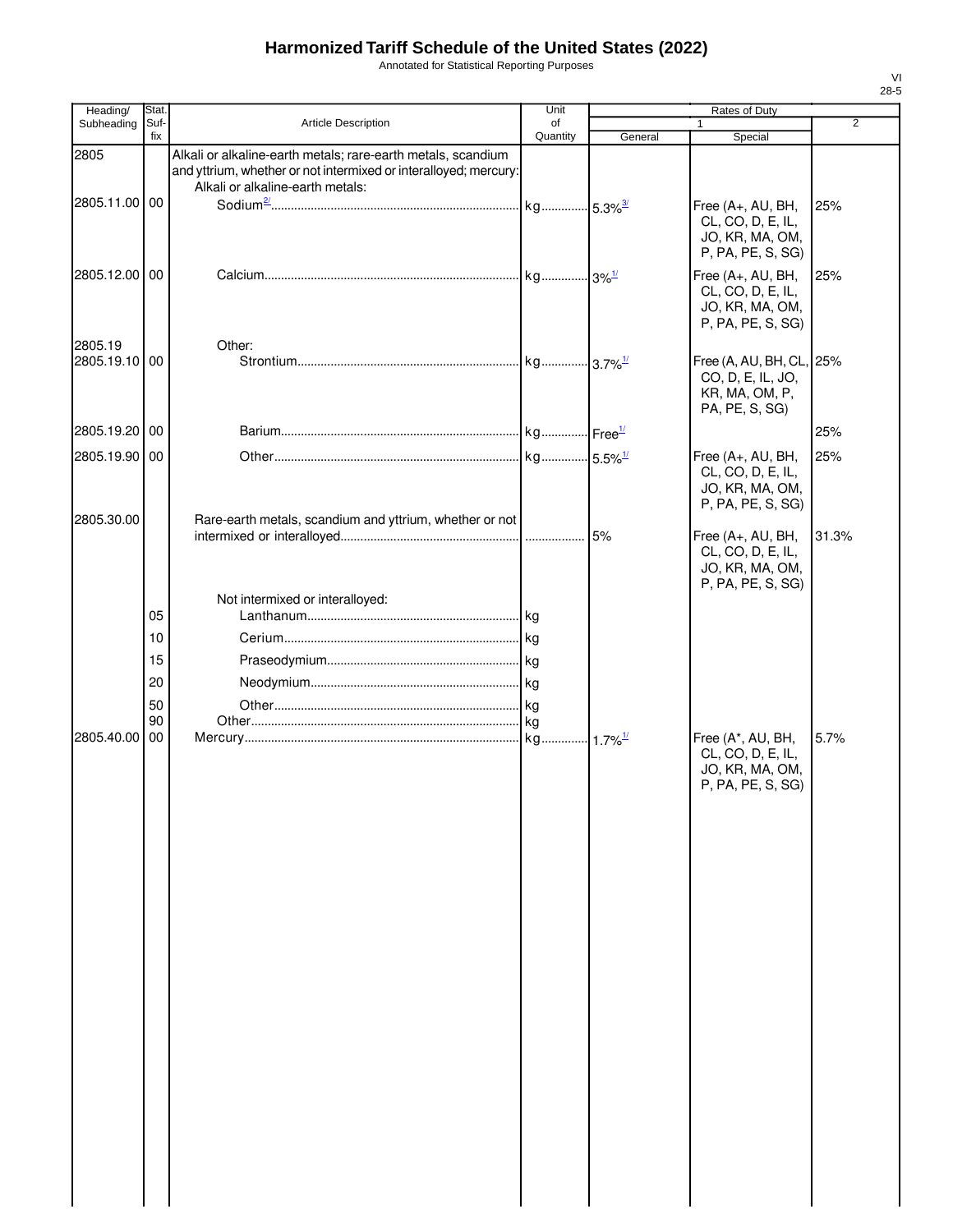Annotated for Statistical Reporting Purposes

| Heading/              | Stat.       |                                                                                                                            | Unit           |         | Rates of Duty                                                                      |      |
|-----------------------|-------------|----------------------------------------------------------------------------------------------------------------------------|----------------|---------|------------------------------------------------------------------------------------|------|
| Subheading            | Suf-<br>fix | Article Description                                                                                                        | of<br>Quantity | General | $\mathbf{1}$<br>Special                                                            | 2    |
|                       |             | II. INORGANIC ACIDS AND INORGANIC OXYGEN<br>COMPOUNDS OF NONMETALS                                                         |                |         |                                                                                    |      |
| 2806<br>2806.10.00 00 |             | Hydrogen chloride (Hydrochloric acid); chlorosulfuric acid:                                                                |                |         |                                                                                    | Free |
| 2806.20.00 00         |             |                                                                                                                            |                |         | Free (A, AU, BH, CL, 25%<br>CO, D, E, IL, JO,<br>KR, MA, OM, P,                    |      |
|                       |             |                                                                                                                            |                |         | PA, PE, S, SG)                                                                     | Free |
| 2808.00.00            |             |                                                                                                                            |                |         |                                                                                    | Free |
|                       | 10          |                                                                                                                            |                |         |                                                                                    |      |
| 2809                  | 20          | Diphosphorus pentaoxide; phosphoric acid;polyphosphoric                                                                    |                |         |                                                                                    |      |
|                       |             | acids, whether or not chemically defined:                                                                                  |                |         |                                                                                    |      |
| 2809.10.00 00         |             |                                                                                                                            |                |         |                                                                                    | 25%  |
| 2809.20.00            |             |                                                                                                                            |                |         |                                                                                    | Free |
|                       | 10          | Phosphoric acid:<br>Fertilizer grade:<br>Containing less than 65 percent available<br>diphosphorus pentaoxide ( $P_2O_5$ ) |                |         |                                                                                    |      |
|                       | 20          |                                                                                                                            |                |         |                                                                                    |      |
|                       | 30          |                                                                                                                            |                |         |                                                                                    |      |
|                       | 40          |                                                                                                                            |                |         |                                                                                    |      |
|                       |             |                                                                                                                            |                |         | Free (A, AU, BH, CL, 8.5%<br>CO, D, E, IL, JO,<br>KR, MA, OM, P,<br>PA, PE, S, SG) |      |
|                       |             |                                                                                                                            |                |         |                                                                                    |      |
|                       |             |                                                                                                                            |                |         |                                                                                    |      |
|                       |             |                                                                                                                            |                |         |                                                                                    |      |
|                       |             |                                                                                                                            |                |         |                                                                                    |      |
|                       |             |                                                                                                                            |                |         |                                                                                    |      |
|                       |             |                                                                                                                            |                |         |                                                                                    |      |
|                       |             |                                                                                                                            |                |         |                                                                                    |      |
|                       |             |                                                                                                                            |                |         |                                                                                    |      |
|                       |             |                                                                                                                            |                |         |                                                                                    |      |
|                       |             |                                                                                                                            |                |         |                                                                                    |      |
|                       |             |                                                                                                                            |                |         |                                                                                    |      |
|                       |             |                                                                                                                            |                |         |                                                                                    |      |
|                       |             |                                                                                                                            |                |         |                                                                                    |      |
|                       |             |                                                                                                                            |                |         |                                                                                    |      |
|                       |             |                                                                                                                            |                |         |                                                                                    |      |
|                       |             |                                                                                                                            |                |         |                                                                                    |      |
|                       |             |                                                                                                                            |                |         |                                                                                    |      |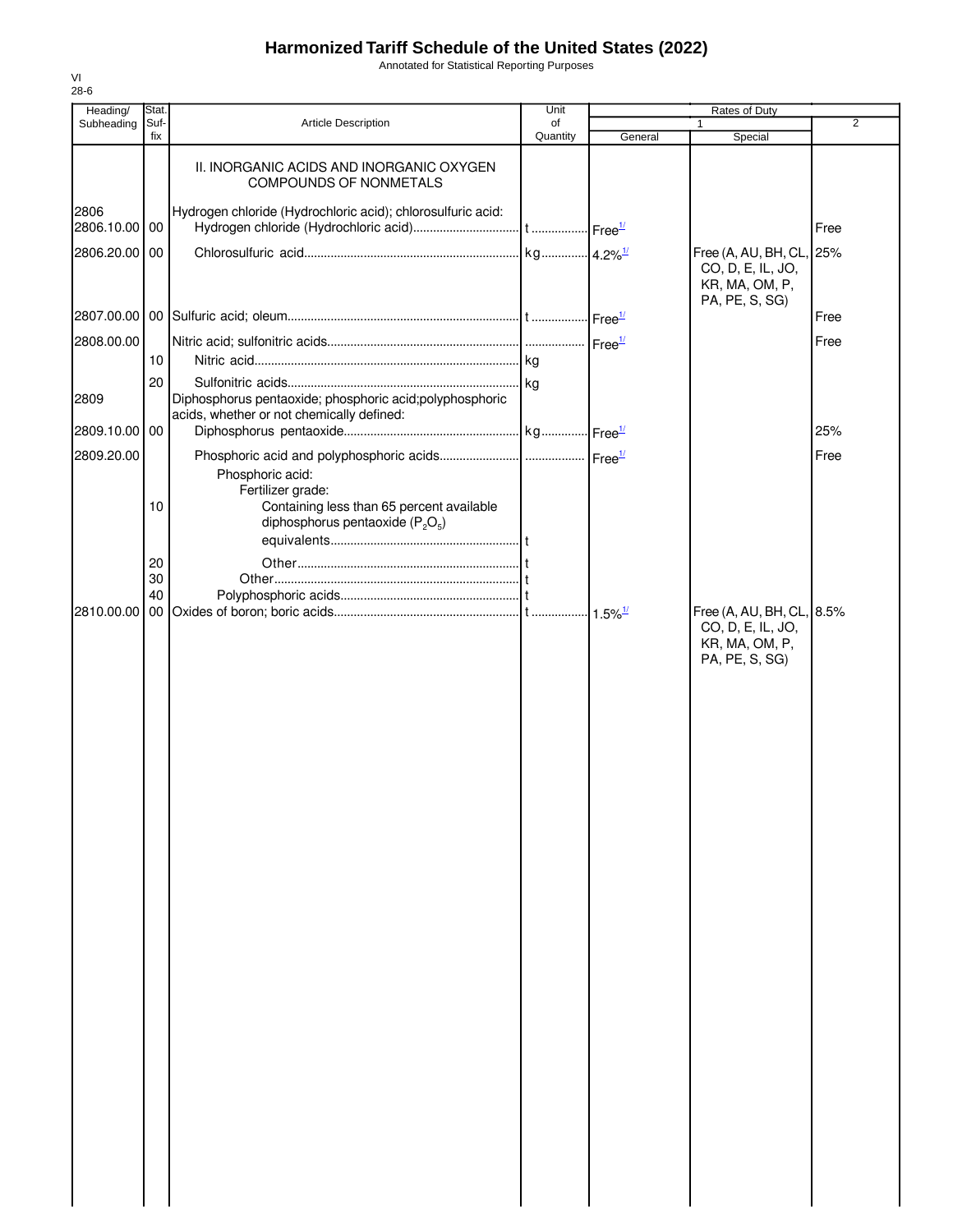Annotated for Statistical Reporting Purposes

| Heading/                 | Stat.       |                                                                             | Unit           |                        | Rates of Duty                                                                     |                |
|--------------------------|-------------|-----------------------------------------------------------------------------|----------------|------------------------|-----------------------------------------------------------------------------------|----------------|
| Subheading               | Suf-<br>fix | Article Description                                                         | of<br>Quantity | General                | Special                                                                           | $\overline{2}$ |
| 2811                     |             | Other inorganic acids and other inorganic oxygen compounds<br>of nonmetals: |                |                        |                                                                                   |                |
|                          |             | Other inorganic acids:                                                      |                |                        |                                                                                   |                |
| 2811.11.00 00            |             |                                                                             |                |                        |                                                                                   | Free           |
| 2811.12.00 00            |             |                                                                             |                |                        | Free (A, AU, BH, CL, 25%<br>CO, D, E, IL, JO,<br>KR, MA, OM, P,<br>PA, PE, S, SG) |                |
| 2811.19<br>2811.19.10 00 |             | Other:                                                                      |                |                        | Free (A, AU, BH, CL,<br>CO, D, E, IL, JO,<br>KR, MA, OM, P,<br>PA, PE, S, SG)     | 4.9%           |
| 2811.19.30 00            |             |                                                                             |                |                        |                                                                                   | 25%            |
| 2811.19.61               |             |                                                                             |                |                        | Free (A, AU, BH, CL, 25%                                                          |                |
|                          | 10          |                                                                             |                |                        | CO, D, E, IL, JO,<br>KR, MA, OM, P,<br>PA, PE, S, SG)                             |                |
|                          | 90          | Other inorganic oxygen compounds of nonmetals:                              |                |                        |                                                                                   |                |
| 2811.21.00 00            |             |                                                                             |                | $-3.7\%$ <sup>1/</sup> | Free (A, AU, BH, CL, 25%<br>CO, D, E, IL, JO,<br>KR, MA, OM, P,<br>PA, PE, S, SG) |                |
| 2811.22                  |             | Silicon dioxide:                                                            |                |                        |                                                                                   |                |
| 2811.22.10 00            |             |                                                                             |                |                        | Free (A*, AU, BH,<br>CL, CO, D, E, IL,<br>JO, KR, MA, OM,<br>P, PA, PE, S, SG)    | 25%            |
| 2811.22.50 00            |             |                                                                             |                |                        |                                                                                   | Free           |
| 2811.29<br>2811.29.10 00 |             | Other:                                                                      |                |                        |                                                                                   | Free           |
|                          |             |                                                                             |                |                        |                                                                                   |                |
| 2811.29.20               | 00          |                                                                             |                |                        |                                                                                   | Free           |
| 2811.29.30               | 00          |                                                                             |                |                        | Free (A, AU, BH, CL, 25%<br>CO, D, E, IL, JO,<br>KR, MA, OM, P,<br>PA, PE, S, SG) |                |
| 2811.29.50 00            |             |                                                                             |                |                        | Free (A, AU, BH, CL, 25%<br>CO, D, E, IL, JO,<br>KR, MA, OM, P,<br>PA, PE, S, SG) |                |
|                          |             |                                                                             |                |                        |                                                                                   |                |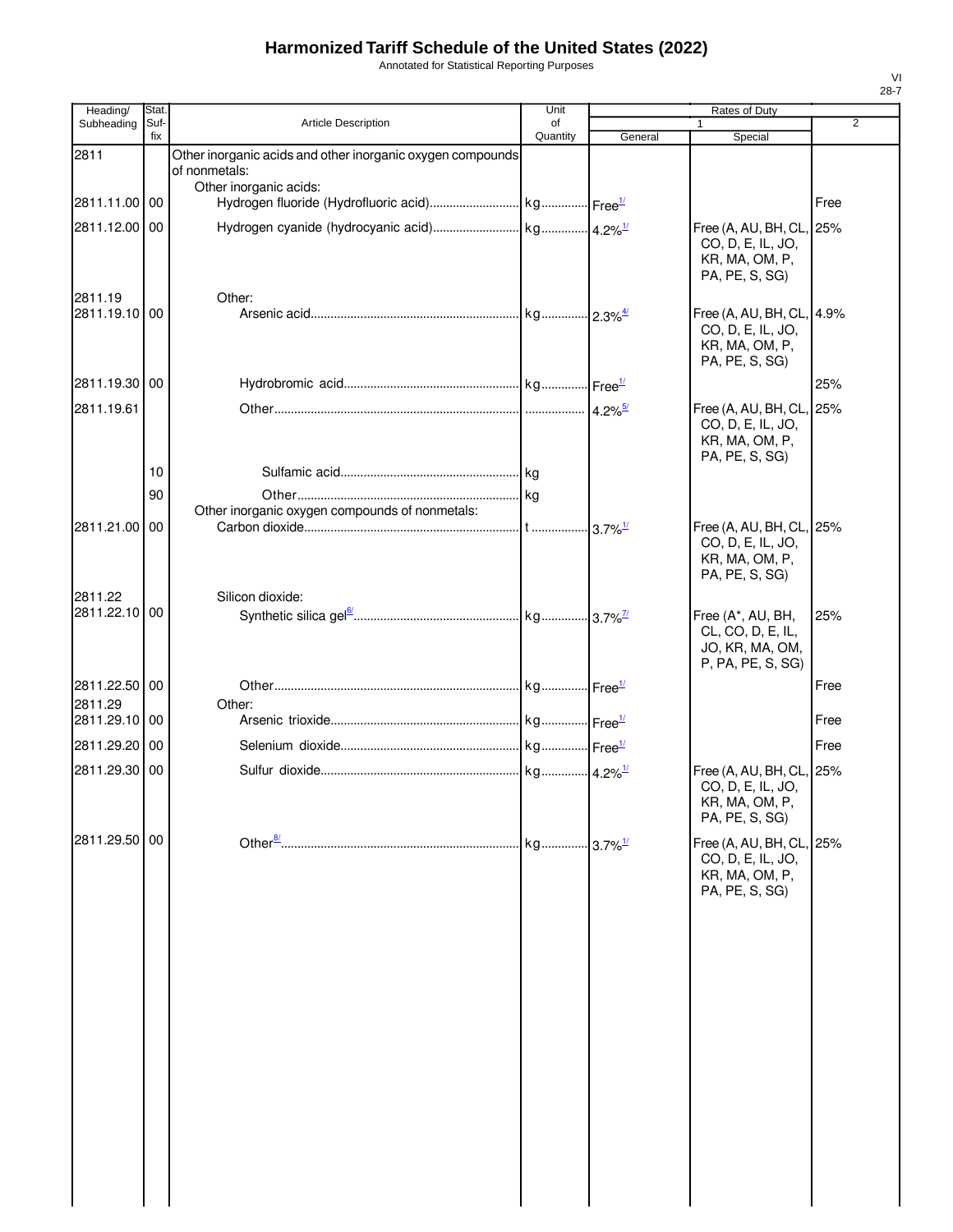Annotated for Statistical Reporting Purposes

| Heading/                 | Stat.       |                                                          | Unit                    |                       | Rates of Duty                                         |      |
|--------------------------|-------------|----------------------------------------------------------|-------------------------|-----------------------|-------------------------------------------------------|------|
| Subheading               | Suf-<br>fix | Article Description                                      | of<br>Quantity          | General               | Special                                               | 2    |
|                          |             | III. HALOGEN OR SULFUR COMPOUNDS OF NONMETALS            |                         |                       |                                                       |      |
| 2812                     |             | Halides and halide oxides of nonmetals:                  |                         |                       |                                                       |      |
|                          |             | Chlorides and chloride oxides:                           |                         |                       |                                                       |      |
| 2812.11.00 00            |             |                                                          |                         |                       | Free (A, AU, BH, CL, 25%                              |      |
|                          |             |                                                          |                         |                       | CO, D, E, IL, JO,<br>KR, MA, OM, P,<br>PA, PE, S, SG) |      |
| 2812.12.00 00            |             |                                                          |                         |                       | Free (A, AU, BH, CL, 25%                              |      |
|                          |             |                                                          |                         |                       | CO, D, E, IL, JO,<br>KR, MA, OM, P,<br>PA, PE, S, SG) |      |
| 2812.13.00 00            |             |                                                          |                         |                       | Free (A, AU, BH, CL, 25%                              |      |
|                          |             |                                                          |                         |                       | CO, D, E, IL, JO,<br>KR, MA, OM, P,                   |      |
|                          |             |                                                          |                         |                       | PA, PE, S, SG)                                        |      |
| 2812.14.00 00            |             |                                                          |                         |                       |                                                       | 25%  |
| 2812.15.00 00            |             |                                                          |                         |                       | Free (A, AU, BH, CL, 25%                              |      |
|                          |             |                                                          |                         |                       | CO, D, E, IL, JO,                                     |      |
|                          |             |                                                          |                         |                       | KR, MA, OM, P,<br>PA, PE, S, SG)                      |      |
| 2812.16.00 00            |             |                                                          |                         |                       | Free (A, AU, BH, CL, 25%                              |      |
|                          |             |                                                          |                         |                       | CO, D, E, IL, JO,                                     |      |
|                          |             |                                                          |                         |                       | KR, MA, OM, P,                                        |      |
| 2812.17.00 00            |             |                                                          |                         |                       | PA, PE, S, SG)                                        |      |
|                          |             |                                                          |                         |                       | Free (A, AU, BH, CL, 25%<br>CO, D, E, IL, JO,         |      |
|                          |             |                                                          |                         |                       | KR, MA, OM, P,                                        |      |
|                          |             |                                                          |                         |                       | PA, PE, S, SG)                                        |      |
| 2812.19.00 00            |             |                                                          |                         |                       | Free (A, AU, BH, CL, 25%<br>CO, D, E, IL, JO,         |      |
|                          |             |                                                          |                         |                       | KR, MA, OM, P,                                        |      |
| 2812.90.00               |             |                                                          |                         |                       | PA, PE, S, SG)<br>Free (A, AU, BH, CL, 25%            |      |
|                          |             |                                                          |                         |                       | CO, D, E, IL, JO,                                     |      |
|                          |             |                                                          |                         |                       | KR, MA, OM, P,<br>PA, PE, S, SG)                      |      |
|                          | 10          |                                                          | .I kg                   |                       |                                                       |      |
|                          | 90          |                                                          | kg                      |                       |                                                       |      |
| 2813                     |             | Sulfides of nonmetals; commercial phosphorus trisulfide: |                         |                       |                                                       |      |
| 2813.10.00               | 00          |                                                          | kg                      | $3.7\%$ <sup>1/</sup> | Free (A, AU, BH, CL, 25%<br>CO, D, E, IL, JO,         |      |
|                          |             |                                                          |                         |                       | KR, MA, OM, P,                                        |      |
|                          |             |                                                          |                         |                       | PA, PE, S, SG)                                        |      |
| 2813.90<br>2813.90.10 00 |             | Other:                                                   | . kg Free <sup>1/</sup> |                       |                                                       | Free |
| 2813.90.20               | 00          |                                                          |                         |                       |                                                       | 25%  |
| 2813.90.50               | 00          |                                                          |                         |                       | Free (A*, AU, BH,                                     | 25%  |
|                          |             |                                                          |                         |                       | CL, CO, D, E, IL,                                     |      |
|                          |             |                                                          |                         |                       | JO, KR, MA, OM,                                       |      |
|                          |             |                                                          |                         |                       | P, PA, PE, S, SG)                                     |      |
|                          |             |                                                          |                         |                       |                                                       |      |
|                          |             |                                                          |                         |                       |                                                       |      |
|                          |             |                                                          |                         |                       |                                                       |      |
|                          |             |                                                          |                         |                       |                                                       |      |
|                          |             |                                                          |                         |                       |                                                       |      |
|                          |             |                                                          |                         |                       |                                                       |      |
|                          |             |                                                          |                         |                       |                                                       |      |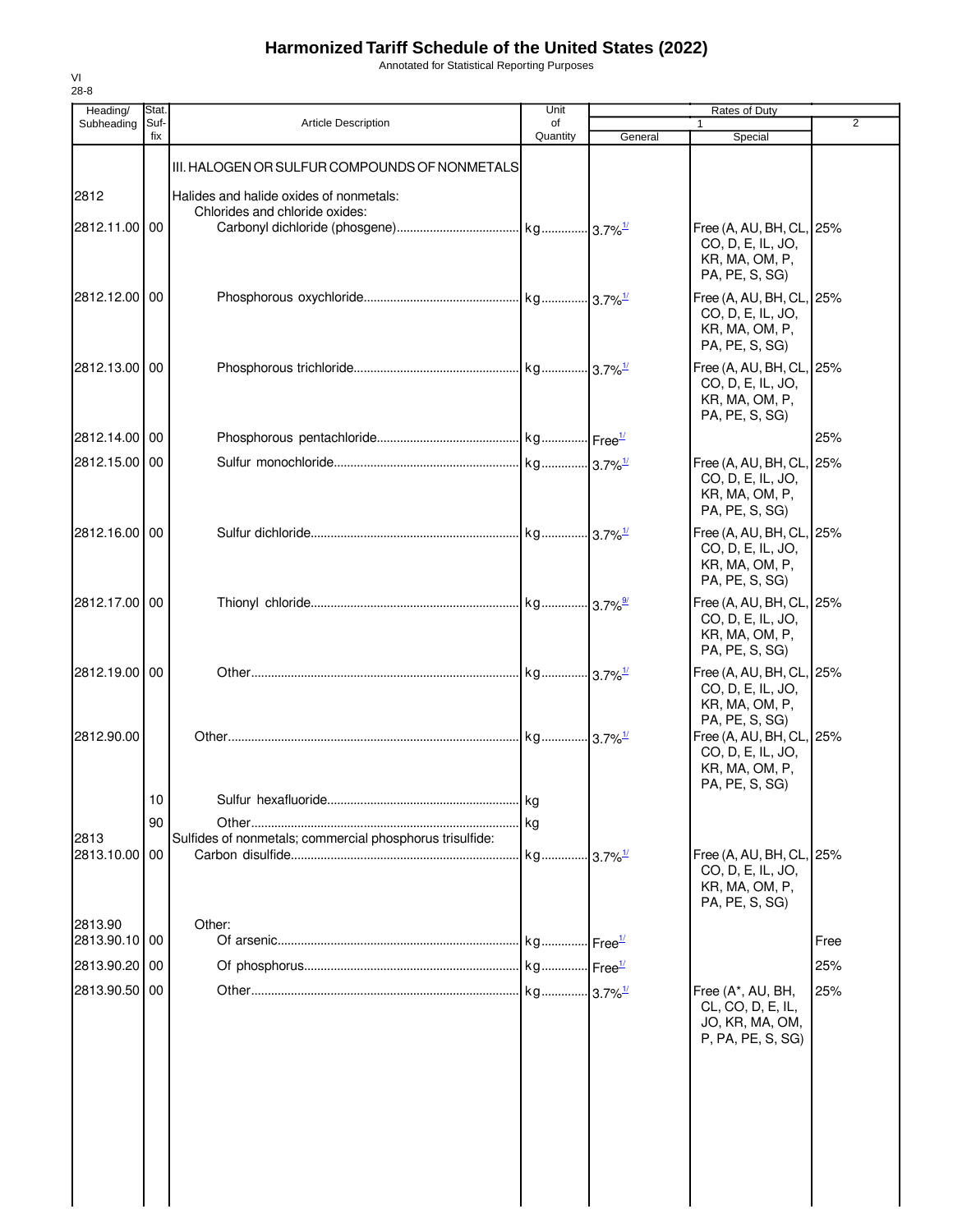Annotated for Statistical Reporting Purposes

| Heading/                 | Stat.       |                                                                                                                                                 | Unit                  |         | Rates of Duty                                                                       |                   |
|--------------------------|-------------|-------------------------------------------------------------------------------------------------------------------------------------------------|-----------------------|---------|-------------------------------------------------------------------------------------|-------------------|
| Subheading               | Suf-<br>fix | <b>Article Description</b>                                                                                                                      | of<br>Quantity        | General | Special                                                                             | $\overline{2}$    |
|                          |             | IV. INORGANIC BASES AND OXIDES, HYDROXIDES AND<br>PEROXIDES OF METALS                                                                           |                       |         |                                                                                     |                   |
| 2814<br>2814.10.00 00    |             | Ammonia, anhydrous or in aqueous solution:                                                                                                      |                       |         |                                                                                     | Free              |
| 2814.20.00               | 00          |                                                                                                                                                 | NH <sub>3</sub> t     |         |                                                                                     | Free              |
| 2815                     |             | Sodium hydroxide (Caustic soda); potassium hydroxide<br>(Caustic potash); peroxides of sodium or potassium:<br>Sodium hydroxide (Caustic soda): |                       |         |                                                                                     |                   |
| 2815.11.00 00            |             |                                                                                                                                                 | kg Free <sup>1/</sup> |         |                                                                                     | $1.1$ ¢/kg        |
| 2815.12.00 00            |             | In aqueous solution (Soda lye or liquid soda) kg Free <sup>1/</sup>                                                                             | NaOH kg               |         |                                                                                     | $1.1$ ¢/kg        |
| 2815.20.00               | 50          |                                                                                                                                                 | kg                    |         |                                                                                     | 2.2¢/kg           |
|                          | 90          |                                                                                                                                                 |                       |         |                                                                                     |                   |
| 2815.30.00               | 00          |                                                                                                                                                 |                       |         | Free (A, AU, BH, CL, 25%<br>CO, D, E, IL, JO,<br>KR, MA, OM, P,                     |                   |
| 2816                     |             | Hydroxide and peroxide of magnesium; oxides, hydroxides<br>and peroxides, of strontium or barium:                                               |                       |         | PA, PE, S, SG)                                                                      |                   |
| 2816.10.00 00            |             |                                                                                                                                                 |                       |         | Free (A, AU, BH, CL, 25%<br>CO, D, E, IL, JO,<br>KR, MA, OM, P,<br>PA, PE, S, SG)   |                   |
| 2816.40<br>2816.40.10 00 |             | Oxides, hydroxides and peroxides, of strontium or barium:                                                                                       | kg 4.2% <sup>1/</sup> |         | Free (A, AU, BH, CL, 25%<br>CO, D, E, IL, JO,<br>KR, MA, OM, P,                     |                   |
| 2816.40.20 00            |             |                                                                                                                                                 |                       |         | PA, PE, S, SG)<br>Free (A, AU, BH, CL, 10.5%<br>CO, D, E, IL, JO,<br>KR, MA, OM, P, |                   |
|                          |             |                                                                                                                                                 |                       |         | PA, PE, S, SG)                                                                      | 5.5%              |
| 2818                     |             | Artificial corundum, whether or not chemically defined;<br>aluminum oxide; aluminum hydroxide:                                                  |                       |         |                                                                                     |                   |
| 2818.10<br>2818.10.10 00 |             | Artificial corundum, whether or not chemically defined:                                                                                         |                       |         |                                                                                     | Free              |
| 2818.10.20               |             |                                                                                                                                                 |                       |         | Free (A, AU, BH, CL, 4.1%<br>CO, D, E, IL, JO,<br>KR, MA, OM, P,                    |                   |
|                          | 10          | White, pink or ruby, containing more than 97.5<br>percent by weight of aluminum oxide                                                           | . kg                  |         | PA, PE, S, SG)                                                                      |                   |
| 2818.20.00               | 90<br>00    |                                                                                                                                                 |                       |         |                                                                                     | $1.1 \text{C/kg}$ |
| 2818.30.00               | 00          |                                                                                                                                                 |                       |         |                                                                                     | $1.1$ ¢/kg        |
|                          |             |                                                                                                                                                 |                       |         |                                                                                     |                   |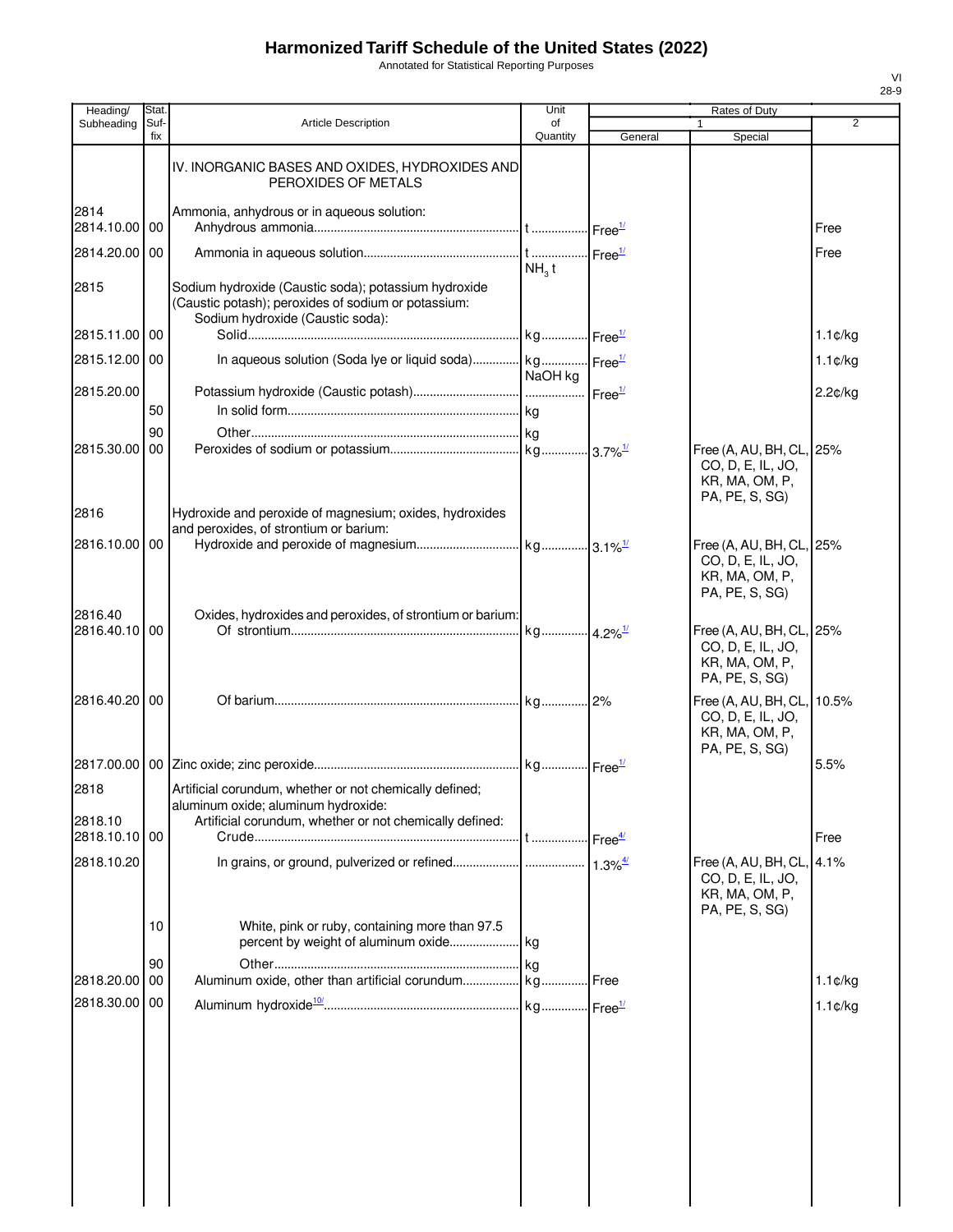Annotated for Statistical Reporting Purposes

| Heading/              | Stat.       |                                                                                                                             | Unit           |         | Rates of Duty                                                                                    | 2    |
|-----------------------|-------------|-----------------------------------------------------------------------------------------------------------------------------|----------------|---------|--------------------------------------------------------------------------------------------------|------|
| Subheading            | Suf-<br>fix | Article Description                                                                                                         | of<br>Quantity | General | $\mathbf{1}$<br>Special                                                                          |      |
| 2819<br>2819.10.00 00 |             | Chromium oxides and hydroxides:                                                                                             |                |         | Free (A, AU, BH, CL, 25%<br>CO, D, E, IL, JO,<br>KR, MA, OM, P,<br>PA, PE, S, SG)                |      |
| 2819.90.00 00         |             |                                                                                                                             |                |         | Free (A, AU, BH, CL, 25%<br>CO, D, E, IL, JO,<br>KR, MA, OM, P,<br>PA, PE, S, SG)                |      |
| 2820<br>2820.10.00 00 |             | Manganese oxides:                                                                                                           |                |         | Free (A, AU, BH, CL, 25%<br>CO, D, E, IL, JO,<br>KR, MA, OM, P,<br>PA, PE, S, SG)                |      |
| 2820.90.00 00         |             |                                                                                                                             |                |         | Free (A, AU, BH, CL, 25%<br>CO, D, E, IL, JO,<br>KR, MA, OM, P,<br>PA, PE, S, SG)                |      |
| 2821                  |             | Iron oxides and hydroxides; earth colors containing 70 percent<br>or more by weight of combined iron evaluated as $Fe2O3$ : |                |         |                                                                                                  |      |
| 2821.10.00            |             |                                                                                                                             |                |         | Free (A, AU, BH, CL, 25%<br>CO, D, E, IL, JO,<br>KR, MA, OM, P,<br>PA, PE, S, SG)                |      |
|                       |             | Synthetic pigments:                                                                                                         |                |         |                                                                                                  |      |
|                       | 10          |                                                                                                                             |                |         |                                                                                                  |      |
|                       | 20          |                                                                                                                             |                |         |                                                                                                  |      |
|                       | 30          |                                                                                                                             |                |         |                                                                                                  |      |
|                       | 40<br>50    |                                                                                                                             |                |         |                                                                                                  |      |
| 2821.20.00 00         |             |                                                                                                                             |                |         | Free (A, AU, BH, CL, 20%<br>CO, D, E, IL, JO,<br>KR, MA, OM, P,                                  |      |
|                       |             | $2822.00.00$ 00 Cobalt oxides and hydroxides; commercial cobalt oxides kg                                                   |                |         | PA, PE, S, SG)<br>Free (A*, AU, BH,<br>CL, CO, D, E, IL,<br>JO, KR, MA, OM,<br>P, PA, PE, S, SG) | 1.7% |
|                       |             |                                                                                                                             |                |         | Free (A, AU, BH, CL, 30%<br>CO, D, E, IL, JO,<br>KR, MA, OM, P,<br>PA, PE, S, SG)                |      |
|                       |             |                                                                                                                             |                |         |                                                                                                  |      |
|                       |             |                                                                                                                             |                |         |                                                                                                  |      |
|                       |             |                                                                                                                             |                |         |                                                                                                  |      |
|                       |             |                                                                                                                             |                |         |                                                                                                  |      |
|                       |             |                                                                                                                             |                |         |                                                                                                  |      |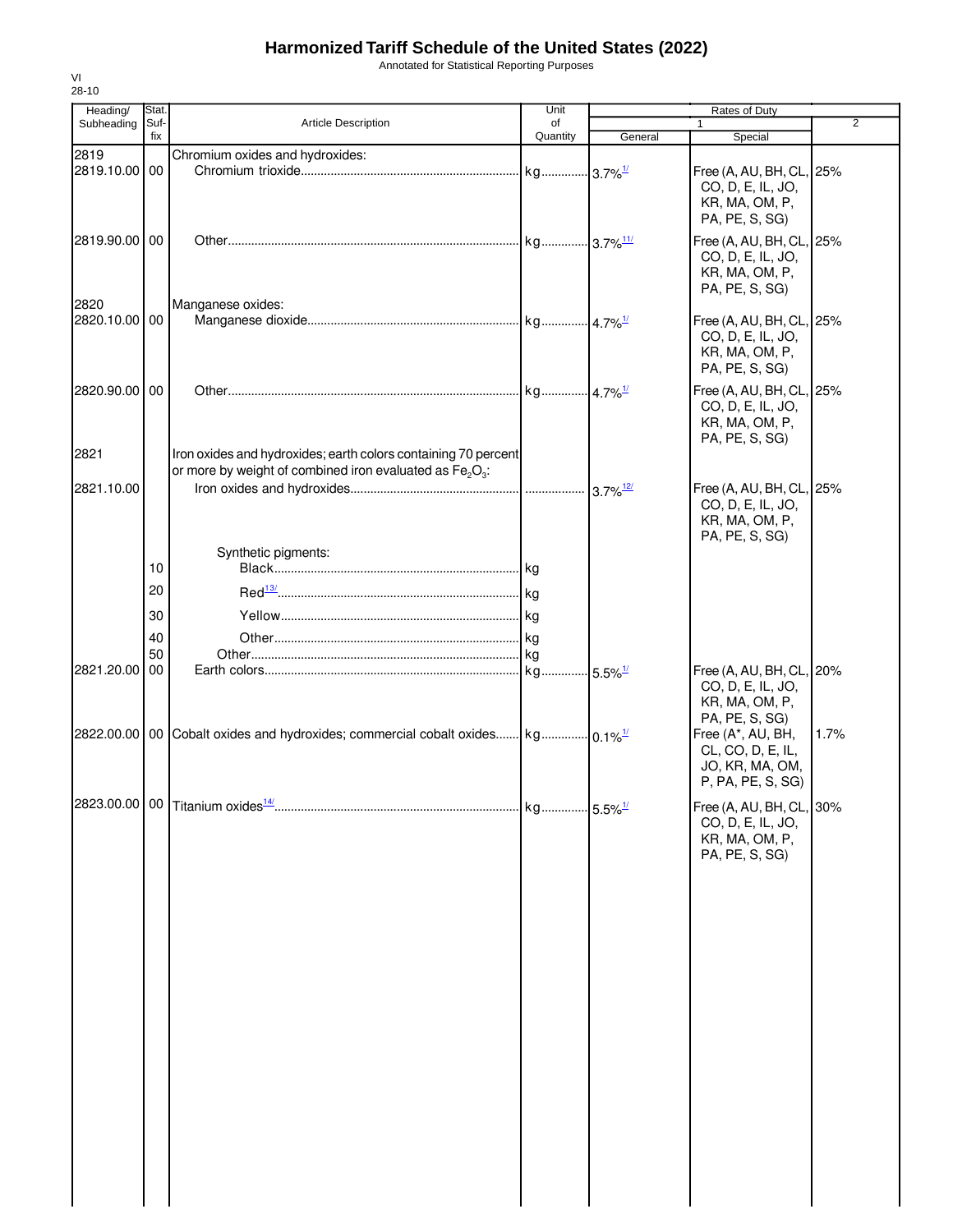Annotated for Statistical Reporting Purposes

| Heading/                 | Stat.       |                                                                                                                                                | Unit           |         | Rates of Duty                                                                                       |      |
|--------------------------|-------------|------------------------------------------------------------------------------------------------------------------------------------------------|----------------|---------|-----------------------------------------------------------------------------------------------------|------|
| Subheading               | Suf-<br>fix | Article Description                                                                                                                            | of<br>Quantity | General | $\mathbf{1}$<br>Special                                                                             | 2    |
| 2824<br>2824.10.00 00    |             | Lead oxides; red lead and orange lead:                                                                                                         |                |         | Free (A, AU, BH, CL, 12%<br>CO, D, E, IL, JO,<br>KR, MA, OM, P,                                     |      |
| 2824.90<br>2824.90.10 00 |             | Other:                                                                                                                                         |                |         | PA, PE, S, SG)<br>Free (A, AU, BH, CL, 30%<br>CO, D, E, IL, JO,<br>KR, MA, OM, P,<br>PA, PE, S, SG) |      |
| 2824.90.20 00            |             |                                                                                                                                                |                |         | Free (A, AU, BH, CL, 12.5%<br>CO, D, E, IL, JO,<br>KR, MA, OM, P,<br>PA, PE, S, SG)                 |      |
| 2824.90.50 00            |             |                                                                                                                                                |                |         | Free (A, AU, BH, CL, 30%<br>CO, D, E, IL, JO,<br>KR, MA, OM, P,<br>PA, PE, S, SG)                   |      |
| 2825                     |             | Hydrazine and hydroxylamine and their inorganic salts; other                                                                                   |                |         |                                                                                                     |      |
| 2825.10.00 00            |             | inorganic bases; other metal oxides, hydroxides and peroxides:<br>Hydrazine and hydroxylamine and their inorganic salts kg 3.7% <sup>15/</sup> |                |         | Free (A, AU, BH, CL, 25%<br>CO, D, E, IL, JO,<br>KR, MA, OM, P,<br>PA, PE, S, SG)                   |      |
| 2825.20.00 00            |             |                                                                                                                                                |                |         | Free (A, AU, BH, CL, 25%<br>CO, D, E, IL, JO,<br>KR, MA, OM, P,<br>PA, PE, S, SG)                   |      |
| 2825.30.00               |             |                                                                                                                                                |                |         | Free (A, AU, BH, CL, 40%<br>CO, D, E, IL, JO,<br>KR, MA, OM, P,<br>PA, PE, S, SG)                   |      |
|                          | 10          |                                                                                                                                                | V kg           |         |                                                                                                     |      |
|                          | 50          |                                                                                                                                                | kg             |         |                                                                                                     |      |
| 2825.40.00 00            |             |                                                                                                                                                | V kg           |         |                                                                                                     | Free |
|                          |             |                                                                                                                                                |                |         |                                                                                                     |      |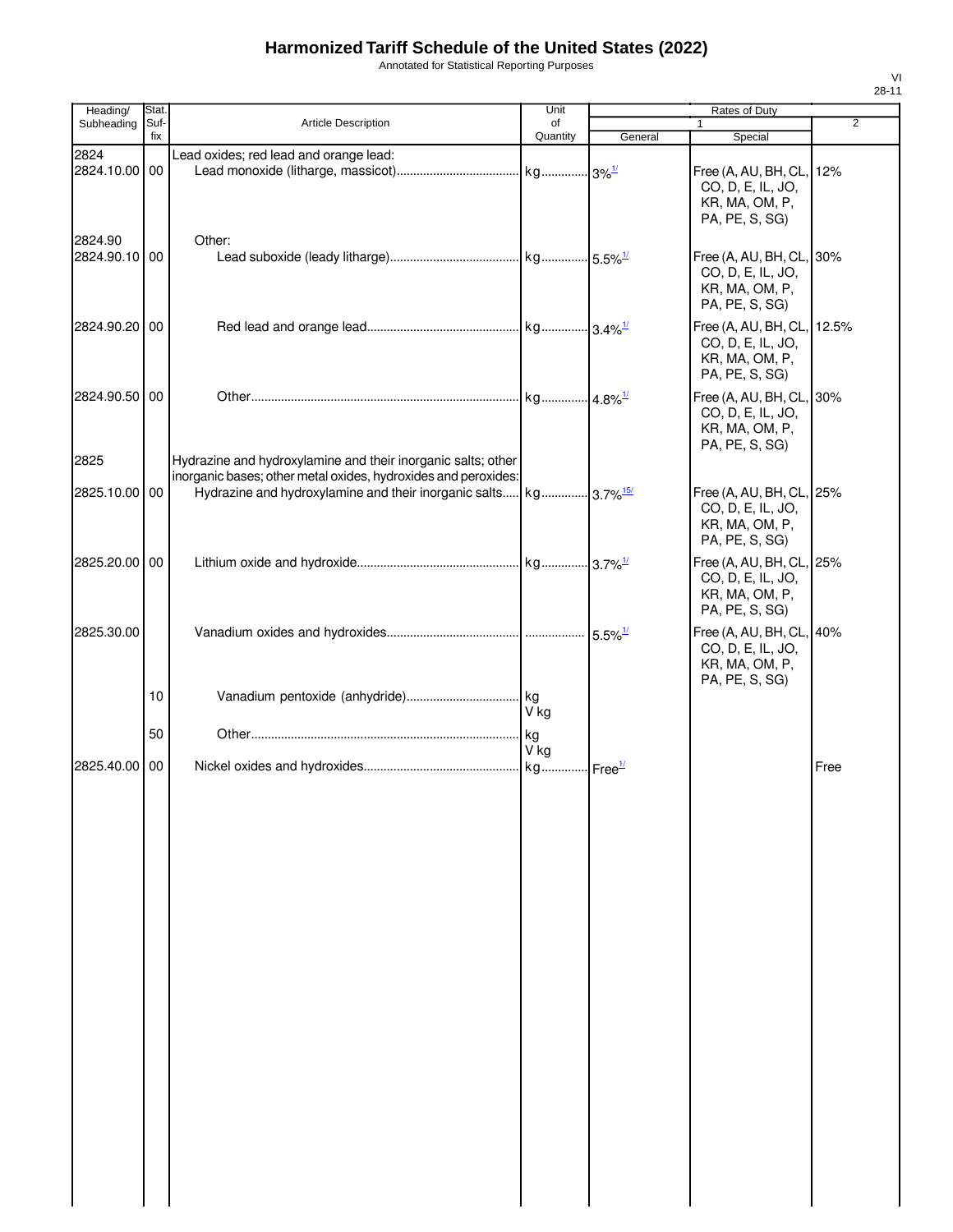Annotated for Statistical Reporting Purposes

| Stat. |                                                                                                                                                                                                                  | Unit                                    |         | Rates of Duty                                                                  |                                                                                                                                                                                                       |
|-------|------------------------------------------------------------------------------------------------------------------------------------------------------------------------------------------------------------------|-----------------------------------------|---------|--------------------------------------------------------------------------------|-------------------------------------------------------------------------------------------------------------------------------------------------------------------------------------------------------|
| fix   |                                                                                                                                                                                                                  | Quantity                                | General |                                                                                | 2                                                                                                                                                                                                     |
|       | Hydrazine and hydroxylamine and their inorganic salts; other<br>inorganic bases; other metal oxides, hydroxides and peroxides:                                                                                   |                                         |         |                                                                                |                                                                                                                                                                                                       |
|       | Copper oxides and hydroxides:                                                                                                                                                                                    |                                         |         | CO, D, E, IL, JO,<br>KR, MA, OM, P,<br>PA, PE, S, SG)                          |                                                                                                                                                                                                       |
|       |                                                                                                                                                                                                                  |                                         |         | CO, D, E, IL, JO,<br>KR, MA, OM, P,<br>PA, PE, S, SG)                          |                                                                                                                                                                                                       |
|       |                                                                                                                                                                                                                  |                                         |         | CO, D, E, IL, JO,<br>KR, MA, OM, P,                                            |                                                                                                                                                                                                       |
|       |                                                                                                                                                                                                                  |                                         |         | CO, D, E, IL, JO,<br>KR, MA, OM, P,<br>PA, PE, S, SG)                          |                                                                                                                                                                                                       |
|       |                                                                                                                                                                                                                  |                                         |         | CO, D, E, IL, JO,<br>KR, MA, OM, P,<br>PA, PE, S, SG)                          |                                                                                                                                                                                                       |
|       |                                                                                                                                                                                                                  |                                         |         |                                                                                | 4.4¢/kg                                                                                                                                                                                               |
|       |                                                                                                                                                                                                                  |                                         |         | Free (A*, AU, BH,<br>CL, CO, D, E, IL,<br>JO, KR, MA, OM,                      | 25%                                                                                                                                                                                                   |
|       |                                                                                                                                                                                                                  |                                         |         | Free (A*, AU, BH,<br>CL, CO, D, E, IL,<br>JO, KR, MA, OM,<br>P, PA, PE, S, SG) | 25%                                                                                                                                                                                                   |
|       |                                                                                                                                                                                                                  |                                         |         | Free (A*, AU, BH,<br>CL, CO, D, E, IL,<br>JO, KR, MA, OM,<br>P, PA, PE, S, SG) | 25%                                                                                                                                                                                                   |
|       |                                                                                                                                                                                                                  | W kg                                    |         | Free (A+, AU, BH,<br>CL, CO, D, E, IL,<br>JO, KR, MA, OM,<br>P, PA, PE, S, SG) | 45.5%                                                                                                                                                                                                 |
|       |                                                                                                                                                                                                                  |                                         |         |                                                                                | 25%                                                                                                                                                                                                   |
|       |                                                                                                                                                                                                                  |                                         |         | Free (A*, AU, BH,<br>CL, CO, D, E, IL,<br>JO, KR, MA, OM,<br>P, PA, PE, S, SG) | 25%                                                                                                                                                                                                   |
|       | Suf-<br>2825.50.10 00<br>2825.50.20 00<br>2825.50.30 00<br>2825.60.00 00<br>2825.70.00 00<br>2825.80.00 00<br>2825.90.10 00<br>2825.90.15 00<br>2825.90.20 00<br>2825.90.30 00<br>2825.90.75 00<br>2825.90.90 00 | Article Description<br>(con.)<br>Other: | of      | kg 5.5%                                                                        | 1<br>Special<br>Free (A, AU, BH, CL, 31%<br>Free (A, AU, BH, CL, 39.5%<br>Free (A, AU, BH, CL, 32.5%<br>PA, PE, S, SG)<br>Free (A, AU, BH, CL, 25%<br>Free (A, AU, BH, CL, 20.5%<br>P, PA, PE, S, SG) |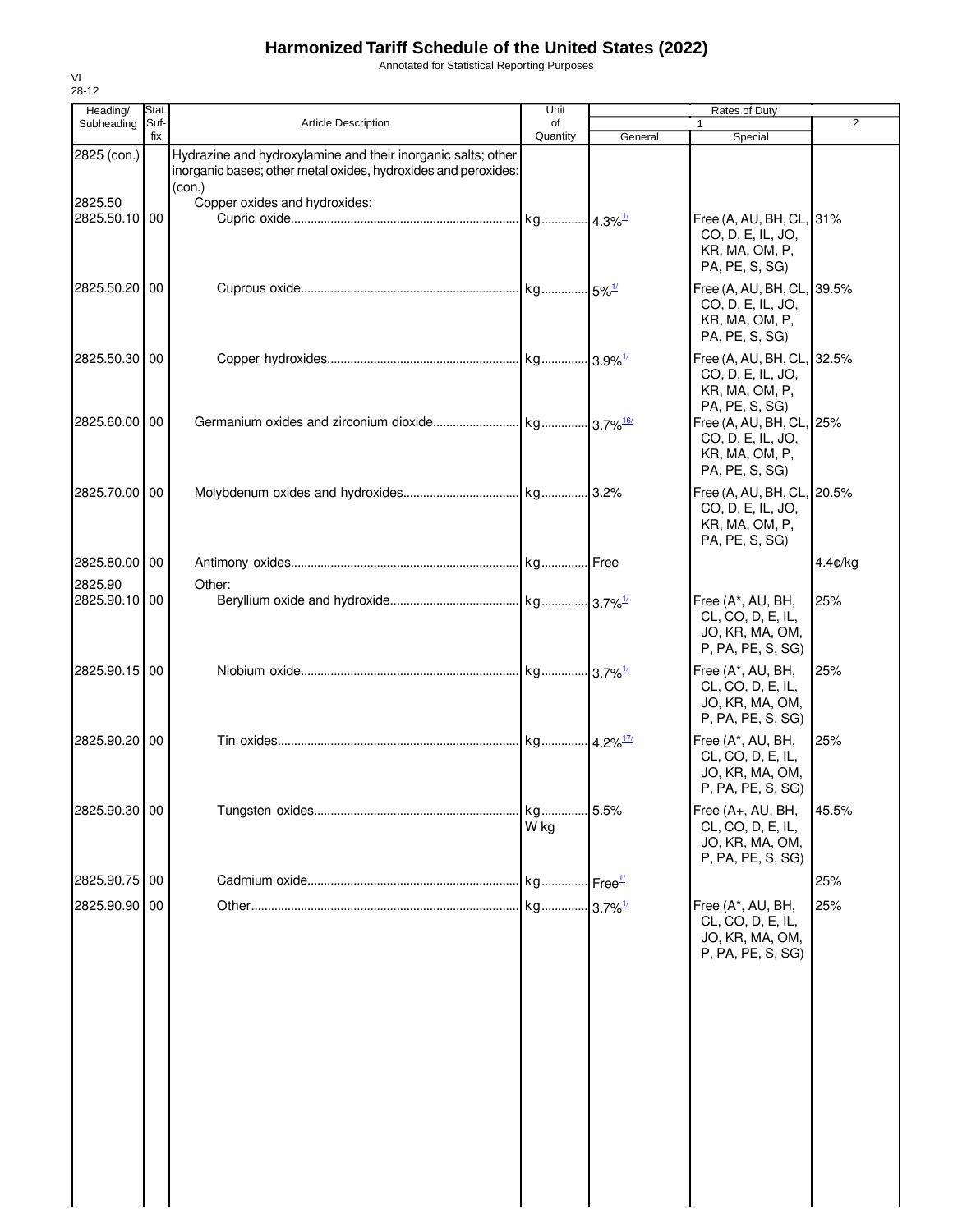Annotated for Statistical Reporting Purposes

| Heading/                 | Stat.       |                                                                                                 | Unit           |         | Rates of Duty                                                                                       |                |
|--------------------------|-------------|-------------------------------------------------------------------------------------------------|----------------|---------|-----------------------------------------------------------------------------------------------------|----------------|
| Subheading               | Suf-<br>fix | Article Description                                                                             | of<br>Quantity | General | Special                                                                                             | $\overline{2}$ |
|                          |             | V. SALTS AND PEROXYSALTS, OF INORGANIC ACIDS<br><b>AND METALS</b>                               |                |         |                                                                                                     |                |
| 2826                     |             | Fluorides; fluorosilicates, fluoroaluminates and other complex<br>fluorine salts:<br>Fluorides: |                |         |                                                                                                     |                |
| 2826.12.00 00            |             |                                                                                                 |                |         |                                                                                                     | 25%            |
| 2826.19<br>2826.19.10 00 |             | Other:                                                                                          |                |         | Free (A, AU, BH, CL, 25%<br>CO, D, E, IL, JO,<br>KR, MA, OM, P,                                     |                |
| 2826.19.20 00            |             |                                                                                                 |                |         | PA, PE, S, SG)<br>Free (A, AU, BH, CL, 25%<br>CO, D, E, IL, JO,<br>KR, MA, OM, P,<br>PA, PE, S, SG) |                |
| 2826.19.90 00            |             |                                                                                                 |                |         | Free (A, AU, BH, CL, 25%<br>CO, D, E, IL, JO,<br>KR, MA, OM, P,<br>PA, PE, S, SG)                   |                |
| 2826.30.00 00            |             |                                                                                                 |                |         |                                                                                                     | Free           |
| 2826.90<br>2826.90.10 00 |             | Other:                                                                                          |                |         | Free (A*, AU, BH,                                                                                   | 62.5%          |
|                          |             |                                                                                                 |                |         | CL, CO, D, E, IL,<br>JO, KR, MA, OM,<br>P, PA, PE, S, SG)                                           |                |
| 2826.90.90 00            |             |                                                                                                 |                |         | Free (A*, AU, BH,<br>CL, CO, D, E, IL,<br>JO, KR, MA, OM,<br>P, PA, PE, S, SG)                      | 25%            |
|                          |             |                                                                                                 |                |         |                                                                                                     |                |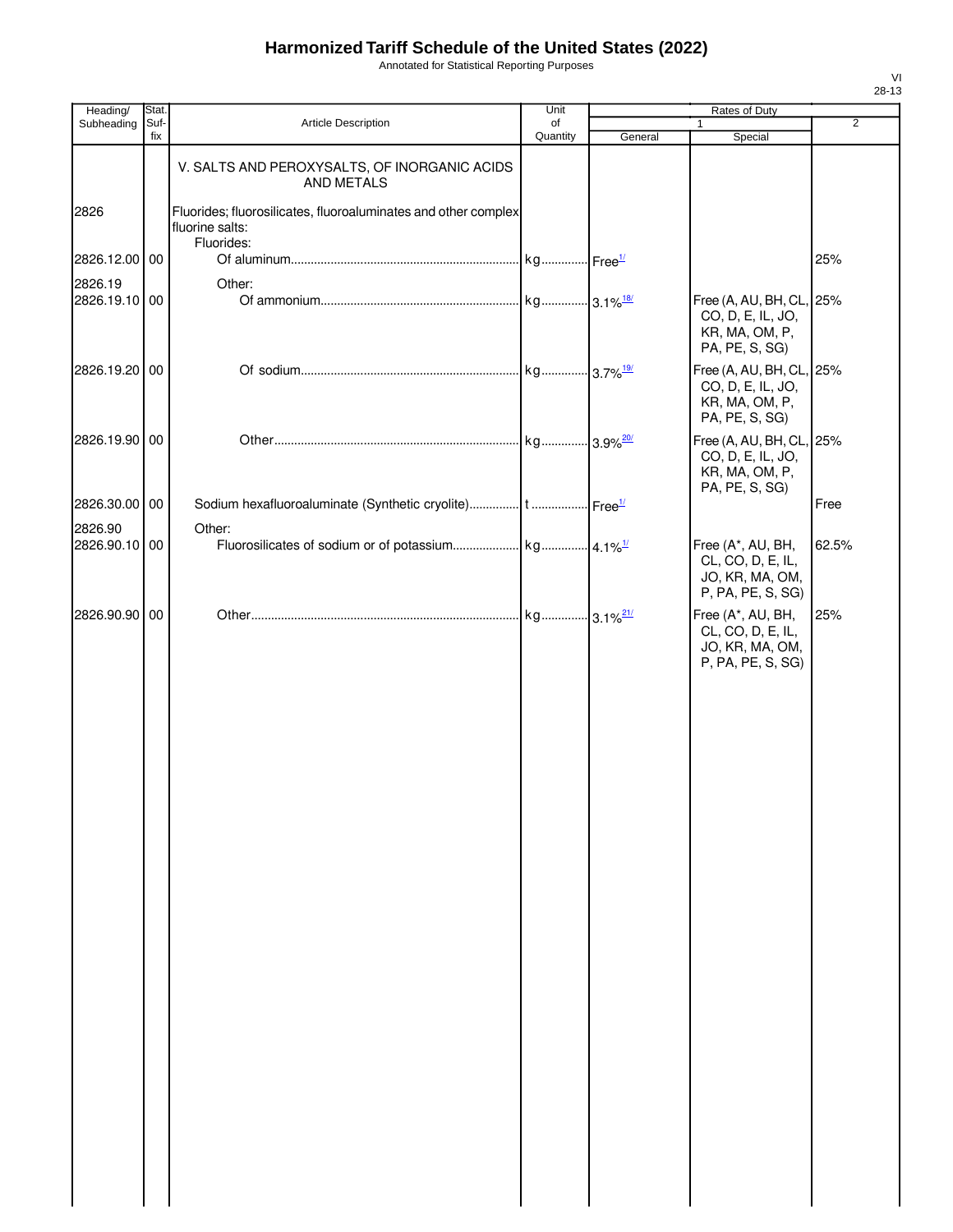Annotated for Statistical Reporting Purposes

| Heading/      | Stat. |                                                                                                                | Unit     | Rates of Duty |                                                                                  |                |
|---------------|-------|----------------------------------------------------------------------------------------------------------------|----------|---------------|----------------------------------------------------------------------------------|----------------|
| Subheading    | Suf-  | Article Description                                                                                            | of       |               | $\mathbf{1}$                                                                     | $\overline{2}$ |
|               | fix   |                                                                                                                | Quantity | General       | Special                                                                          |                |
| 2827          |       | Chlorides, chloride oxides and chloride hydroxides; bromides<br>and bromide oxides; iodides and iodide oxides: |          |               |                                                                                  |                |
| 2827.10.00 00 |       |                                                                                                                |          |               | Free (A, AU, BH, CL,<br>CO, D, E, IL, JO,<br>KR, MA, OM, P,<br>PA, PE, S, SG)    | 18%            |
| 2827.20.00 00 |       |                                                                                                                |          |               |                                                                                  | Free           |
| 2827.31.00 00 |       | Other chlorides:                                                                                               |          |               |                                                                                  |                |
|               |       |                                                                                                                |          |               | Free (A, AU, BH, CL, 5%<br>CO, D, E, IL, JO,<br>KR, MA, OM, P,<br>PA, PE, S, SG) |                |
| 2827.32.00 00 |       |                                                                                                                |          |               |                                                                                  | 25%            |
| 2827.35.00 00 |       |                                                                                                                |          |               | Free (A, AU, BH, CL,<br>CO, D, E, IL, JO,<br>KR, MA, OM, P,<br>PA, PE, S, SG)    | 25%            |
|               |       |                                                                                                                |          |               |                                                                                  |                |
|               |       |                                                                                                                |          |               |                                                                                  |                |
|               |       |                                                                                                                |          |               |                                                                                  |                |
|               |       |                                                                                                                |          |               |                                                                                  |                |
|               |       |                                                                                                                |          |               |                                                                                  |                |
|               |       |                                                                                                                |          |               |                                                                                  |                |
|               |       |                                                                                                                |          |               |                                                                                  |                |
|               |       |                                                                                                                |          |               |                                                                                  |                |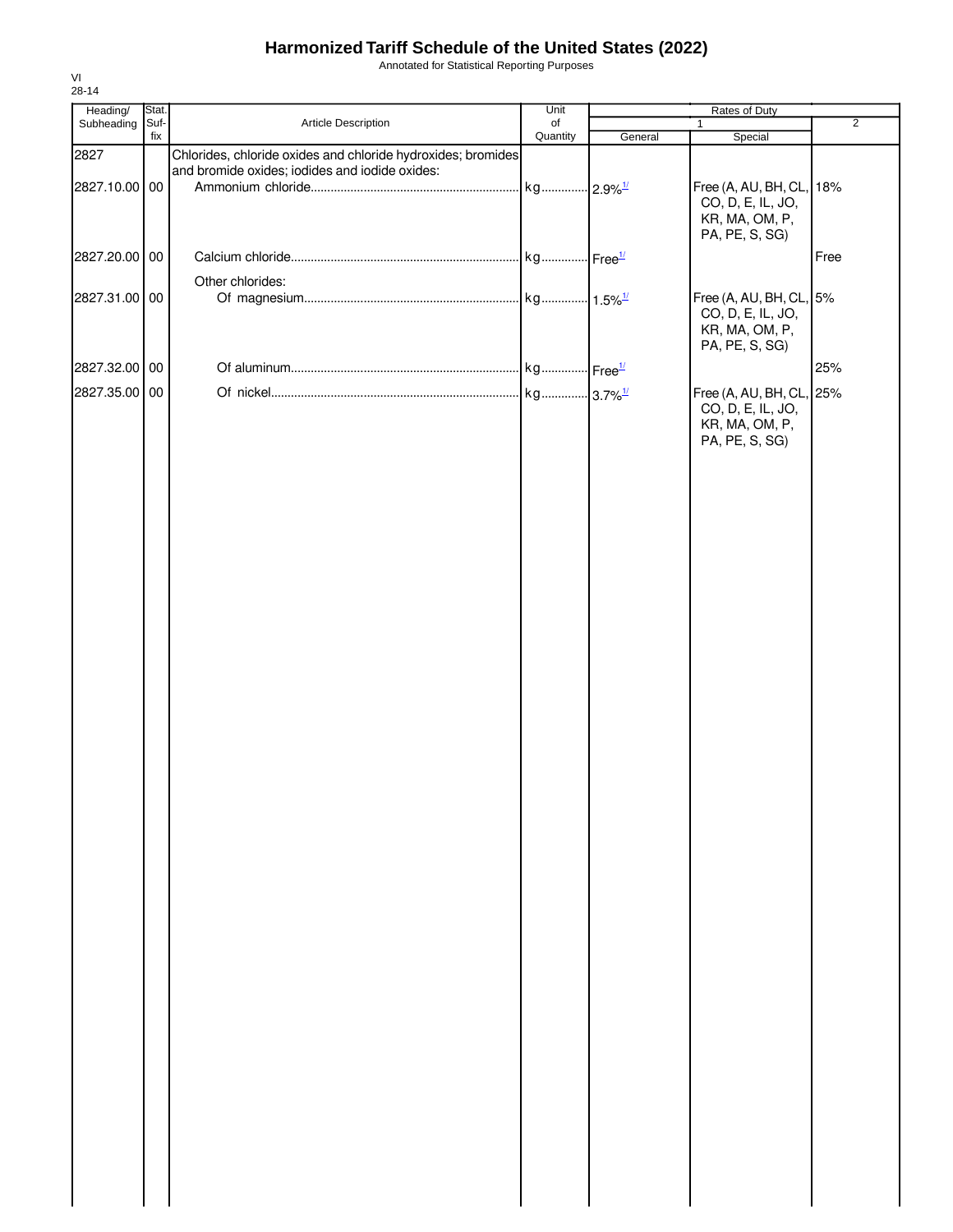Annotated for Statistical Reporting Purposes

| Heading/               | Stat.       |                                                                                                                                                            | Unit           |         | Rates of Duty                                                                       |                |
|------------------------|-------------|------------------------------------------------------------------------------------------------------------------------------------------------------------|----------------|---------|-------------------------------------------------------------------------------------|----------------|
| Subheading             | Suf-<br>fix | <b>Article Description</b>                                                                                                                                 | of<br>Quantity | General |                                                                                     | $\overline{2}$ |
| 2827 (con.)<br>2827.39 |             | Chlorides, chloride oxides and chloride hydroxides; bromides<br>and bromide oxides; iodides and iodide oxides: (con.)<br>Other chlorides: (con.)<br>Other: |                |         | Special                                                                             |                |
| 2827.39.10 00          |             |                                                                                                                                                            | V kg           |         | Free (A, AU, BH, CL, 40%<br>CO, D, E, IL, JO,<br>KR, MA, OM, P,<br>PA, PE, S, SG)   |                |
| 2827.39.25 00          |             |                                                                                                                                                            |                |         | Free (A, AU, BH, CL, 25%<br>CO, D, E, IL, JO,<br>KR, MA, OM, P,<br>PA, PE, S, SG)   |                |
| 2827.39.30 00          |             |                                                                                                                                                            |                |         | Free (A, AU, BH, CL, 30%<br>CO, D, E, IL, JO,<br>KR, MA, OM, P,<br>PA, PE, S, SG)   |                |
| 2827.39.40 00          |             |                                                                                                                                                            | W kg           |         | Free (A+, AU, BH,<br>CL, CO, D, E, IL,<br>JO, KR, MA, OM,<br>P, PA, PE, S, SG)      | 45.5%          |
| 2827.39.45 00          |             |                                                                                                                                                            |                |         | Free (A, AU, BH, CL, 28.5%<br>CO, D, E, IL, JO,<br>KR, MA, OM, P,<br>PA, PE, S, SG) |                |
| 2827.39.55 00          |             |                                                                                                                                                            |                |         | Free (A, AU, BH, CL, 25%<br>CO, D, E, IL, JO,<br>KR, MA, OM, P,<br>PA, PE, S, SG)   |                |
| 2827.39.60 00          |             |                                                                                                                                                            |                |         | Free (A, AU, BH, CL, 30%<br>CO, D, E, IL, JO,<br>KR, MA, OM, P,<br>PA, PE, S, SG)   |                |
| 2827.39.65 00          |             |                                                                                                                                                            |                |         | Free (A, AU, BH, CL, 5%<br>CO, D, E, IL, JO,<br>KR, MA, OM, P,<br>PA, PE, S, SG)    |                |
| 2827.39.90 00          |             |                                                                                                                                                            |                |         | Free (A, AU, BH, CL, 25%<br>CO, D, E, IL, JO,<br>KR, MA, OM, P,<br>PA, PE, S, SG)   |                |
|                        |             |                                                                                                                                                            |                |         |                                                                                     |                |
|                        |             |                                                                                                                                                            |                |         |                                                                                     |                |
|                        |             |                                                                                                                                                            |                |         |                                                                                     |                |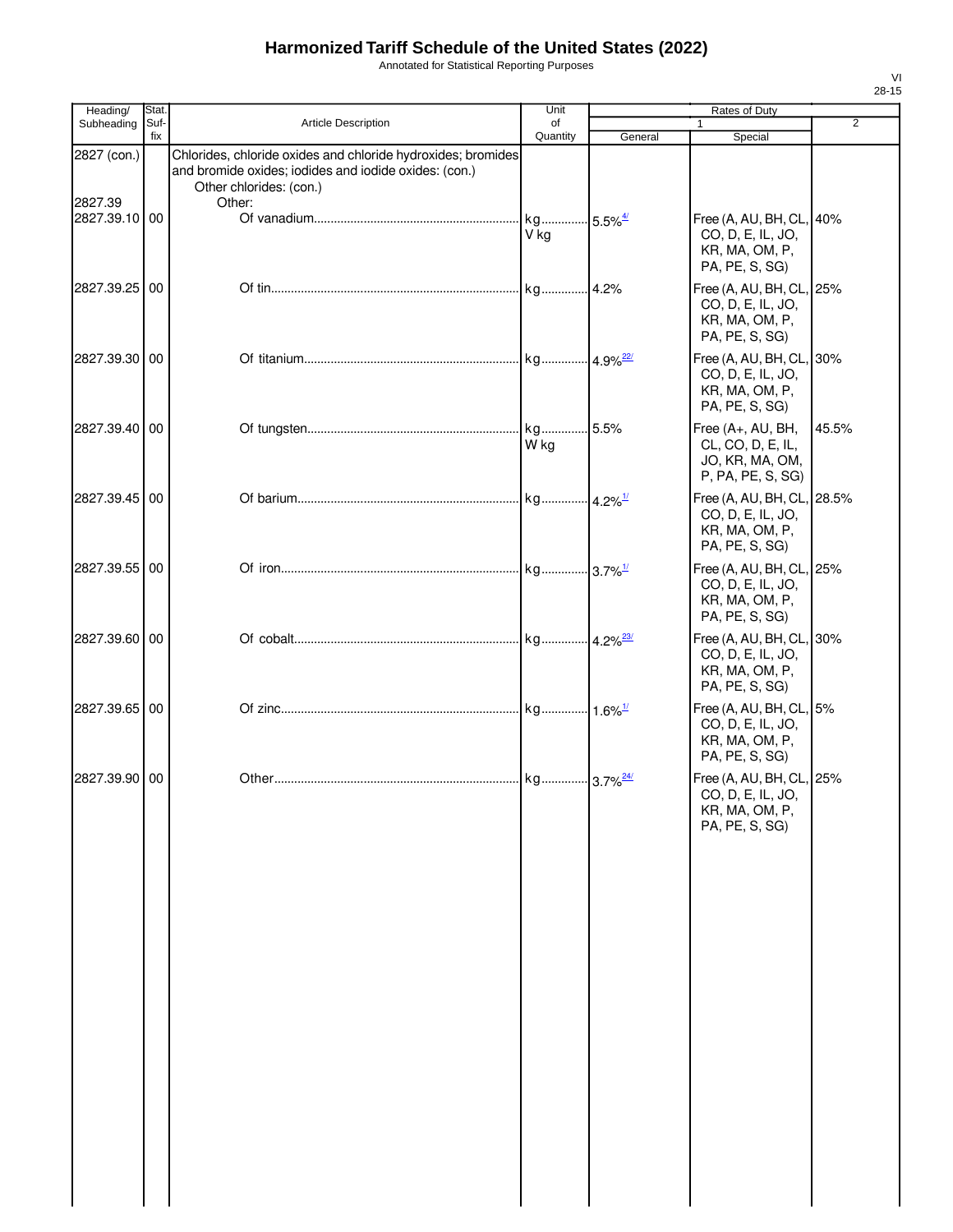Annotated for Statistical Reporting Purposes

| Heading/                 | Stat.       |                                                                                                                                                                   | Unit           |                        | Rates of Duty                                                                       |                |
|--------------------------|-------------|-------------------------------------------------------------------------------------------------------------------------------------------------------------------|----------------|------------------------|-------------------------------------------------------------------------------------|----------------|
| Subheading               | Suf-<br>fix | <b>Article Description</b>                                                                                                                                        | of<br>Quantity | General                | $\mathbf{1}$<br>Special                                                             | $\overline{2}$ |
| 2827 (con.)              |             | Chlorides, chloride oxides and chloride hydroxides; bromides<br>and bromide oxides; iodides and iodide oxides: (con.)<br>Chloride oxides and chloride hydroxides: |                |                        |                                                                                     |                |
| 2827.41.00 00            |             |                                                                                                                                                                   |                |                        | Free (A, AU, BH, CL, 32.5%<br>CO, D, E, IL, JO,<br>KR, MA, OM, P,<br>PA, PE, S, SG) |                |
| 2827.49<br>2827.49.10 00 |             | Other:                                                                                                                                                            | kg<br>V kg     | $-5.5\%$ <sup>1/</sup> | Free (A, AU, BH, CL, 40%<br>CO, D, E, IL, JO,<br>KR, MA, OM, P,<br>PA, PE, S, SG)   |                |
| 2827.49.50 00            |             | Bromides and bromide oxides:                                                                                                                                      | kg 5.5%        |                        | Free (A, AU, BH, CL, 25%<br>CO, D, E, IL, JO,<br>KR, MA, OM, P,<br>PA, PE, S, SG)   |                |
| 2827.51.00 00            |             |                                                                                                                                                                   |                |                        |                                                                                     | 22¢/kg         |
| 2827.59<br>2827.59.25    | 00          | Other:                                                                                                                                                            |                |                        |                                                                                     | 25%            |
| 2827.59.51               | -00         |                                                                                                                                                                   |                |                        | Free (A, AU, BH, CL, 25%<br>CO, D, E, IL, JO,<br>KR, MA, OM, P,<br>PA, PE, S, SG)   |                |
| 2827.60<br>2827.60.10 00 |             | lodides and iodide oxides:                                                                                                                                        |                |                        |                                                                                     | 25%            |
| 2827.60.20 00            |             |                                                                                                                                                                   |                |                        | Free (A, AU, BH, CL, 7.5%<br>CO, D, E, IL, JO,<br>KR, MA, OM, P,<br>PA, PE, S, SG)  |                |
| 2827.60.51               | 00          |                                                                                                                                                                   |                |                        | Free (A, AU, BH, CL, 25%<br>CO, D, E, IL, JO,<br>KR, MA, OM, P,<br>PA, PE, S, SG)   |                |
| 2828<br>2828.10.00 00    |             | Hypochlorites; commercial calcium hypochlorite; chlorites;<br>hypobromites:<br>Commercial calcium hypochlorite and other calcium                                  |                |                        |                                                                                     |                |
|                          |             |                                                                                                                                                                   |                |                        | Free (A, AU, BH, CL, 25%<br>CO, D, E, IL, JO,<br>KR, MA, OM, P,<br>PA, PE, S, SG)   |                |
| 2828.90.00 00            |             |                                                                                                                                                                   |                |                        | Free (A, AU, BH, CL, 25%<br>CO, D, E, IL, JO,<br>KR, MA, OM, P,<br>PA, PE, S, SG)   |                |
|                          |             |                                                                                                                                                                   |                |                        |                                                                                     |                |
|                          |             |                                                                                                                                                                   |                |                        |                                                                                     |                |
|                          |             |                                                                                                                                                                   |                |                        |                                                                                     |                |
|                          |             |                                                                                                                                                                   |                |                        |                                                                                     |                |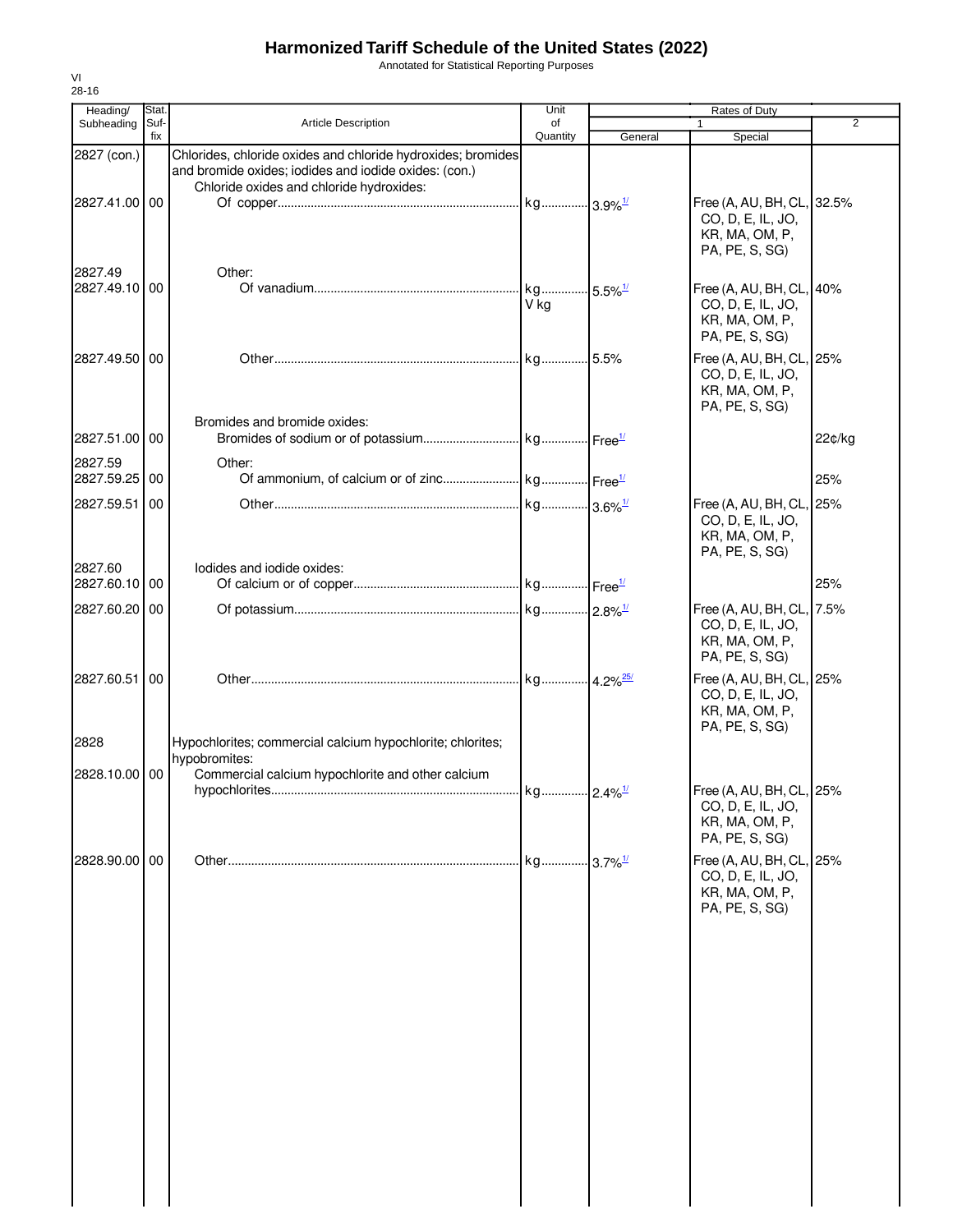Annotated for Statistical Reporting Purposes

| Heading/                         | Stat.       |                                                                                                | Unit           |         | Rates of Duty                                                                     |                |
|----------------------------------|-------------|------------------------------------------------------------------------------------------------|----------------|---------|-----------------------------------------------------------------------------------|----------------|
| Subheading                       | Suf-<br>fix | <b>Article Description</b>                                                                     | of<br>Quantity | General | Special                                                                           | $\overline{2}$ |
| 2829                             |             | Chlorates and perchlorates; bromates and perbromates;<br>iodates and periodates:<br>Chlorates: |                |         |                                                                                   |                |
| 2829.11.00 00                    |             |                                                                                                |                |         |                                                                                   | 13%            |
| 2829.19.01                       | 00          |                                                                                                |                |         | Free (A, AU, BH, CL,<br>CO, D, E, IL, JO,<br>KR, MA, OM, P,<br>PA, PE, S, SG)     | 25%            |
| 2829.90<br>2829.90.05            | 00          | Other:                                                                                         |                |         |                                                                                   | 25%            |
| 2829.90.25                       | 00          |                                                                                                |                |         |                                                                                   | 25%            |
| 2829.90.40 00                    |             | Other:                                                                                         |                |         | Free (A, AU, BH, CL, 25%<br>CO, D, E, IL, JO,<br>KR, MA, OM, P,<br>PA, PE, S, SG) |                |
| 2829.90.61                       | 00          |                                                                                                |                |         | Free (A, AU, BH, CL, 25%<br>CO, D, E, IL, JO,<br>KR, MA, OM, P,<br>PA, PE, S, SG) |                |
| 2830<br>2830.10.00               | 00          | Sulfides; polysulfides, whether or not chemically defined:                                     |                |         | Free (A, AU, BH, CL, 25%<br>CO, D, E, IL, JO,<br>KR, MA, OM, P,<br>PA, PE, S, SG) |                |
| 2830.90<br>2830.90.10 00         |             | Other:<br>Zinc sulfide, luminescent grade having a purity of 99.99                             |                |         |                                                                                   | 11%            |
| 2830.90.15 00                    |             |                                                                                                |                |         | Free (A, AU, BH, CL,<br>CO, D, E, IL, JO,<br>KR, MA, OM, P,<br>PA, PE, S, SG)     | 11%            |
| 2830.90.20                       | 00          |                                                                                                |                |         | Free (A, AU, BH, CL, 25%<br>CO, D, E, IL, JO,<br>KR, MA, OM, P,<br>PA, PE, S, SG) |                |
| 2830.90.90 00                    |             |                                                                                                |                |         | Free (A, AU, BH, CL, 25%<br>CO, D, E, IL, JO,<br>KR, MA, OM, P,<br>PA, PE, S, SG) |                |
| 2831<br>2831.10<br>2831.10.10 00 |             | Dithionites and sulfoxylates:<br>Of sodium:                                                    |                |         |                                                                                   | 35%            |
| 2831.10.50                       | 00          |                                                                                                |                |         | Free (A, AU, BH, CL,                                                              | 35%            |
|                                  |             |                                                                                                |                |         | CO, D, E, IL, JO,<br>KR, MA, OM, P,<br>PA, PE, S, SG)                             |                |
| 2831.90.00                       | 00          |                                                                                                |                |         | Free (A, AU, BH, CL,<br>CO, D, E, IL, JO,<br>KR, MA, OM, P,<br>PA, PE, S, SG)     | 35%            |
|                                  |             |                                                                                                |                |         |                                                                                   |                |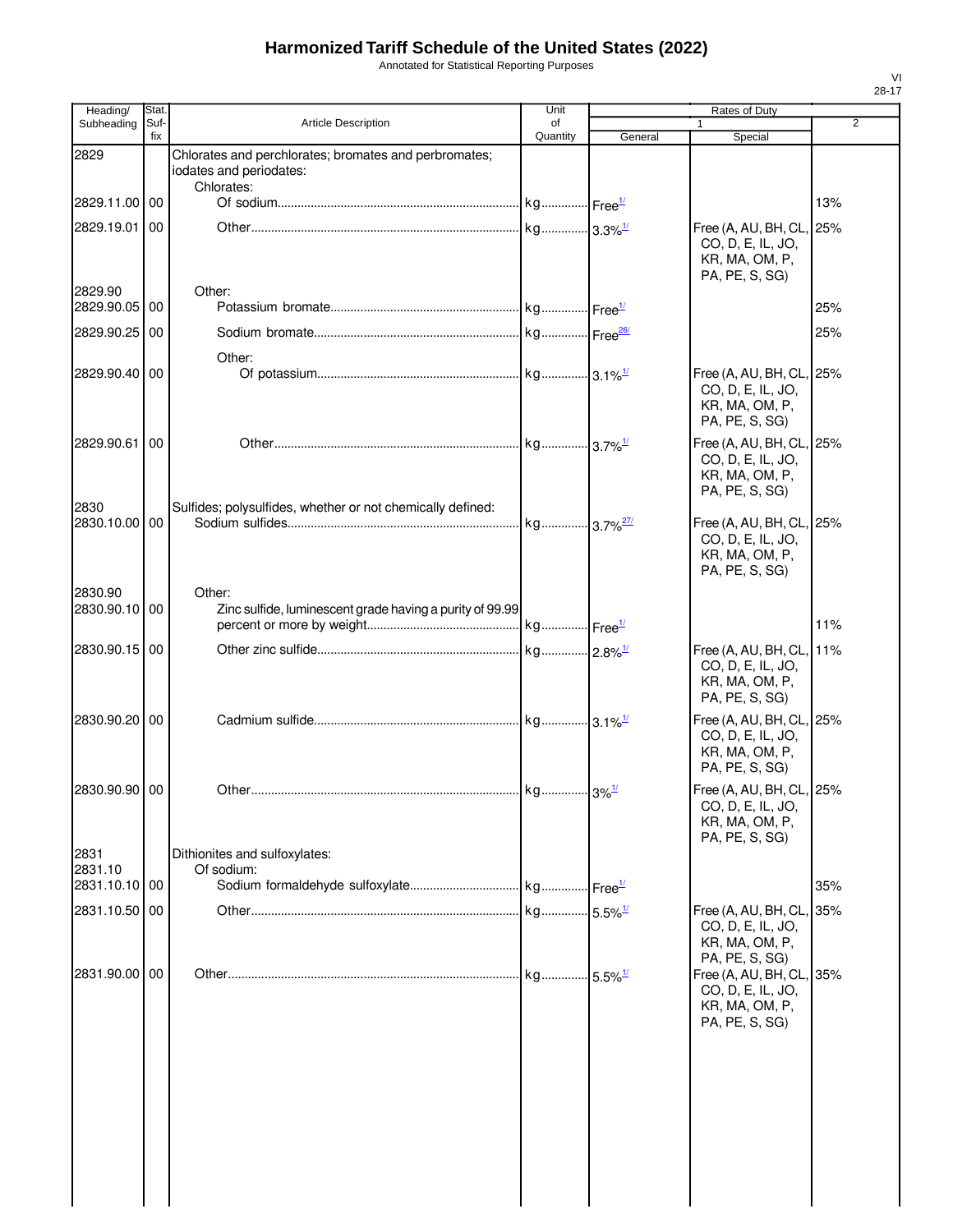Annotated for Statistical Reporting Purposes

| Heading/      | Stat. |                                                | Unit     |         | Rates of Duty             |                |
|---------------|-------|------------------------------------------------|----------|---------|---------------------------|----------------|
| Subheading    | Suf-  | <b>Article Description</b>                     | of       |         | $\mathbf{1}$              | $\overline{2}$ |
|               | fix   |                                                | Quantity | General | Special                   |                |
| 2832          |       | Sulfites; thiosulfates:                        |          |         |                           |                |
| 2832.10.00 00 |       |                                                |          |         | Free (A, AU, BH, CL, 4.5% |                |
|               |       |                                                |          |         | CO, D, E, IL, JO,         |                |
|               |       |                                                |          |         | KR, MA, OM, P,            |                |
|               |       |                                                |          |         | PA, PE, S, SG)            |                |
| 2832.20.00 00 |       |                                                |          |         | Free (A*, AU, BH,         | 25%            |
|               |       |                                                |          |         | CL, CO, D, E, IL,         |                |
|               |       |                                                |          |         | JO, KR, MA, OM,           |                |
|               |       |                                                |          |         | P, PA, PE, S, SG)         |                |
| 2832.30       |       | Thiosulfates:                                  |          |         |                           |                |
| 2832.30.10 00 |       |                                                |          |         | Free (A*, AU, BH,         | 4.5%           |
|               |       |                                                |          |         | CL, CO, D, E, IL,         |                |
|               |       |                                                |          |         | JO, KR, MA, OM,           |                |
|               |       |                                                |          |         | P, PA, PE, S, SG)         |                |
|               |       |                                                |          |         |                           |                |
| 2832.30.50 00 |       |                                                |          |         | Free (A, AU, BH, CL, 4.5% |                |
|               |       |                                                |          |         | CO, D, E, IL, JO,         |                |
|               |       |                                                |          |         | KR, MA, OM, P,            |                |
|               |       |                                                |          |         | PA, PE, S, SG)            |                |
| 2833          |       | Sulfates; alums; peroxosulfates (persulfates): |          |         |                           |                |
|               |       | Sodium sulfates:                               |          |         |                           |                |
| 2833.11       |       | Disodium sulfate:                              |          |         |                           |                |
| 2833.11.10 00 |       |                                                |          |         |                           | Free           |
| 2833.11.50    |       |                                                |          |         | Free (A, AU, BH, CL, 3.6% |                |
|               |       |                                                |          |         | CO, D, E, IL, JO,         |                |
|               |       |                                                |          |         | KR, MA, OM, P,            |                |
|               |       |                                                |          |         | PA, PE, S, SG)            |                |
|               | 10    |                                                |          |         |                           |                |
|               | 50    |                                                |          |         |                           |                |
|               |       |                                                |          |         |                           |                |
| 2833.19.00 00 |       |                                                |          |         |                           | Free           |
|               |       |                                                |          |         |                           |                |
|               |       |                                                |          |         |                           |                |
|               |       |                                                |          |         |                           |                |
|               |       |                                                |          |         |                           |                |
|               |       |                                                |          |         |                           |                |
|               |       |                                                |          |         |                           |                |
|               |       |                                                |          |         |                           |                |
|               |       |                                                |          |         |                           |                |
|               |       |                                                |          |         |                           |                |
|               |       |                                                |          |         |                           |                |
|               |       |                                                |          |         |                           |                |
|               |       |                                                |          |         |                           |                |
|               |       |                                                |          |         |                           |                |
|               |       |                                                |          |         |                           |                |
|               |       |                                                |          |         |                           |                |
|               |       |                                                |          |         |                           |                |
|               |       |                                                |          |         |                           |                |
|               |       |                                                |          |         |                           |                |
|               |       |                                                |          |         |                           |                |
|               |       |                                                |          |         |                           |                |
|               |       |                                                |          |         |                           |                |
|               |       |                                                |          |         |                           |                |
|               |       |                                                |          |         |                           |                |
|               |       |                                                |          |         |                           |                |
|               |       |                                                |          |         |                           |                |
|               |       |                                                |          |         |                           |                |
|               |       |                                                |          |         |                           |                |
|               |       |                                                |          |         |                           |                |
|               |       |                                                |          |         |                           |                |
|               |       |                                                |          |         |                           |                |
|               |       |                                                |          |         |                           |                |
|               |       |                                                |          |         |                           |                |
|               |       |                                                |          |         |                           |                |
|               |       |                                                |          |         |                           |                |
|               |       |                                                |          |         |                           |                |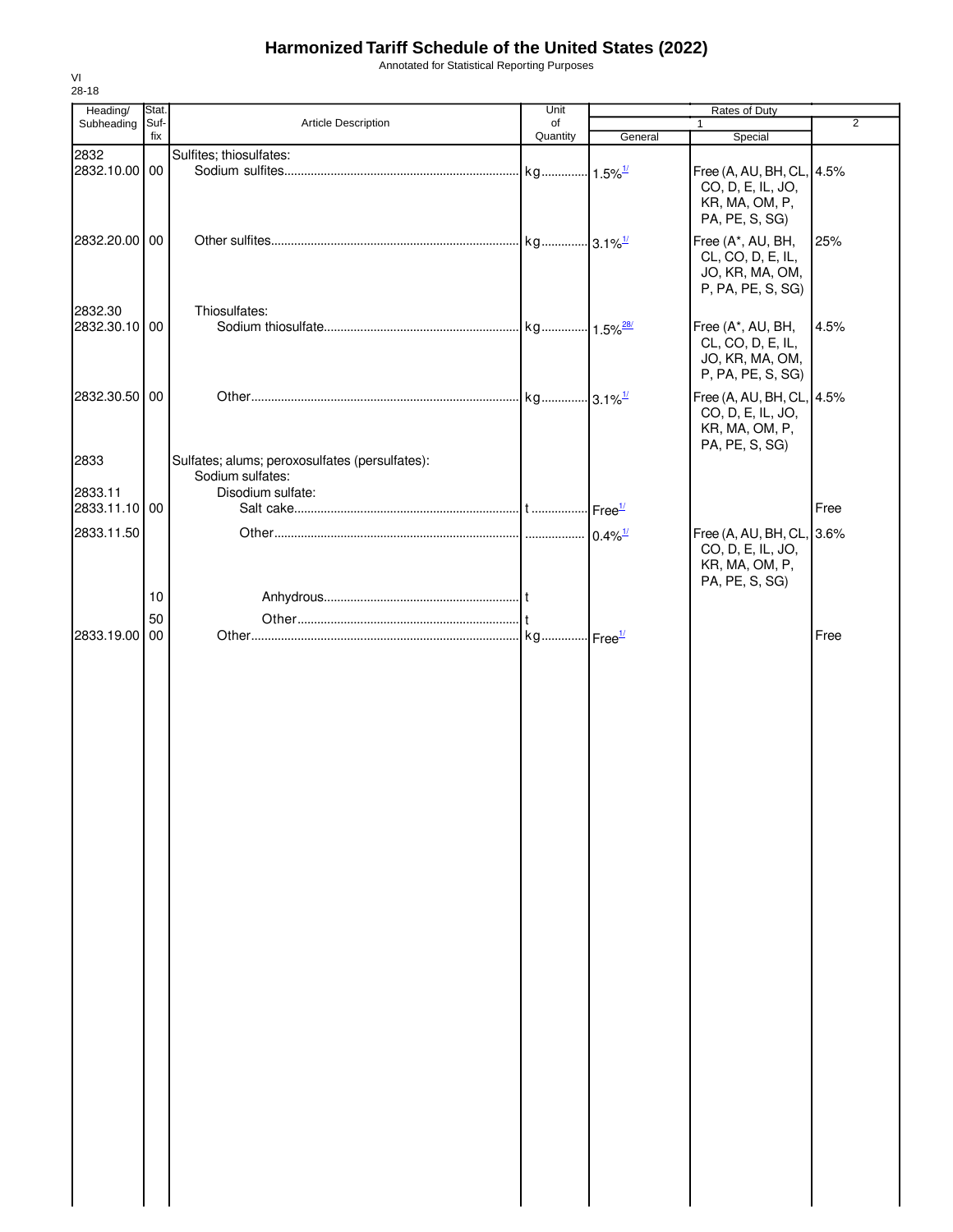Annotated for Statistical Reporting Purposes

| Heading/      | Stat.       |                                                       | Unit           |         | Rates of Duty                                                                        |                |
|---------------|-------------|-------------------------------------------------------|----------------|---------|--------------------------------------------------------------------------------------|----------------|
| Subheading    | Suf-<br>fix | <b>Article Description</b>                            | of<br>Quantity | General | Special                                                                              | $\overline{2}$ |
| 2833 (con.)   |             | Sulfates; alums; peroxosulfates (persulfates): (con.) |                |         |                                                                                      |                |
| 2833.21.00 00 |             | Other sulfates:                                       |                |         | Free (A, AU, BH, CL, 20%<br>CO, D, E, IL, JO,<br>KR, MA, OM, P,<br>PA, PE, S, SG)    |                |
| 2833.22.00 00 |             |                                                       |                |         |                                                                                      | 10%            |
| 2833.24.00 00 |             |                                                       |                |         | Free (A, AU, BH, CL, 25%                                                             |                |
|               |             |                                                       |                |         | CO, D, E, IL, JO,<br>KR, MA, OM, P,<br>PA, PE, S, SG)                                |                |
| 2833.25.00 00 |             |                                                       | Cu kg          |         | Free (A, AU, BH, CL, 5%<br>CO, D, E, IL, JO,<br>KR, MA, OM, P,<br>PA, PE, S, SG)     |                |
| 2833.27.00 00 |             |                                                       |                |         | Free (A, AU, BH, CL, 4.2%<br>CO, D, E, IL, JO,<br>KR, MA, OM, P,<br>PA, PE, S, SG)   |                |
| 2833.29       |             | Other:                                                |                |         |                                                                                      |                |
| 2833.29.10 00 |             |                                                       |                |         | Free (A, AU, BH, CL, 6.5%<br>CO, D, E, IL, JO,<br>KR, MA, OM, P,<br>PA, PE, S, SG)   |                |
| 2833.29.20 00 |             |                                                       |                |         |                                                                                      | Free           |
| 2833.29.30 00 |             |                                                       | V kg           |         | Free (A, AU, BH, CL, 40%<br>CO, D, E, IL, JO,<br>KR, MA, OM, P,<br>PA, PE, S, SG)    |                |
| 2833.29.40 00 |             |                                                       |                |         | Free (A, AU, BH, CL, 25%<br>CO, D, E, IL, JO,<br>KR, MA, OM, P,<br>PA, PE, S, SG)    |                |
| 2833.29.45 00 |             |                                                       |                |         | Free (A, AU, BH, CL, 8%<br>CO, D, E, IL, JO,<br>KR, MA, OM, P,<br>PA, PE, S, SG)     |                |
| 2833.29.51 00 |             |                                                       |                |         | Free (A, AU, BH, CL, 30%<br>CO, D, E, IL, JO, K,<br>KR, MA, OM, P,<br>PA, PE, S, SG) |                |
| 2833.30.00 00 |             |                                                       |                |         | Free (A, AU, BH, CL, 25%<br>CO, D, E, IL, JO,<br>KR, MA, OM, P,<br>PA, PE, S, SG)    |                |
|               |             |                                                       |                |         |                                                                                      |                |
|               |             |                                                       |                |         |                                                                                      |                |
|               |             |                                                       |                |         |                                                                                      |                |
|               |             |                                                       |                |         |                                                                                      |                |
|               |             |                                                       |                |         |                                                                                      |                |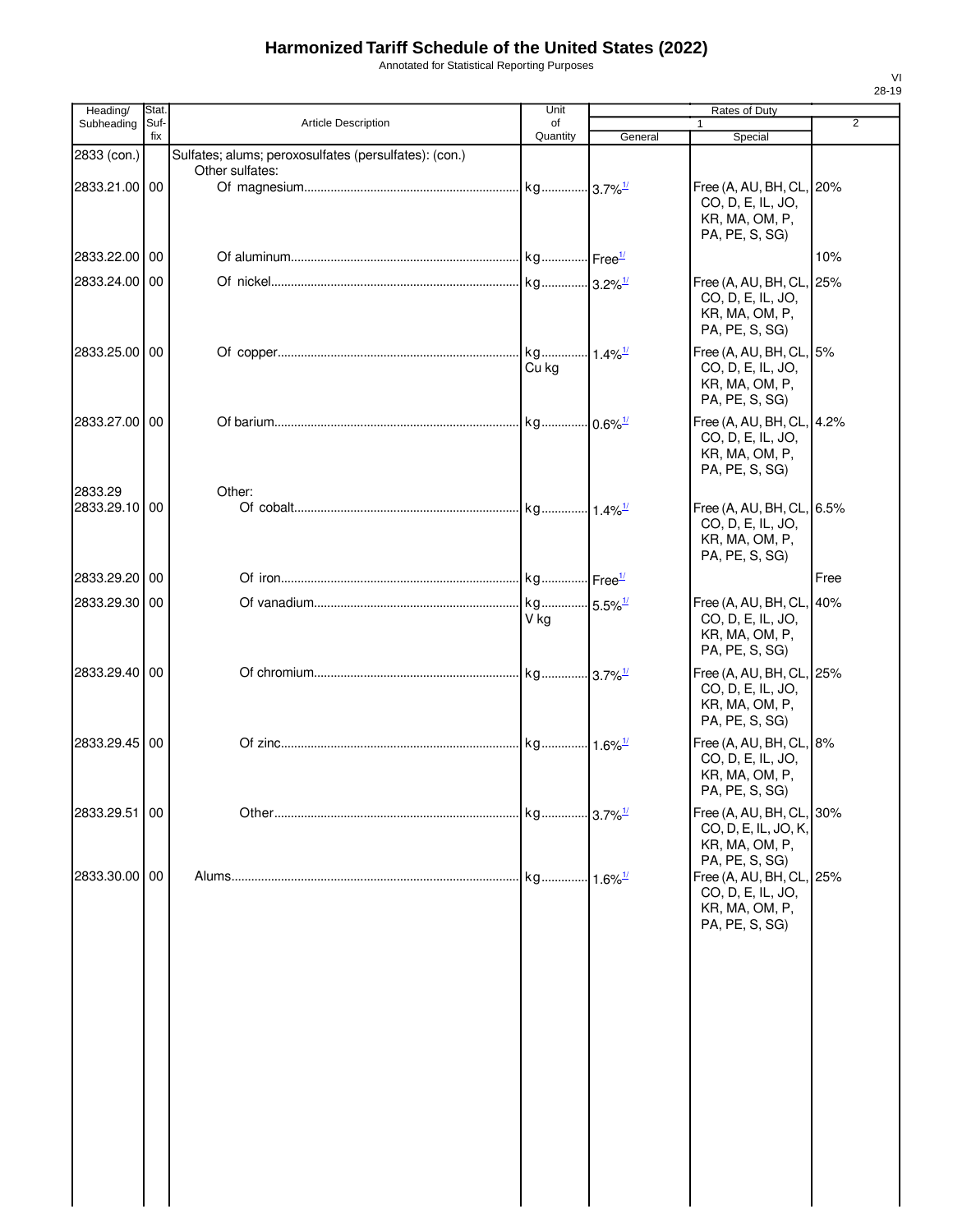Annotated for Statistical Reporting Purposes

| 28-20                    |             |                                                                                        |                |                       |                                                                                   |                |
|--------------------------|-------------|----------------------------------------------------------------------------------------|----------------|-----------------------|-----------------------------------------------------------------------------------|----------------|
| Heading/                 | Stat.       |                                                                                        | Unit           |                       | Rates of Duty                                                                     |                |
| Subheading               | Suf-<br>fix | Article Description                                                                    | of<br>Quantity | General               | 1<br>Special                                                                      | $\overline{2}$ |
| 2833 (con.)<br>2833.40   |             | Sulfates; alums; peroxosulfates (persulfates): (con.)<br>Peroxosulfates (persulfates): |                |                       |                                                                                   |                |
| 2833.40.20 00            |             |                                                                                        |                |                       | Free (A, AU, BH, CL, 25%<br>CO, D, E, IL, JO,<br>KR, MA, OM, P,<br>PA, PE, S, SG) |                |
| 2833.40.60               |             |                                                                                        |                | $3.1\%$ <sup>1/</sup> | Free (A, AU, BH, CL, 25%<br>CO, D, E, IL, JO,<br>KR, MA, OM, P,<br>PA, PE, S, SG) |                |
|                          | 10          |                                                                                        |                |                       |                                                                                   |                |
|                          | 20          |                                                                                        |                |                       |                                                                                   |                |
|                          | 50          |                                                                                        |                |                       |                                                                                   |                |
| 2834                     |             | Nitrites; nitrates:                                                                    |                |                       |                                                                                   |                |
| 2834.10<br>2834.10.10 00 |             | Nitrites:                                                                              |                |                       |                                                                                   |                |
|                          |             |                                                                                        |                |                       | Free (A, AU, BH, CL, 54%<br>CO, D, E, IL, JO,<br>KR, MA, OM, P,<br>PA, PE, S, SG) |                |
| 2834.10.50 00            |             |                                                                                        |                |                       | Free (A, AU, BH, CL, 25%<br>CO, D, E, IL, JO,<br>KR, MA, OM, P,<br>PA, PE, S, SG) |                |
|                          |             | Nitrates:                                                                              |                |                       |                                                                                   |                |
| 2834.21.00 00            |             |                                                                                        |                |                       |                                                                                   | Free           |
| 2834.29<br>2834.29.05 00 |             | Other:                                                                                 |                |                       | Free (A, AU, BH, CL, 35%<br>CO, D, E, IL, JO,<br>KR, MA, OM, P,<br>PA, PE, S, SG) |                |
| 2834.29.10 00            |             |                                                                                        |                |                       |                                                                                   | Free           |
|                          |             |                                                                                        |                |                       |                                                                                   |                |
| 2834.29.20 00            |             |                                                                                        |                |                       | Free (A, AU, BH, CL, 25%<br>CO, D, E, IL, JO,<br>KR, MA, OM, P,<br>PA, PE, S, SG) |                |
| 2834.29.51 00            |             |                                                                                        |                |                       | Free (A, AU, BH, CL, 10%<br>CO, D, E, IL, JO,<br>KR, MA, OM, P,<br>PA, PE, S, SG) |                |
|                          |             |                                                                                        |                |                       |                                                                                   |                |
|                          |             |                                                                                        |                |                       |                                                                                   |                |
|                          |             |                                                                                        |                |                       |                                                                                   |                |
|                          |             |                                                                                        |                |                       |                                                                                   |                |
|                          |             |                                                                                        |                |                       |                                                                                   |                |
|                          |             |                                                                                        |                |                       |                                                                                   |                |

VI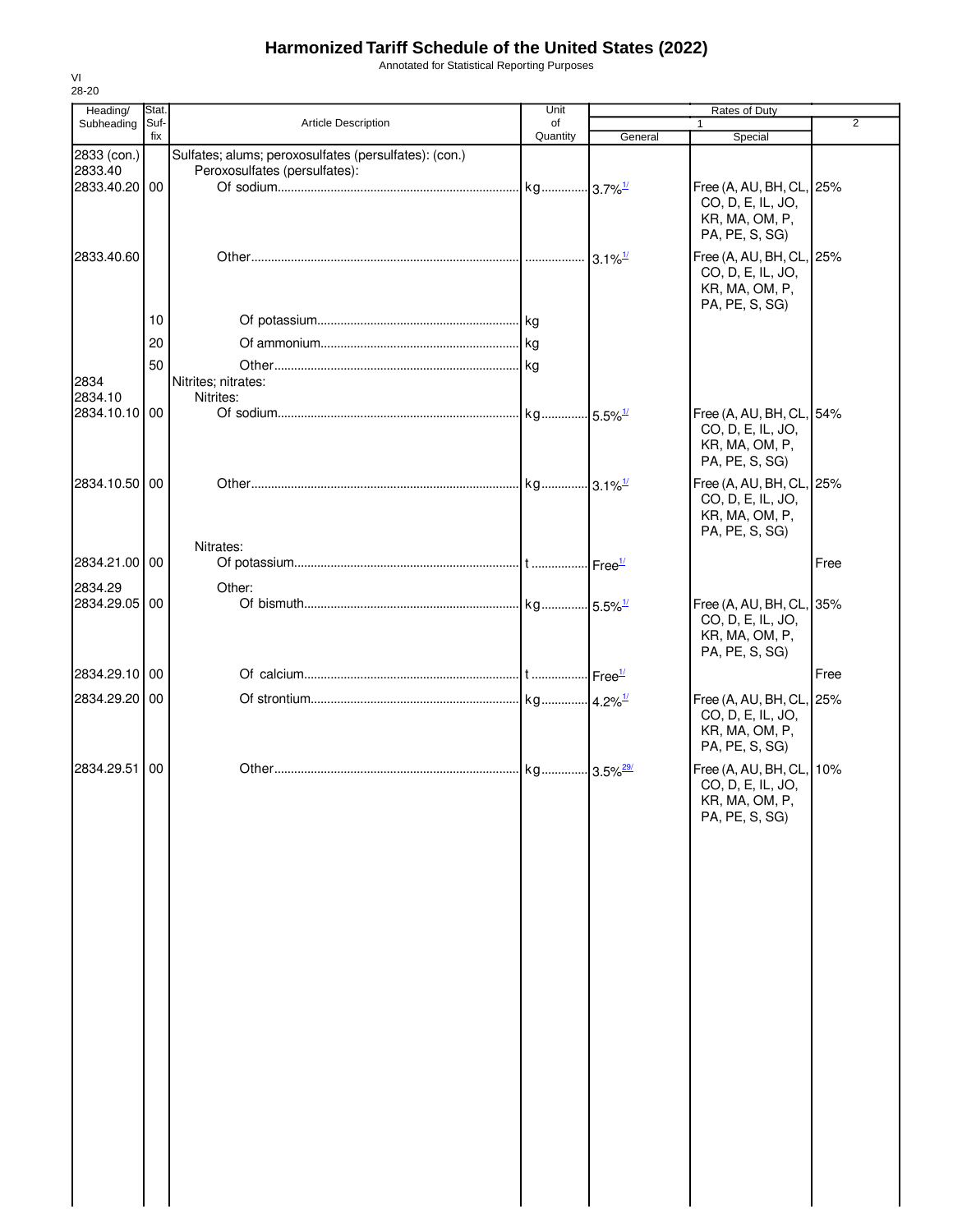Annotated for Statistical Reporting Purposes

| Heading/                 | Stat.       |                                                                                                                                   | Unit                   |         | Rates of Duty                                                                       |                |
|--------------------------|-------------|-----------------------------------------------------------------------------------------------------------------------------------|------------------------|---------|-------------------------------------------------------------------------------------|----------------|
| Subheading               | Suf-<br>fix | <b>Article Description</b>                                                                                                        | of<br>Quantity         | General | Special                                                                             | $\overline{2}$ |
| 2835                     |             | Phosphinates (hypophosphites), phosphonates (phosphites)<br>and phosphates; polyphosphates, whether or not chemically<br>defined: |                        |         |                                                                                     |                |
| 2835.10.00 00            |             | Phosphinates (hypophosphites) and phosphonates                                                                                    | kg 3.1% <sup>30/</sup> |         | Free (A, AU, BH, CL, 25%<br>CO, D, E, IL, JO,<br>KR, MA, OM, P,<br>PA, PE, S, SG)   |                |
| 2835.22.00               | 00          | Phosphates:                                                                                                                       |                        |         | Free (A, AU, BH, CL, 6%<br>CO, D, E, IL, JO,<br>KR, MA, OM, P,<br>PA, PE, S, SG)    |                |
| 2835.24.00 00            |             |                                                                                                                                   |                        |         | Free (A, AU, BH, CL, 25%<br>CO, D, E, IL, JO,<br>KR, MA, OM, P,<br>PA, PE, S, SG)   |                |
| 2835.25.00 00            |             | Calcium hydrogenorthophosphate ("Dicalcium                                                                                        |                        |         |                                                                                     | 25%            |
| 2835.26.00 00            |             |                                                                                                                                   |                        |         |                                                                                     | 25%            |
| 2835.29<br>2835.29.10 00 |             | Other:                                                                                                                            |                        |         |                                                                                     | 25%            |
| 2835.29.20               | 00          |                                                                                                                                   |                        |         | Free (A, AU, BH, CL, 8.5%                                                           |                |
|                          |             |                                                                                                                                   |                        |         | CO, D, E, IL, JO,<br>KR, MA, OM, P,<br>PA, PE, S, SG)                               |                |
| 2835.29.30               | 00          |                                                                                                                                   |                        |         | Free (A, AU, BH, CL, 11.5%<br>CO, D, E, IL, JO,<br>KR, MA, OM, P,<br>PA, PE, S, SG) |                |
| 2835.29.51               | 00          |                                                                                                                                   |                        |         | Free (A, AU, BH, CL, 25%<br>CO, D, E, IL, JO,<br>KR, MA, OM, P,<br>PA, PE, S, SG)   |                |
| 2835.31.00               | 00          | Polyphosphates:                                                                                                                   |                        |         | Free (A, AU, BH, CL, 6%<br>CO, D, E, IL, JO,<br>KR, MA, OM, P,<br>PA, PE, S, SG)    |                |
| 2835.39                  |             | Other:                                                                                                                            |                        |         | Free (A, AU, BH, CL, 25%                                                            |                |
| 2835.39.10 00            |             |                                                                                                                                   |                        |         | CO, D, E, IL, JO,<br>KR, MA, OM, P,<br>PA, PE, S, SG)                               |                |
| 2835.39.50               | 00          |                                                                                                                                   | kg 3.7% <sup>32/</sup> |         | Free (A, AU, BH, CL, 25%<br>CO, D, E, IL, JO,<br>KR, MA, OM, P,<br>PA, PE, S, SG)   |                |
|                          |             |                                                                                                                                   |                        |         |                                                                                     |                |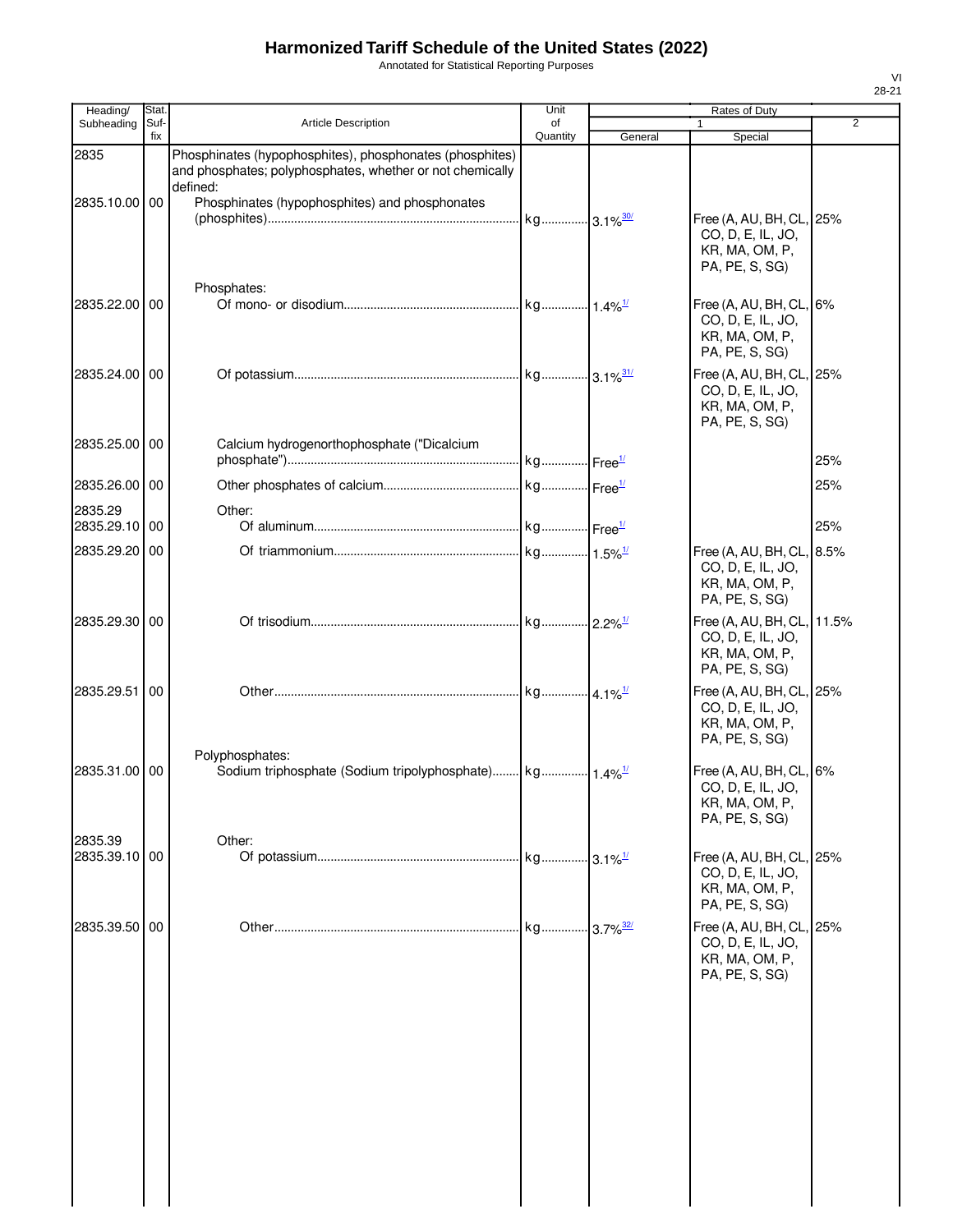Annotated for Statistical Reporting Purposes

| Heading/      | Stat. |                                                                                                               | Unit     |         | Rates of Duty                                                                      |                |
|---------------|-------|---------------------------------------------------------------------------------------------------------------|----------|---------|------------------------------------------------------------------------------------|----------------|
| Subheading    | Suf-  | Article Description                                                                                           | of       |         | 1                                                                                  | $\overline{2}$ |
| 2836          | fix   | Carbonates; peroxocarbonates (percarbonates); commercial<br>ammonium carbonate containing ammonium carbamate: | Quantity | General | Special                                                                            |                |
| 2836.20.00 00 |       |                                                                                                               |          |         | Free (A, AU, BH, CL, 8.5%<br>CO, D, E, IL, JO,<br>KR, MA, OM, P,<br>PA, PE, S, SG) |                |
| 2836.30.00 00 |       | Sodium hydrogencarbonate (Sodium bicarbonate) kg Free <sup>1/</sup>                                           |          |         |                                                                                    | Free           |
| 2836.40       |       | Potassium carbonates:                                                                                         |          |         |                                                                                    |                |
| 2836.40.10 00 |       |                                                                                                               |          |         | Free (A, AU, BH, CL, 6%<br>CO, D, E, IL, JO,<br>KR, MA, OM, P,<br>PA, PE, S, SG)   |                |
| 2836.40.20    | 00    | Potassium hydrogencarbonate (Potassium                                                                        |          |         |                                                                                    |                |
|               |       |                                                                                                               |          |         | Free (A, AU, BH, CL, 4.8%<br>CO, D, E, IL, JO,<br>KR, MA, OM, P,<br>PA, PE, S, SG) |                |
| 2836.50.00 00 |       |                                                                                                               |          |         |                                                                                    | 25%            |
| 2836.60.00    | 00    |                                                                                                               |          |         | Free (A, AU, BH, CL, 8.4%<br>CO, D, E, IL, JO,<br>KR, MA, OM, P,<br>PA, PE, S, SG) |                |
|               |       |                                                                                                               |          |         |                                                                                    |                |
|               |       |                                                                                                               |          |         |                                                                                    |                |
|               |       |                                                                                                               |          |         |                                                                                    |                |
|               |       |                                                                                                               |          |         |                                                                                    |                |
|               |       |                                                                                                               |          |         |                                                                                    |                |
|               |       |                                                                                                               |          |         |                                                                                    |                |
|               |       |                                                                                                               |          |         |                                                                                    |                |
|               |       |                                                                                                               |          |         |                                                                                    |                |
|               |       |                                                                                                               |          |         |                                                                                    |                |
|               |       |                                                                                                               |          |         |                                                                                    |                |
|               |       |                                                                                                               |          |         |                                                                                    |                |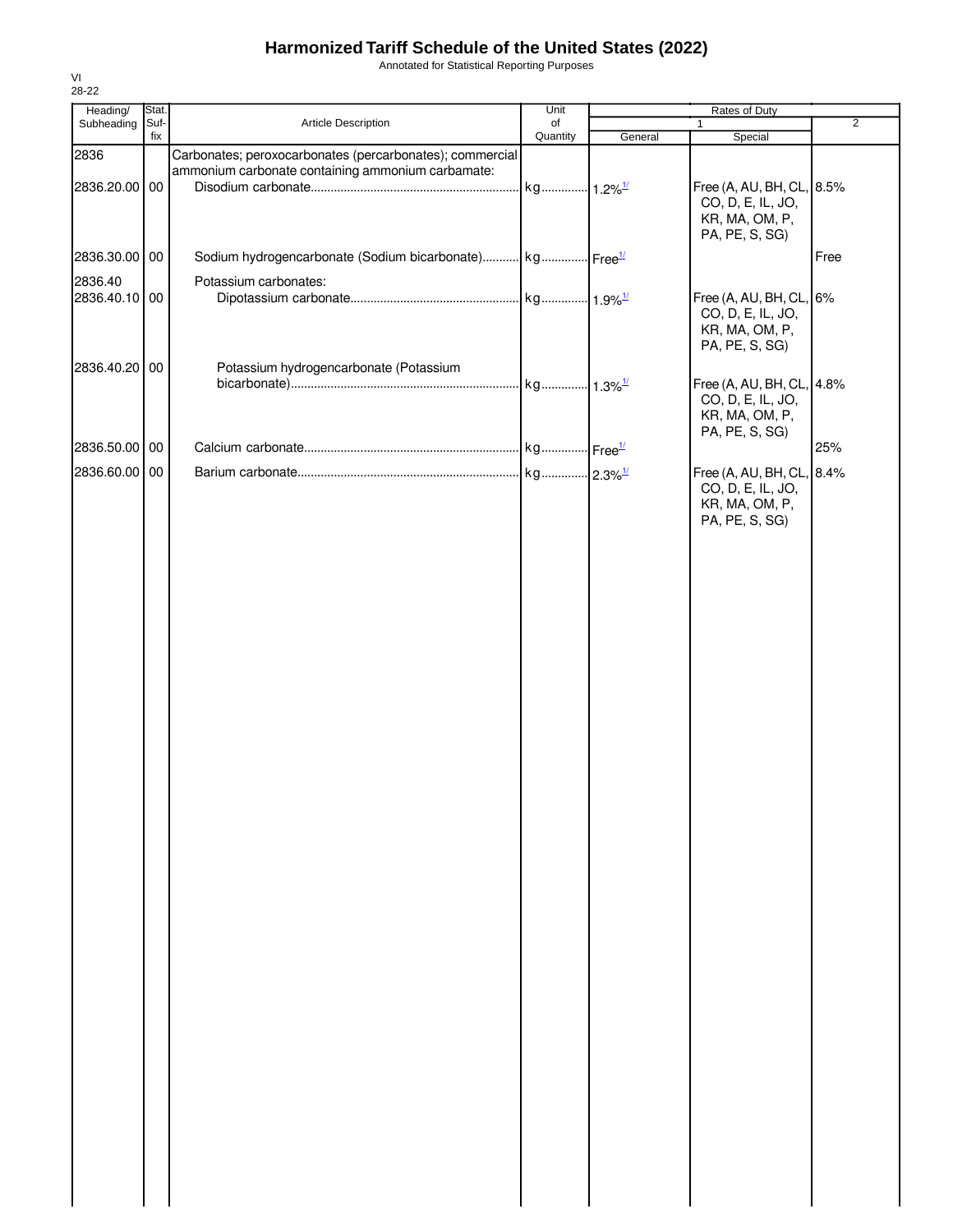Annotated for Statistical Reporting Purposes

| Heading/      | Stat.       |                                                          | Unit           |                       | Rates of Duty                       |                |
|---------------|-------------|----------------------------------------------------------|----------------|-----------------------|-------------------------------------|----------------|
| Subheading    | Suf-<br>fix | Article Description                                      | of<br>Quantity | General               | $\mathbf{1}$<br>Special             | $\overline{2}$ |
| 2836 (con.)   |             | Carbonates; peroxocarbonates (percarbonates); commercial |                |                       |                                     |                |
|               |             | ammonium carbonate containing ammonium carbamate: (con.) |                |                       |                                     |                |
|               |             | Other:                                                   |                |                       |                                     |                |
| 2836.91.00    |             |                                                          |                | $3.7\%$ <sup>1/</sup> | Free (A, AU, BH, CL, 25%            |                |
|               |             |                                                          |                |                       | CO, D, E, IL, JO,<br>KR, MA, OM, P, |                |
|               |             |                                                          |                |                       | PA, PE, S, SG)                      |                |
|               | 10          |                                                          |                |                       |                                     |                |
|               | 50          |                                                          |                |                       |                                     |                |
| 2836.92.00 00 |             |                                                          |                | $4.2\%$ <sup>1/</sup> | Free (A, AU, BH, CL, 25%            |                |
|               |             |                                                          |                |                       | CO, D, E, IL, JO,                   |                |
|               |             |                                                          |                |                       | KR, MA, OM, P,                      |                |
|               |             |                                                          |                |                       | PA, PE, S, SG)                      |                |
| 2836.99       |             | Other:                                                   |                |                       |                                     |                |
| 2836.99.10 00 |             |                                                          |                |                       | Free (A, AU, BH, CL, 30%            |                |
|               |             |                                                          |                |                       | CO, D, E, IL, JO,                   |                |
|               |             |                                                          |                |                       | KR, MA, OM, P,                      |                |
|               |             |                                                          |                |                       | PA, PE, S, SG)                      |                |
| 2836.99.20 00 |             |                                                          |                |                       | Free (A, AU, BH, CL, 35%            |                |
|               |             |                                                          |                |                       | CO, D, E, IL, JO,                   |                |
|               |             |                                                          |                |                       | KR, MA, OM, P,<br>PA, PE, S, SG)    |                |
|               |             |                                                          |                |                       |                                     |                |
| 2836.99.30 00 |             | Commercial ammonium carbonate and other                  |                |                       | Free (A, AU, BH, CL, 16%            |                |
|               |             |                                                          |                |                       | CO, D, E, IL, JO,                   |                |
|               |             |                                                          |                |                       | KR, MA, OM, P,                      |                |
|               |             |                                                          |                |                       | PA, PE, S, SG)                      |                |
| 2836.99.40 00 |             |                                                          |                |                       | Free (A, AU, BH, CL, 4.5%           |                |
|               |             |                                                          |                |                       | CO, D, E, IL, JO,                   |                |
|               |             |                                                          |                |                       | KR, MA, OM, P,                      |                |
|               |             |                                                          |                |                       | PA, PE, S, SG)                      |                |
| 2836.99.50 00 |             |                                                          |                |                       | Free (A, AU, BH, CL, 25%            |                |
|               |             |                                                          |                |                       | CO, D, E, IL, JO,                   |                |
|               |             |                                                          |                |                       | KR, MA, OM, P,                      |                |
|               |             |                                                          |                |                       | PA, PE, S, SG)                      |                |
|               |             |                                                          |                |                       |                                     |                |
|               |             |                                                          |                |                       |                                     |                |
|               |             |                                                          |                |                       |                                     |                |
|               |             |                                                          |                |                       |                                     |                |
|               |             |                                                          |                |                       |                                     |                |
|               |             |                                                          |                |                       |                                     |                |
|               |             |                                                          |                |                       |                                     |                |
|               |             |                                                          |                |                       |                                     |                |
|               |             |                                                          |                |                       |                                     |                |
|               |             |                                                          |                |                       |                                     |                |
|               |             |                                                          |                |                       |                                     |                |
|               |             |                                                          |                |                       |                                     |                |
|               |             |                                                          |                |                       |                                     |                |
|               |             |                                                          |                |                       |                                     |                |
|               |             |                                                          |                |                       |                                     |                |
|               |             |                                                          |                |                       |                                     |                |
|               |             |                                                          |                |                       |                                     |                |
|               |             |                                                          |                |                       |                                     |                |
|               |             |                                                          |                |                       |                                     |                |
|               |             |                                                          |                |                       |                                     |                |
|               |             |                                                          |                |                       |                                     |                |
|               |             |                                                          |                |                       |                                     |                |
|               |             |                                                          |                |                       |                                     |                |
|               |             |                                                          |                |                       |                                     |                |
|               |             |                                                          |                |                       |                                     |                |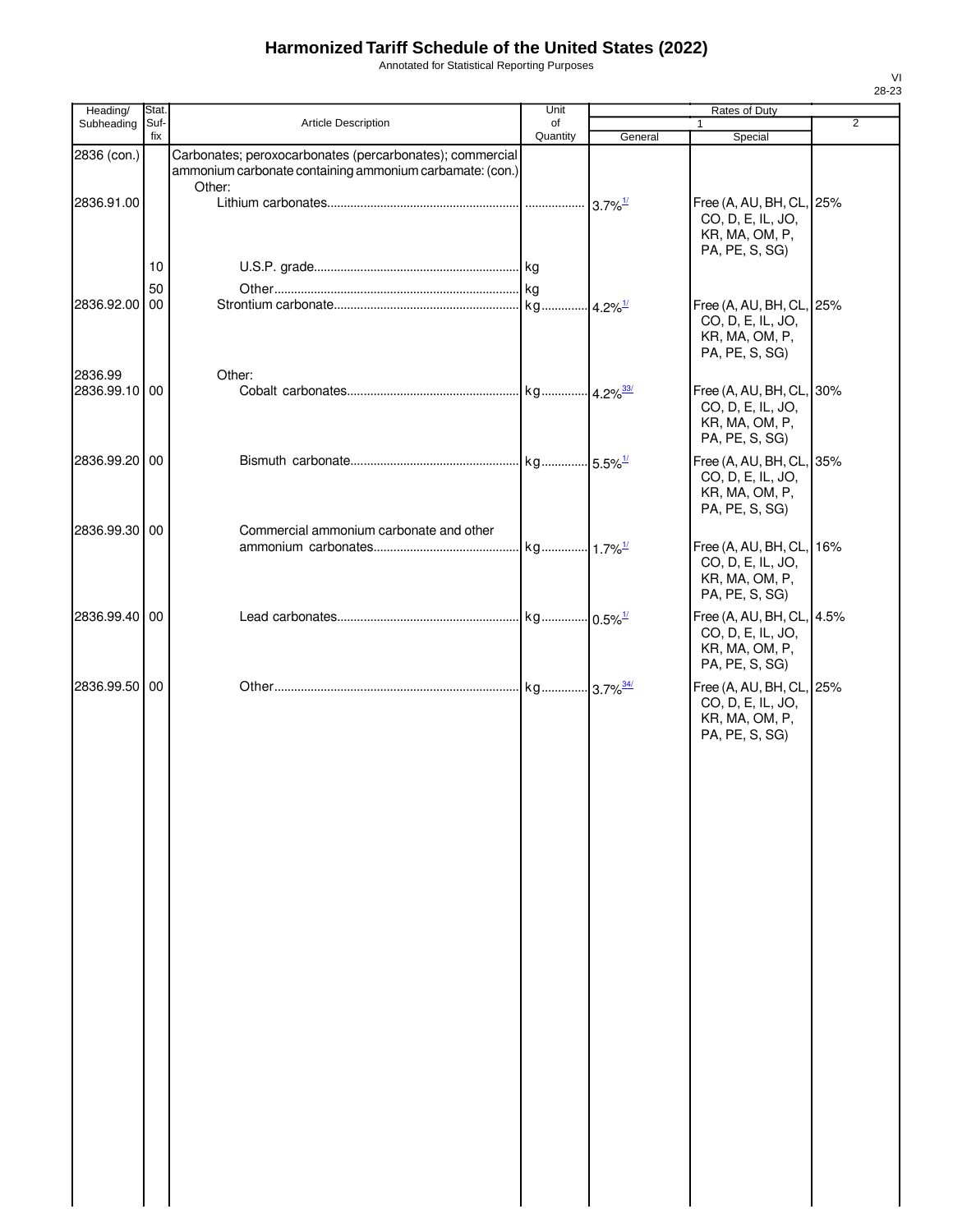Annotated for Statistical Reporting Purposes

| Heading/      | Stat.       |                                                             | Unit           |         | Rates of Duty                                         |                |
|---------------|-------------|-------------------------------------------------------------|----------------|---------|-------------------------------------------------------|----------------|
| Subheading    | Suf-<br>fix | Article Description                                         | of<br>Quantity | General | 1<br>Special                                          | $\overline{2}$ |
| 2837          |             | Cyanides, cyanide oxides and complex cyanides:              |                |         |                                                       |                |
|               |             | Cyanides and cyanide oxides:                                |                |         |                                                       |                |
| 2837.11.00 00 |             |                                                             |                |         |                                                       | Free           |
| 2837.19.01    |             |                                                             |                |         |                                                       | Free           |
|               | 10          |                                                             |                |         |                                                       |                |
|               | 15          |                                                             |                |         |                                                       |                |
|               | 25          |                                                             |                |         |                                                       |                |
| 2837.20       |             | Complex cyanides:                                           |                |         |                                                       |                |
| 2837.20.10 00 |             |                                                             |                |         | Free (A, AU, BH, CL, 5.1%                             |                |
|               |             |                                                             |                |         | CO, D, E, IL, JO,<br>KR, MA, OM, P,<br>PA, PE, S, SG) |                |
| 2837.20.51 00 |             |                                                             |                |         | Free (A, AU, BH, CL, 8.5%                             |                |
|               |             |                                                             |                |         | CO, D, E, IL, JO,<br>KR, MA, OM, P,<br>PA, PE, S, SG) |                |
| 2839          |             | Silicates; commercial alkali metal silicates:<br>Of sodium: |                |         |                                                       |                |
| 2839.11.00 00 |             |                                                             |                |         | Free (A, AU, BH, CL, 3%<br>CO, D, E, IL, JO,          |                |
|               |             |                                                             |                |         | KR, MA, OM, P,<br>PA, PE, S, SG)                      |                |
| 2839.19.00 00 |             |                                                             |                |         | Free (A, AU, BH, CL, 3%<br>CO, D, E, IL, JO,          |                |
|               |             |                                                             |                |         | KR, MA, OM, P,                                        |                |
|               |             |                                                             |                |         | PA, PE, S, SG)                                        |                |
| 2839.90       |             | Other:                                                      |                |         |                                                       |                |
| 2839.90.10 00 |             |                                                             |                |         | Free (A, AU, BH, CL, 25%<br>CO, D, E, IL, JO,         |                |
|               |             |                                                             |                |         | KR, MA, OM, P,                                        |                |
|               |             |                                                             |                |         | PA, PE, S, SG)                                        |                |
| 2839.90.50 00 |             |                                                             |                |         | Free (A*, AU, BH,                                     | 25%            |
|               |             |                                                             |                |         | CL, CO, D, E, IL,                                     |                |
|               |             |                                                             |                |         | JO, KR, MA, OM,<br>P, PA, PE, S, SG)                  |                |
|               |             |                                                             |                |         |                                                       |                |
|               |             |                                                             |                |         |                                                       |                |
|               |             |                                                             |                |         |                                                       |                |
|               |             |                                                             |                |         |                                                       |                |
|               |             |                                                             |                |         |                                                       |                |
|               |             |                                                             |                |         |                                                       |                |
|               |             |                                                             |                |         |                                                       |                |
|               |             |                                                             |                |         |                                                       |                |
|               |             |                                                             |                |         |                                                       |                |
|               |             |                                                             |                |         |                                                       |                |
|               |             |                                                             |                |         |                                                       |                |
|               |             |                                                             |                |         |                                                       |                |
|               |             |                                                             |                |         |                                                       |                |
|               |             |                                                             |                |         |                                                       |                |
|               |             |                                                             |                |         |                                                       |                |
|               |             |                                                             |                |         |                                                       |                |
|               |             |                                                             |                |         |                                                       |                |
|               |             |                                                             |                |         |                                                       |                |
|               |             |                                                             |                |         |                                                       |                |
|               |             |                                                             |                |         |                                                       |                |
|               |             |                                                             |                |         |                                                       |                |
|               |             |                                                             |                |         |                                                       |                |
|               |             |                                                             |                |         |                                                       |                |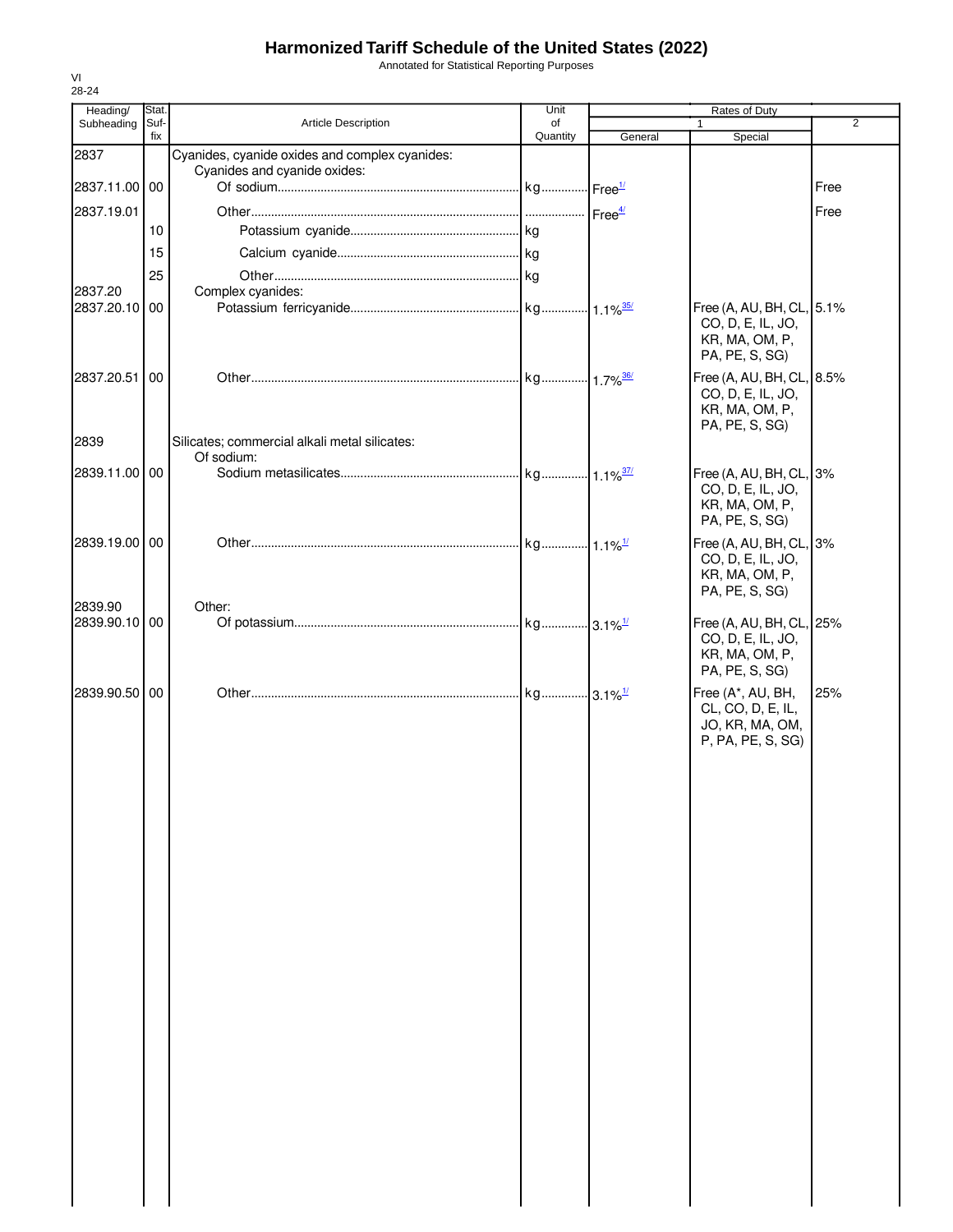Annotated for Statistical Reporting Purposes

| Heading/                 | Stat.       |                                                   | Unit           |                     | Rates of Duty                                 |                |
|--------------------------|-------------|---------------------------------------------------|----------------|---------------------|-----------------------------------------------|----------------|
| Subheading               | Suf-<br>fix | Article Description                               | of<br>Quantity | General             | $\mathbf{1}$<br>Special                       | $\overline{2}$ |
| 2840                     |             | Borates; peroxoborates (perborates):              |                |                     |                                               |                |
|                          |             | Disodium tetraborate (refined borax):             |                |                     |                                               |                |
| 2840.11.00 00            |             |                                                   |                |                     | Free (A, AU, BH, CL, 1.2%                     |                |
|                          |             |                                                   |                |                     | CO, D, E, IL, JO,                             |                |
|                          |             |                                                   |                |                     | KR, MA, OM, P,                                |                |
|                          |             |                                                   |                |                     | PA, PE, S, SG)                                |                |
| 2840.19.00 00            |             |                                                   |                |                     | Free (A, AU, BH, CL, 0.4%                     |                |
|                          |             |                                                   |                |                     | CO, D, E, IL, JO,                             |                |
|                          |             |                                                   |                |                     | KR, MA, OM, P,                                |                |
| 2840.20.00 00            |             |                                                   |                |                     | PA, PE, S, SG)<br>Free (A, AU, BH, CL, 25%    |                |
|                          |             |                                                   |                |                     | CO, D, E, IL, JO,                             |                |
|                          |             |                                                   |                |                     | KR, MA, OM, P,                                |                |
|                          |             |                                                   |                |                     | PA, PE, S, SG)                                |                |
| 2840.30.00               |             |                                                   |                |                     | Free (A, AU, BH, CL, 25%                      |                |
|                          |             |                                                   |                |                     | CO, D, E, IL, JO,                             |                |
|                          |             |                                                   |                |                     | KR, MA, OM, P,                                |                |
|                          |             |                                                   |                |                     | PA, PE, S, SG)                                |                |
|                          | 10          |                                                   |                |                     |                                               |                |
|                          | 50          |                                                   |                |                     |                                               |                |
| 2841                     |             | Salts of oxometallic or peroxometallic acids:     |                |                     |                                               |                |
| 2841.30.00 00            |             |                                                   |                |                     | Free (A*, AU, BH,                             | 8.5%           |
|                          |             |                                                   |                |                     | CL, CO, D, E, IL,<br>JO, KR, MA, OM,          |                |
|                          |             |                                                   |                |                     | P, PA, PE, S, SG)                             |                |
|                          |             |                                                   |                |                     |                                               |                |
| 2841.50<br>2841.50.10 00 |             | Other chromates and dichromates; peroxochromates: |                |                     | Free (A, AU, BH, CL, 3.5%                     |                |
|                          |             |                                                   |                |                     | CO, D, E, IL, JO,                             |                |
|                          |             |                                                   |                |                     | KR, MA, OM, P,                                |                |
|                          |             |                                                   |                |                     | PA, PE, S, SG)                                |                |
| 2841.50.91               | 00          |                                                   |                |                     | Free (A*, AU, BH,                             | 25%            |
|                          |             |                                                   |                |                     | CL, CO, D, E, IL,                             |                |
|                          |             |                                                   |                |                     | JO, KR, MA, OM,                               |                |
|                          |             |                                                   |                |                     | P, PA, PE, S, SG)                             |                |
| 2841.61.00 00            |             | Manganites, manganates and permanganates:         |                |                     |                                               |                |
|                          |             |                                                   |                |                     | Free (A, AU, BH, CL, 23%<br>CO, D, E, IL, JO, |                |
|                          |             |                                                   |                |                     | KR, MA, OM, P,                                |                |
|                          |             |                                                   |                |                     | PA, PE, S, SG)                                |                |
| 2841.69.00               |             |                                                   |                | $5\%$ <sup>1/</sup> | Free (A, AU, BH, CL, 23%                      |                |
|                          |             |                                                   |                |                     | CO, D, E, IL, JO,                             |                |
|                          |             |                                                   |                |                     | KR, MA, OM, P,                                |                |
|                          |             |                                                   |                |                     | PA, PE, S, SG)                                |                |
|                          | 10          |                                                   |                |                     |                                               |                |
|                          | 90          |                                                   |                |                     |                                               |                |
|                          |             |                                                   |                |                     |                                               |                |
|                          |             |                                                   |                |                     |                                               |                |
|                          |             |                                                   |                |                     |                                               |                |
|                          |             |                                                   |                |                     |                                               |                |
|                          |             |                                                   |                |                     |                                               |                |
|                          |             |                                                   |                |                     |                                               |                |
|                          |             |                                                   |                |                     |                                               |                |
|                          |             |                                                   |                |                     |                                               |                |
|                          |             |                                                   |                |                     |                                               |                |
|                          |             |                                                   |                |                     |                                               |                |
|                          |             |                                                   |                |                     |                                               |                |
|                          |             |                                                   |                |                     |                                               |                |
|                          |             |                                                   |                |                     |                                               |                |
|                          |             |                                                   |                |                     |                                               |                |
|                          |             |                                                   |                |                     |                                               |                |
|                          |             |                                                   |                |                     |                                               |                |
|                          |             |                                                   |                |                     |                                               |                |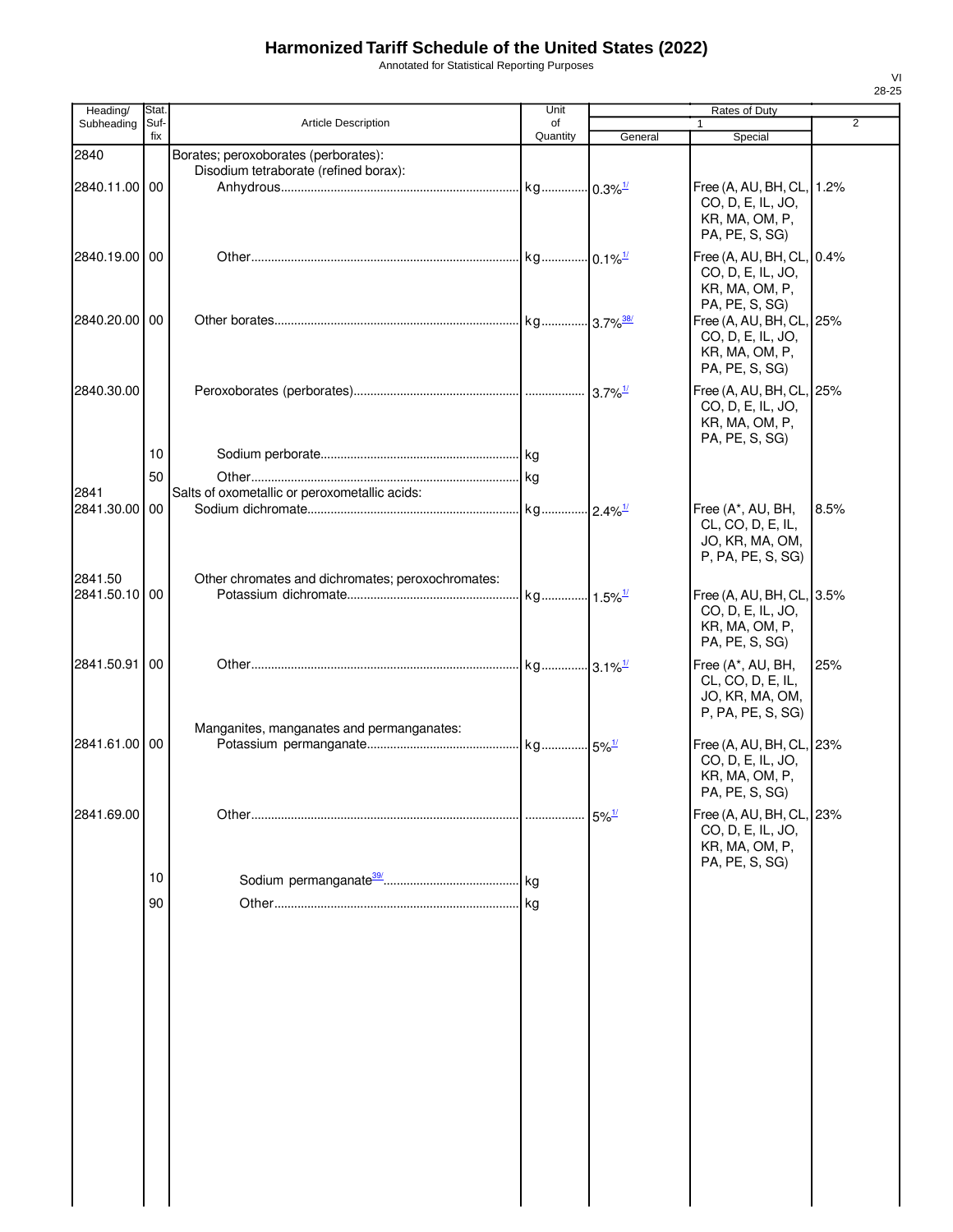Annotated for Statistical Reporting Purposes

| Heading/<br>Subheading                  | Stat.<br>Suf- |                                                                     | Unit<br>Rates of Duty<br>Article Description<br>of<br>$\mathbf{1}$ |                                              |                                                                                                  | $\overline{2}$ |  |
|-----------------------------------------|---------------|---------------------------------------------------------------------|--------------------------------------------------------------------|----------------------------------------------|--------------------------------------------------------------------------------------------------|----------------|--|
|                                         | fix           |                                                                     | Quantity                                                           | General                                      | Special                                                                                          |                |  |
| 2841 (con.)<br>2841.70<br>2841.70.10 00 |               | Salts of oxometallic or peroxometallic acids: (con.)<br>Molybdates: | Mo kg                                                              | 4.3%                                         | Free (A, AU, BH, CL, 29%<br>CO, D, E, IL, JO,<br>KR, MA, OM, P,<br>PA, PE, S, SG)                |                |  |
| 2841.70.50 00                           |               |                                                                     | Mo kg                                                              | 3.7%                                         | Free (A, AU, BH, CL, 25%<br>CO, D, E, IL, JO,<br>KR, MA, OM, P,                                  |                |  |
| 2841.80.00                              |               |                                                                     |                                                                    | $5.5\%$ <sup>40/</sup>                       | PA, PE, S, SG)<br>Free (A+, AU, BH,<br>CL, CO, D, E, IL,<br>JO, KR, MA, OM,<br>P, PA, PE, S, SG) | 49.5%          |  |
|                                         | 10            |                                                                     | kg<br>W kg                                                         |                                              |                                                                                                  |                |  |
|                                         | 20            |                                                                     | kg<br>W kg                                                         |                                              |                                                                                                  |                |  |
|                                         | 50            |                                                                     | lkg.<br>W kg                                                       |                                              |                                                                                                  |                |  |
| 2841.90<br>2841.90.10 00                |               | Other:                                                              | kg<br>V kg                                                         | $5.5\%$ <sup>1/</sup>                        | Free (A, AU, BH, CL, 40%<br>CO, D, E, IL, JO,<br>KR, MA, OM, P,<br>PA, PE, S, SG)                |                |  |
| 2841.90.20                              | 00            |                                                                     |                                                                    |                                              | Free (A, AU, BH, CL, 25%<br>CO, D, E, IL, JO,<br>KR, MA, OM, P,<br>PA, PE, S, SG)                |                |  |
| 2841.90.30   00                         |               |                                                                     |                                                                    |                                              | Free (A, AU, BH, CL, 25%<br>CO, D, E, IL, JO,<br>KR, MA, OM, P,<br>PA, PE, S, SG)                |                |  |
| 2841.90.40 00                           |               |                                                                     |                                                                    |                                              | Free (A, AU, BH, CL, 25%<br>CO, D, E, IL, JO, K,<br>KR, MA, OM, P,<br>PA, PE, S, SG)             |                |  |
| 2841.90.45 00                           |               |                                                                     |                                                                    |                                              | Free (A, AU, BH, CL, 25%<br>CO, D, E, IL, JO,<br>KR, MA, OM, P,<br>PA, PE, S, SG)                |                |  |
| 2841.90.50 00                           |               |                                                                     |                                                                    | $-3.7\%$ <sup><math>\frac{1}{2}</math></sup> | Free (A, AU, BH, CL, 25%<br>CO, D, E, IL, JO,<br>JP, KR, MA, OM,<br>P, PA, PE, S, SG)            |                |  |
|                                         |               |                                                                     |                                                                    |                                              |                                                                                                  |                |  |
|                                         |               |                                                                     |                                                                    |                                              |                                                                                                  |                |  |
|                                         |               |                                                                     |                                                                    |                                              |                                                                                                  |                |  |
|                                         |               |                                                                     |                                                                    |                                              |                                                                                                  |                |  |

VI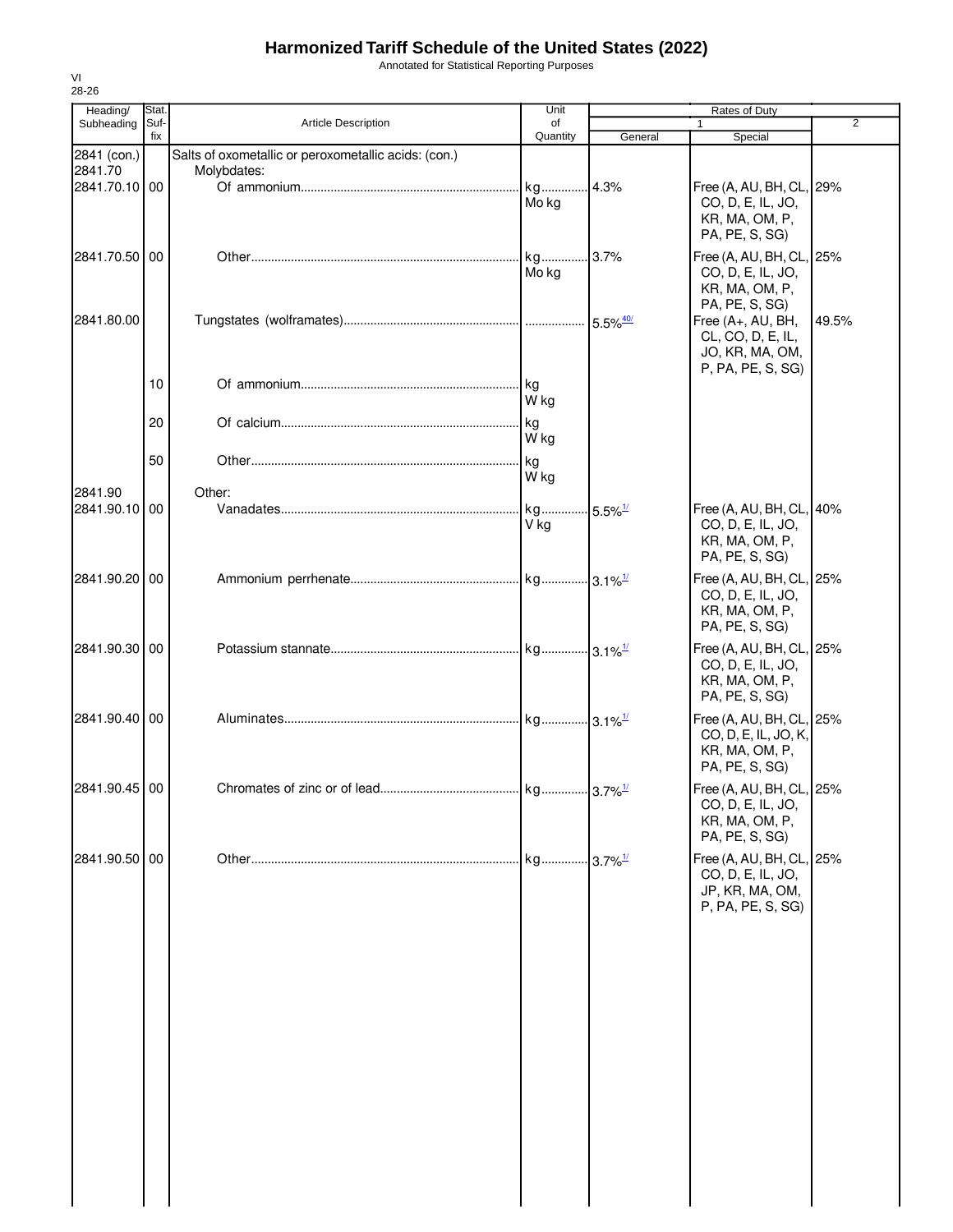Annotated for Statistical Reporting Purposes

| Suf-<br>$\mathbf{1}$<br>fix<br>Quantity<br>Special<br>General<br>2842<br>Other salts of inorganic acids or peroxoacids (including<br>aluminosilicates whether or not chemically defined), other than<br>azides:<br>Double or complex silicates, including aluminosilicates<br>Free (A+, AU, BH,<br>25%<br>CL, CO, D, E, IL,<br>JO, K, KR, MA,<br>OM, P, PA, PE, S,<br>SG)<br>Other:<br>Free (A, AU, BH, CL, 25% | Heading/   | Stat. |                     | Unit      | Rates of Duty     |                |
|-----------------------------------------------------------------------------------------------------------------------------------------------------------------------------------------------------------------------------------------------------------------------------------------------------------------------------------------------------------------------------------------------------------------|------------|-------|---------------------|-----------|-------------------|----------------|
| 2842.10.00 00<br>2842.90<br>2842.90.10 00                                                                                                                                                                                                                                                                                                                                                                       | Subheading |       | Article Description | $\circ$ f |                   | $\overline{2}$ |
|                                                                                                                                                                                                                                                                                                                                                                                                                 |            |       |                     |           |                   |                |
|                                                                                                                                                                                                                                                                                                                                                                                                                 |            |       |                     |           |                   |                |
| KR, MA, OM, P,<br>PA, PE, S, SG)                                                                                                                                                                                                                                                                                                                                                                                |            |       |                     |           | CO, D, E, IL, JO, |                |
| Free (A, AU, BH, CL, 25%<br>2842.90.90 00<br>CO, D, E, IL, JO, K,<br>KR, MA, OM, P,<br>PA, PE, S, SG)                                                                                                                                                                                                                                                                                                           |            |       |                     |           |                   |                |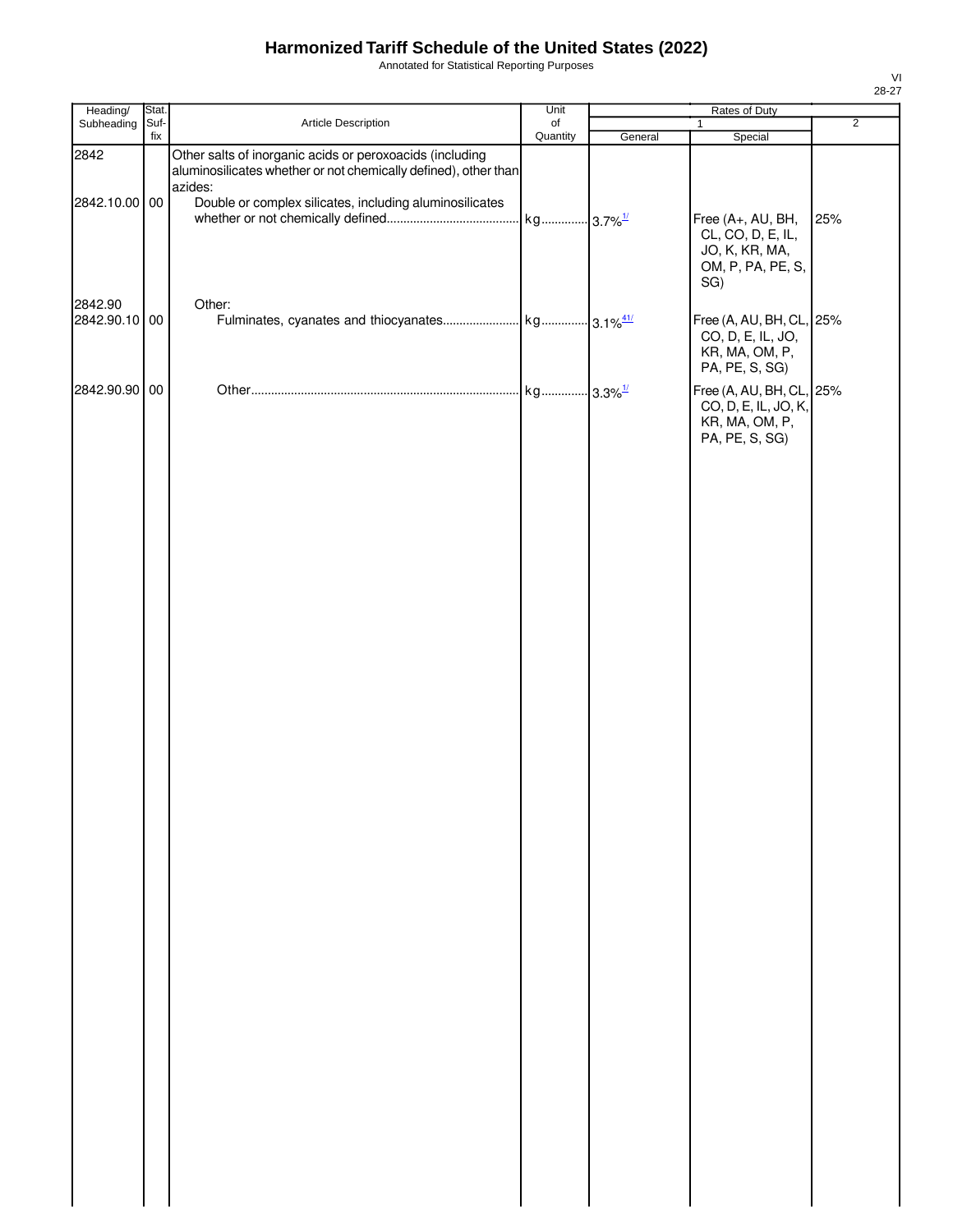Annotated for Statistical Reporting Purposes

| Heading/        | Stat.       |                                                                                                                                                                                                                                                                   | Unit           |                      | Rates of Duty                                                                        |                |
|-----------------|-------------|-------------------------------------------------------------------------------------------------------------------------------------------------------------------------------------------------------------------------------------------------------------------|----------------|----------------------|--------------------------------------------------------------------------------------|----------------|
| Subheading      | Suf-<br>fix | <b>Article Description</b>                                                                                                                                                                                                                                        | of<br>Quantity | General              | $\mathbf{1}$<br>Special                                                              | $\overline{2}$ |
|                 |             | VI. MISCELLANEOUS                                                                                                                                                                                                                                                 |                |                      |                                                                                      |                |
| 2843            |             | Colloidal precious metals; inorganic or organic compounds of<br>precious metals, whether or not chemically defined; amalgams<br>of precious metals:                                                                                                               |                |                      |                                                                                      |                |
| 2843.10.00 00   |             |                                                                                                                                                                                                                                                                   |                |                      | Free (A+, AU, BH,<br>CL, CO, D, E, IL,<br>JO, KR, MA, OM,<br>P, PA, PE, S, SG)       | 65%            |
| 2843.21.00      | 00          | Silver compounds:                                                                                                                                                                                                                                                 |                |                      | Free (A, AU, BH, CL, 25%<br>CO, D, E, IL, JO,<br>KR, MA, OM, P,<br>PA, PE, S, SG)    |                |
| 2843.29.01      | 00          |                                                                                                                                                                                                                                                                   |                |                      | Free (A, AU, BH, CL, 25%<br>CO, D, E, IL, JO, K,<br>KR, MA, OM, P,<br>PA, PE, S, SG) |                |
| 2843.30.00 00   |             |                                                                                                                                                                                                                                                                   |                |                      | Free (A*, AU, BH,<br>CL, CO, D, E, IL,<br>JO, K, KR, MA,<br>OM, P, PA, PE, S,<br>SG) | 25%            |
| 2843.90.00      | 00          |                                                                                                                                                                                                                                                                   |                |                      | Free (A, AU, BH, CL, 25%<br>CO, D, E, IL, JO, K,<br>KR, MA, OM, P,<br>PA, PE, S, SG) |                |
| 2844<br>2844.10 |             | Radioactive chemical elements and radioactive isotopes<br>(including the fissile or fertile chemical elements and isotopes)<br>and their compounds; mixtures and residues containing these<br>products:<br>Natural uranium and its compounds; alloys, dispersions |                |                      |                                                                                      |                |
|                 |             | (including cermets), ceramic products and mixtures<br>containing natural uranium or natural uranium compounds:                                                                                                                                                    |                |                      |                                                                                      |                |
| 2844.10.10 00   |             |                                                                                                                                                                                                                                                                   | . kg 5%1       |                      | Free (A, AU, BH, CL, 45%<br>CO, D, E, IL, JO,<br>KR, MA, OM, P,<br>PA, PE, S, SG)    |                |
| 2844.10.20      |             | Uranium compounds                                                                                                                                                                                                                                                 |                | Free <sup>1/</sup>   |                                                                                      | <b>I</b> Free  |
|                 | 10          |                                                                                                                                                                                                                                                                   |                |                      |                                                                                      |                |
|                 | 25          |                                                                                                                                                                                                                                                                   |                |                      |                                                                                      |                |
|                 | 55          |                                                                                                                                                                                                                                                                   | kg             |                      |                                                                                      |                |
| 2844.10.50      | 00          |                                                                                                                                                                                                                                                                   | kg             | $-5\%$ <sup>1/</sup> | Free (A+, AU, BH,<br>CL, CO, D, E, IL,<br>JO, KR, MA, OM,<br>P, PA, PE, S, SG)       | 45%            |
|                 |             |                                                                                                                                                                                                                                                                   |                |                      |                                                                                      |                |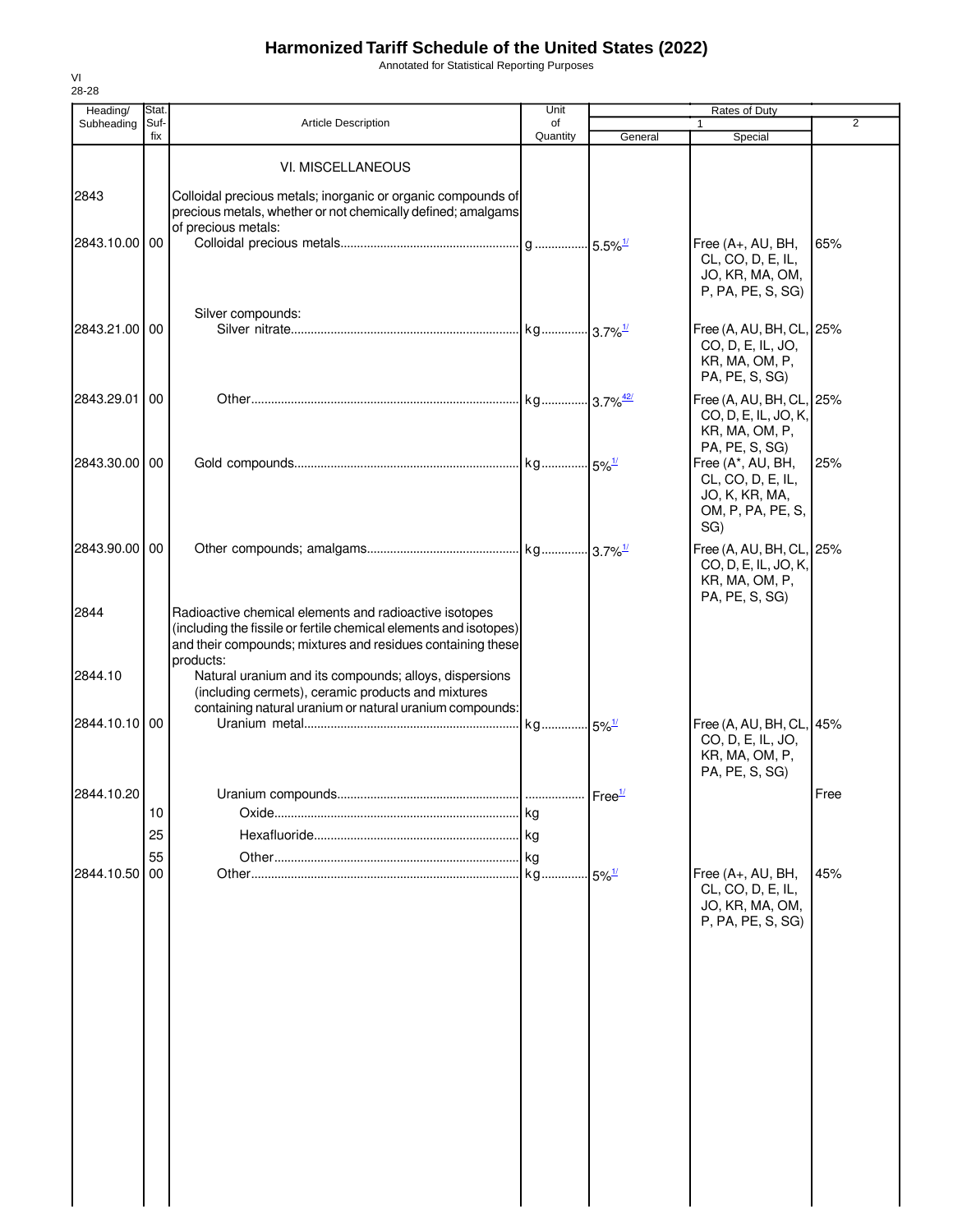Annotated for Statistical Reporting Purposes

| Stat     |                                                                                                                                                                                                                                                                                                                         | Unit                                                   |                                                                                                                                                                                           | Rates of Duty                                                                     |                                          |
|----------|-------------------------------------------------------------------------------------------------------------------------------------------------------------------------------------------------------------------------------------------------------------------------------------------------------------------------|--------------------------------------------------------|-------------------------------------------------------------------------------------------------------------------------------------------------------------------------------------------|-----------------------------------------------------------------------------------|------------------------------------------|
| fix      |                                                                                                                                                                                                                                                                                                                         | Quantity                                               | General                                                                                                                                                                                   |                                                                                   | $\overline{2}$                           |
|          | Radioactive chemical elements and radioactive isotopes<br>(including the fissile or fertile chemical elements and isotopes)<br>products: (con.)<br>and its compounds; alloys, dispersions (including cermets),<br>ceramic products and mixtures containing uranium<br>enriched in U235, plutonium or compounds of these |                                                        |                                                                                                                                                                                           |                                                                                   | Free                                     |
|          |                                                                                                                                                                                                                                                                                                                         |                                                        |                                                                                                                                                                                           |                                                                                   |                                          |
|          |                                                                                                                                                                                                                                                                                                                         |                                                        |                                                                                                                                                                                           |                                                                                   |                                          |
|          |                                                                                                                                                                                                                                                                                                                         |                                                        |                                                                                                                                                                                           |                                                                                   |                                          |
| 50       | Uranium depleted in U235 and its compounds; thorium<br>ceramic products and mixtures containing uranium<br>depleted in U235, thorium, or compounds of these                                                                                                                                                             |                                                        |                                                                                                                                                                                           |                                                                                   |                                          |
| 00       |                                                                                                                                                                                                                                                                                                                         |                                                        |                                                                                                                                                                                           | Free (A, AU, BH, CL, 35%<br>CO, D, E, IL, JO,<br>KR, MA, OM, P,<br>PA, PE, S, SG) |                                          |
|          |                                                                                                                                                                                                                                                                                                                         |                                                        |                                                                                                                                                                                           |                                                                                   | Free                                     |
|          |                                                                                                                                                                                                                                                                                                                         |                                                        |                                                                                                                                                                                           |                                                                                   |                                          |
|          |                                                                                                                                                                                                                                                                                                                         |                                                        |                                                                                                                                                                                           |                                                                                   |                                          |
|          |                                                                                                                                                                                                                                                                                                                         |                                                        |                                                                                                                                                                                           |                                                                                   |                                          |
| 10<br>50 |                                                                                                                                                                                                                                                                                                                         |                                                        |                                                                                                                                                                                           | CO, D, E, IL, JO,<br>KR, MA, OM, P,<br>PA, PE, S, SG)                             |                                          |
|          | Suf-<br>10<br>20<br>30<br>2844.30.10<br>10<br>20<br>50                                                                                                                                                                                                                                                                  | Article Description<br>Uranium compounds:<br>products: | οf<br>and their compounds; mixtures and residues containing these<br>Uranium enriched in U235 and its compounds; plutonium<br>and its compounds; alloys, dispersions (including cermets), | Free <sup>4/</sup><br>Free<br>5%                                                  | 1<br>Special<br>Free (A, AU, BH, CL, 45% |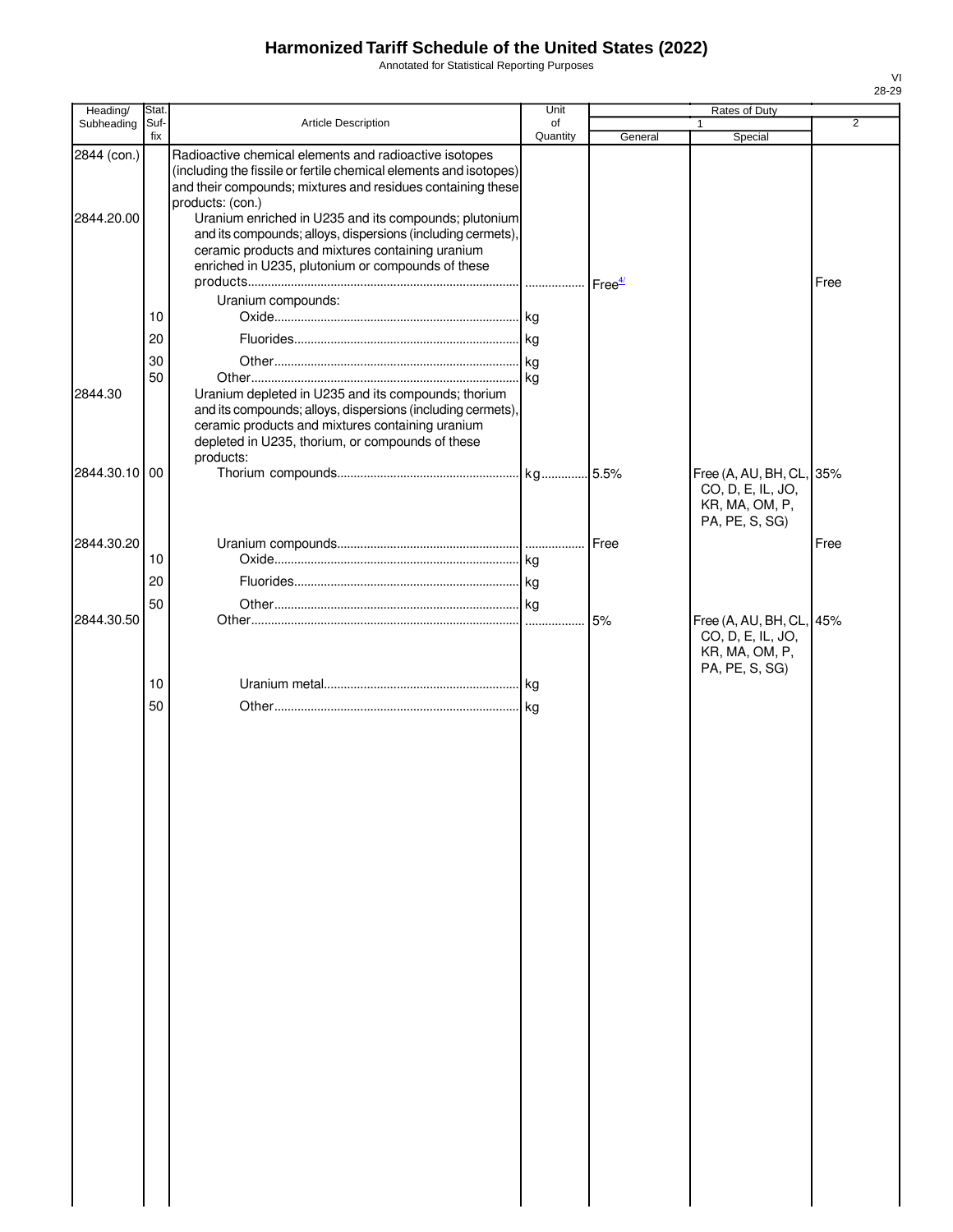Annotated for Statistical Reporting Purposes

| Heading/                 | Stat.       |                                                                                                                                                                                                                                                                                                                                                                                                                                                                                          | Unit                             |              | Rates of Duty |              |
|--------------------------|-------------|------------------------------------------------------------------------------------------------------------------------------------------------------------------------------------------------------------------------------------------------------------------------------------------------------------------------------------------------------------------------------------------------------------------------------------------------------------------------------------------|----------------------------------|--------------|---------------|--------------|
| Subheading               | Suf-<br>fix | <b>Article Description</b>                                                                                                                                                                                                                                                                                                                                                                                                                                                               | of<br>Quantity                   | General      | 1<br>Special  | 2            |
| 2844 (con.)              |             | Radioactive chemical elements and radioactive isotopes<br>(including the fissile or fertile chemical elements and isotopes)<br>and their compounds; mixtures and residues containing these<br>products: (con.)<br>Radioactive elements and isotopes and compounds other<br>than those of subheading 2844.10, 2844.20 or 2844.30;<br>alloys, dispersions (including cermets), ceramic products<br>and mixtures containing these elements, isotopes or<br>compounds; radioactive residues: |                                  |              |               |              |
| 2844.41.00 00            |             | Tritium and its compounds; alloys, dispersions<br>(including cermets), ceramic products and mixtures                                                                                                                                                                                                                                                                                                                                                                                     | kg Free                          |              |               | Free         |
| 2844.42.00               | 00          | Actinium-225, actinium-227, californium-253,<br>curium-240, curium-241, curium-242, curium-243,<br>curium-244, einsteinium-253, einsteinium-254,<br>gadolinium-148, polonium-208, polonium-209,<br>polonium-210, radium-223, uranium-230 or<br>uranium-232, and their compounds; alloys, dispersions<br>(including cermets), ceramic products and mixtures                                                                                                                               |                                  |              |               | Free         |
| 2844.43.00               | 10          | Other radioactive elements and isotopes and<br>compounds; other alloys, dispersions (including<br>cermets), ceramic products and mixtures containing<br>Elements, isotopes and compounds with cobalt-60                                                                                                                                                                                                                                                                                  |                                  | <b>IFree</b> |               | Free         |
|                          | 21          | Other elements, isotopes and compounds:<br>Americium-241, californium-252, cesium-137,<br>gadolinium-153, idium-192, promethium-147,<br>radium-226, selenium-75, or ytterbium-169                                                                                                                                                                                                                                                                                                        | GBq<br>GBq                       |              |               |              |
|                          | 28          |                                                                                                                                                                                                                                                                                                                                                                                                                                                                                          | GBq                              |              |               |              |
|                          | 50          |                                                                                                                                                                                                                                                                                                                                                                                                                                                                                          | kg                               |              |               |              |
| 2844.44.00<br>2844.50.00 | 00<br>00    | Spent (irradiated) fuel elements (cartridges) of nuclear                                                                                                                                                                                                                                                                                                                                                                                                                                 | kg Free<br>kg Free <sup>4/</sup> |              |               | Free<br>Free |
| 2845                     |             | Isotopes other than those of heading 2844; compounds,<br>inorganic or organic, of such isotopes, whether or not<br>chemically defined:                                                                                                                                                                                                                                                                                                                                                   |                                  |              |               |              |
| 2845.10.00 00            |             |                                                                                                                                                                                                                                                                                                                                                                                                                                                                                          |                                  |              |               | 25%          |
| 2845.20.00 00            |             | Boron enriched in boron-10 and its compounds kg Free <sup>43/</sup>                                                                                                                                                                                                                                                                                                                                                                                                                      |                                  |              |               | 25%          |
| 2845.30.00 00            |             | Lithium enriched in lithium-6 and its compounds kg Free <sup>43/</sup>                                                                                                                                                                                                                                                                                                                                                                                                                   |                                  |              |               | 25%          |
| 2845.40.00 00            |             |                                                                                                                                                                                                                                                                                                                                                                                                                                                                                          |                                  |              |               | 25%          |
| 2845.90.01 00            |             |                                                                                                                                                                                                                                                                                                                                                                                                                                                                                          |                                  |              |               | 25%          |
|                          |             |                                                                                                                                                                                                                                                                                                                                                                                                                                                                                          |                                  |              |               |              |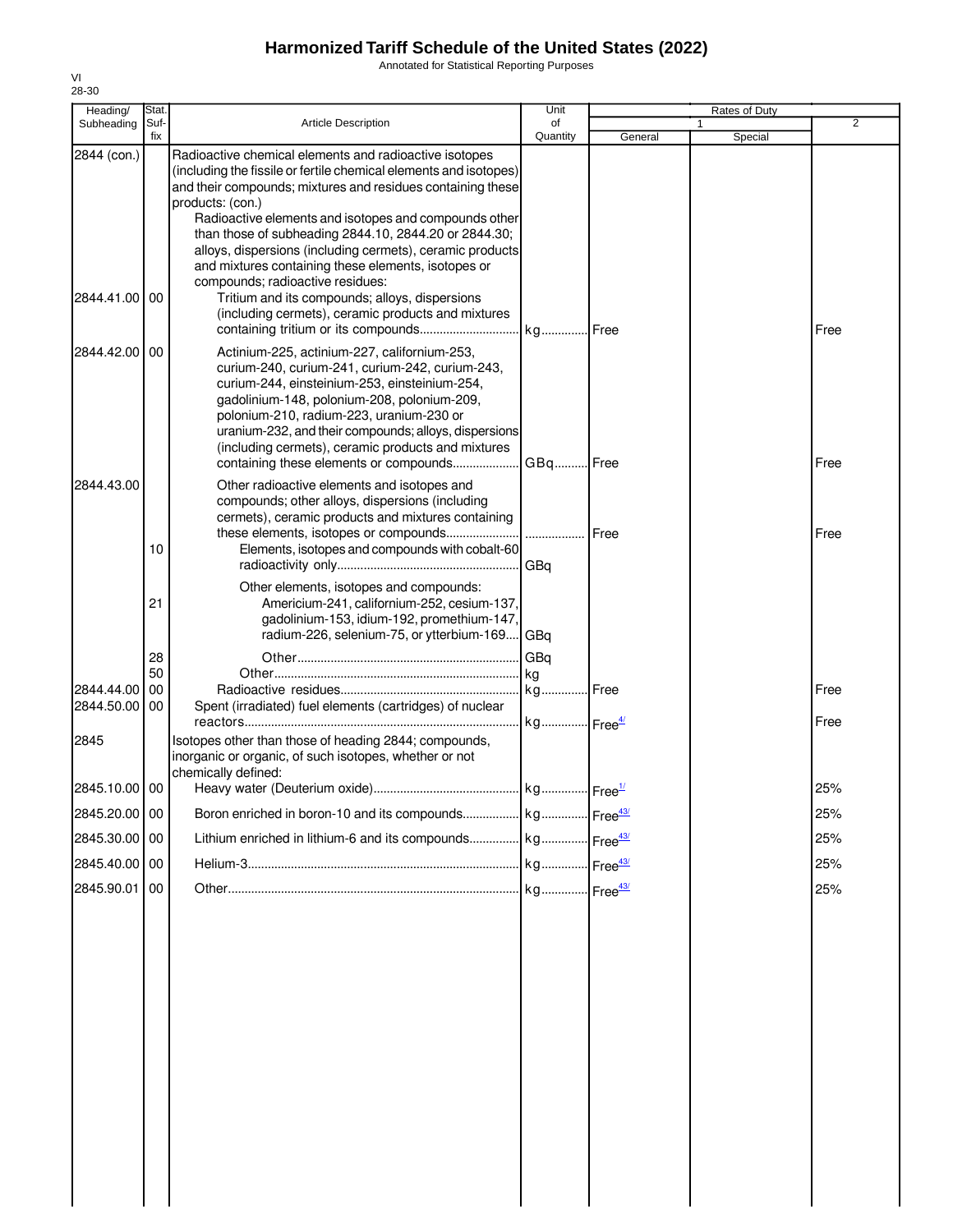Annotated for Statistical Reporting Purposes

| Heading/              | Stat.       |                                                                                                                                                   | Unit           |                        | <b>Rates of Duty</b>                                                              |                |
|-----------------------|-------------|---------------------------------------------------------------------------------------------------------------------------------------------------|----------------|------------------------|-----------------------------------------------------------------------------------|----------------|
| Subheading            | Suf-<br>fix | <b>Article Description</b>                                                                                                                        | of<br>Quantity | General                | Special                                                                           | $\overline{2}$ |
| 2846                  |             | Compounds, inorganic or organic, of rare-earth metals, of<br>yttrium or of scandium, or of mixtures of these metals:                              |                |                        |                                                                                   |                |
| 2846.10.00            |             |                                                                                                                                                   |                | $5.5\%$ <sup>44/</sup> | Free (A, AU, BH, CL, 35%<br>CO, D, E, IL, JO,<br>KR, MA, OM, P,<br>PA, PE, S, SG) |                |
|                       | 10          |                                                                                                                                                   |                |                        |                                                                                   |                |
|                       | 50          |                                                                                                                                                   |                |                        |                                                                                   |                |
| 2846.90<br>2846.90.20 |             | Other:<br>Mixtures of rare-earth oxides or of rare-earth                                                                                          |                | Free                   |                                                                                   | 25%            |
|                       | 05          | Rare-earth oxides except cerium oxides:<br>Containing lanthanum as the predominant                                                                |                |                        |                                                                                   |                |
|                       | 15          | Containing yttrium or scandium as the                                                                                                             |                |                        |                                                                                   |                |
|                       | 40          |                                                                                                                                                   |                |                        |                                                                                   |                |
|                       | 82          | Rare-earth chlorides except cerium chlorides:<br>Containing yttrium or scandium as the                                                            |                |                        |                                                                                   |                |
|                       |             |                                                                                                                                                   |                |                        |                                                                                   |                |
|                       | 84          | Other:                                                                                                                                            |                |                        |                                                                                   |                |
| 2846.90.40 00         |             | Yttrium bearing materials and compounds<br>containing by weight more than 19 percent but less<br>than 85 percent yttrium oxide equivalent kg Free |                |                        |                                                                                   | 25%            |
| 2846.90.80            |             |                                                                                                                                                   |                | $3.7\%$ <sup>44/</sup> | Free (A, AU, BH, CL, 25%                                                          |                |
|                       |             |                                                                                                                                                   |                |                        | CO, D, E, IL, JO, K,<br>KR, MA, OM, P,<br>PA, PE, S, SG)                          |                |
|                       | 70          | Mixtures of rare-earth carbonates other than<br>of cerium carbonate:<br>Containing lanthanum as the predominant                                   |                |                        |                                                                                   |                |
|                       | 75          |                                                                                                                                                   |                |                        |                                                                                   |                |
| 2847.00.00            | 90          | 00 Hydrogen peroxide, whether or not solidified with urea kg 3.7% <sup>1/</sup>                                                                   |                |                        | Free (A, AU, BH, CL, 25%<br>CO, D, E, IL, JO,                                     |                |
|                       |             |                                                                                                                                                   |                |                        | KR, MA, OM, P,<br>PA, PE, S, SG)                                                  |                |
|                       |             |                                                                                                                                                   |                |                        |                                                                                   |                |
|                       |             |                                                                                                                                                   |                |                        |                                                                                   |                |
|                       |             |                                                                                                                                                   |                |                        |                                                                                   |                |
|                       |             |                                                                                                                                                   |                |                        |                                                                                   |                |
|                       |             |                                                                                                                                                   |                |                        |                                                                                   |                |
|                       |             |                                                                                                                                                   |                |                        |                                                                                   |                |
|                       |             |                                                                                                                                                   |                |                        |                                                                                   |                |
|                       |             |                                                                                                                                                   |                |                        |                                                                                   |                |
|                       |             |                                                                                                                                                   |                |                        |                                                                                   |                |
|                       |             |                                                                                                                                                   |                |                        |                                                                                   |                |
|                       |             |                                                                                                                                                   |                |                        |                                                                                   |                |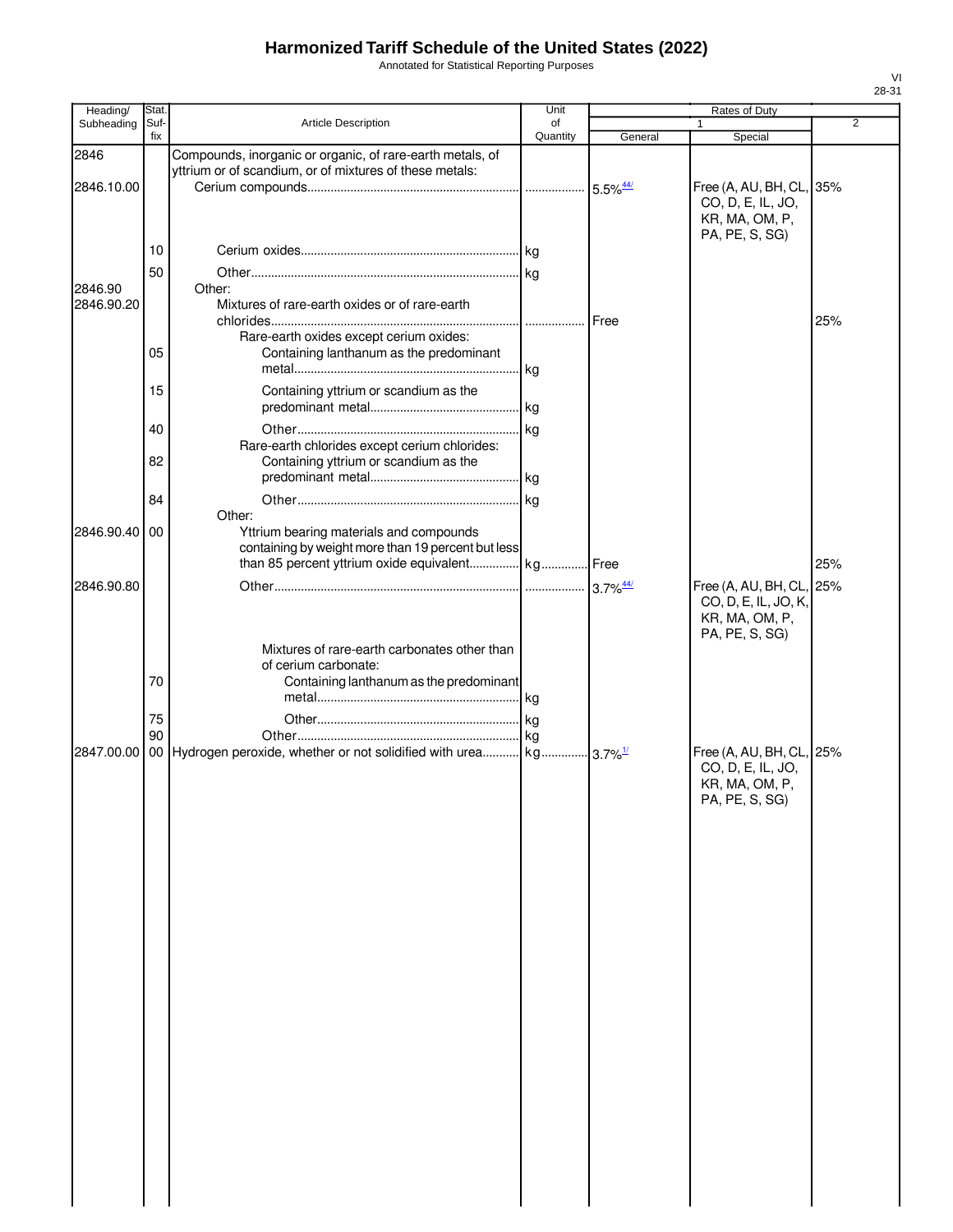Annotated for Statistical Reporting Purposes

| Heading/                 | Stat.       |                                                                                                                                                           | Unit           |                         | Rates of Duty                                                                      |                |
|--------------------------|-------------|-----------------------------------------------------------------------------------------------------------------------------------------------------------|----------------|-------------------------|------------------------------------------------------------------------------------|----------------|
| Subheading               | Suf-<br>fix | <b>Article Description</b>                                                                                                                                | of<br>Quantity | General                 | 1                                                                                  | $\overline{2}$ |
| 2849                     |             | Carbides, whether or not chemically defined:                                                                                                              |                |                         | Special                                                                            |                |
| 2849.10.00 00            |             |                                                                                                                                                           |                |                         | Free (A*, AU, BH,<br>CL, CO, D, E, IL,<br>JO, KR, MA, OM,<br>P, PA, PE, S, SG)     | 10%            |
| 2849.20<br>2849.20.10 00 |             | Of silicon:                                                                                                                                               |                |                         |                                                                                    | Free           |
| 2849.20.20 00            |             |                                                                                                                                                           |                |                         | Free (A, AU, BH, CL, 1.6%<br>CO, D, E, IL, JO,<br>KR, MA, OM, P,<br>PA, PE, S, SG) |                |
| 2849.90<br>2849.90.10 00 |             | Other:                                                                                                                                                    |                |                         | Free (A, AU, BH, CL, 25%<br>CO, D, E, IL, JO,<br>KR, MA, OM, P,<br>PA, PE, S, SG)  |                |
| 2849.90.20 00            |             |                                                                                                                                                           |                | $4.2\%$ <sup>1/</sup>   | Free (A, AU, BH, CL, 25%<br>CO, D, E, IL, JO,<br>KR, MA, OM, P,<br>PA, PE, S, SG)  |                |
| 2849.90.30 00            |             |                                                                                                                                                           | kg<br>W kg     | 5.5%                    | Free (A+, AU, BH,<br>CL, CO, D, E, IL,<br>JO, KR, MA, OM,<br>P, PA, PE, S, SG)     | 55.5%          |
| 2849.90.50 00            |             |                                                                                                                                                           |                |                         | Free (A, AU, BH, CL, 25%<br>CO, D, E, IL, JO,<br>KR, MA, OM, P,<br>PA, PE, S, SG)  |                |
| 2850.00                  |             | Hydrides, nitrides, azides, silicides and borides, whether or<br>not chemically defined, other than compounds which are also<br>carbides of heading 2849: |                |                         |                                                                                    |                |
| 2850.00.05 00            |             |                                                                                                                                                           |                |                         |                                                                                    | 25%            |
| 2850.00.07 00            |             |                                                                                                                                                           |                |                         | Free (A, AU, BH, CL, 30%<br>CO, D, E, IL, JO,<br>KR, MA, OM, P,<br>PA, PE, S, SG)  |                |
| 2850.00.10 00            |             |                                                                                                                                                           | W kg           |                         | Free (A+, AU, BH,<br>CL, CO, D, E, IL,<br>JO, KR, MA, OM,<br>P, PA, PE, S, SG)     | 45.5%          |
| 2850.00.20 00            |             |                                                                                                                                                           | kg<br>V kg     | $-5.5\%$ <sup>1/</sup>  | Free (A, AU, BH, CL, 40%<br>CO, D, E, IL, JO,<br>KR, MA, OM, P,<br>PA, PE, S, SG)  |                |
| 2850.00.50 00            |             |                                                                                                                                                           |                | $-3.7\%$ <sup>46/</sup> | Free (A*, AU, BH,<br>CL, CO, D, E, IL,<br>JO, KR, MA, OM,<br>P, PA, PE, S, SG)     | 25%            |
|                          |             |                                                                                                                                                           |                |                         |                                                                                    |                |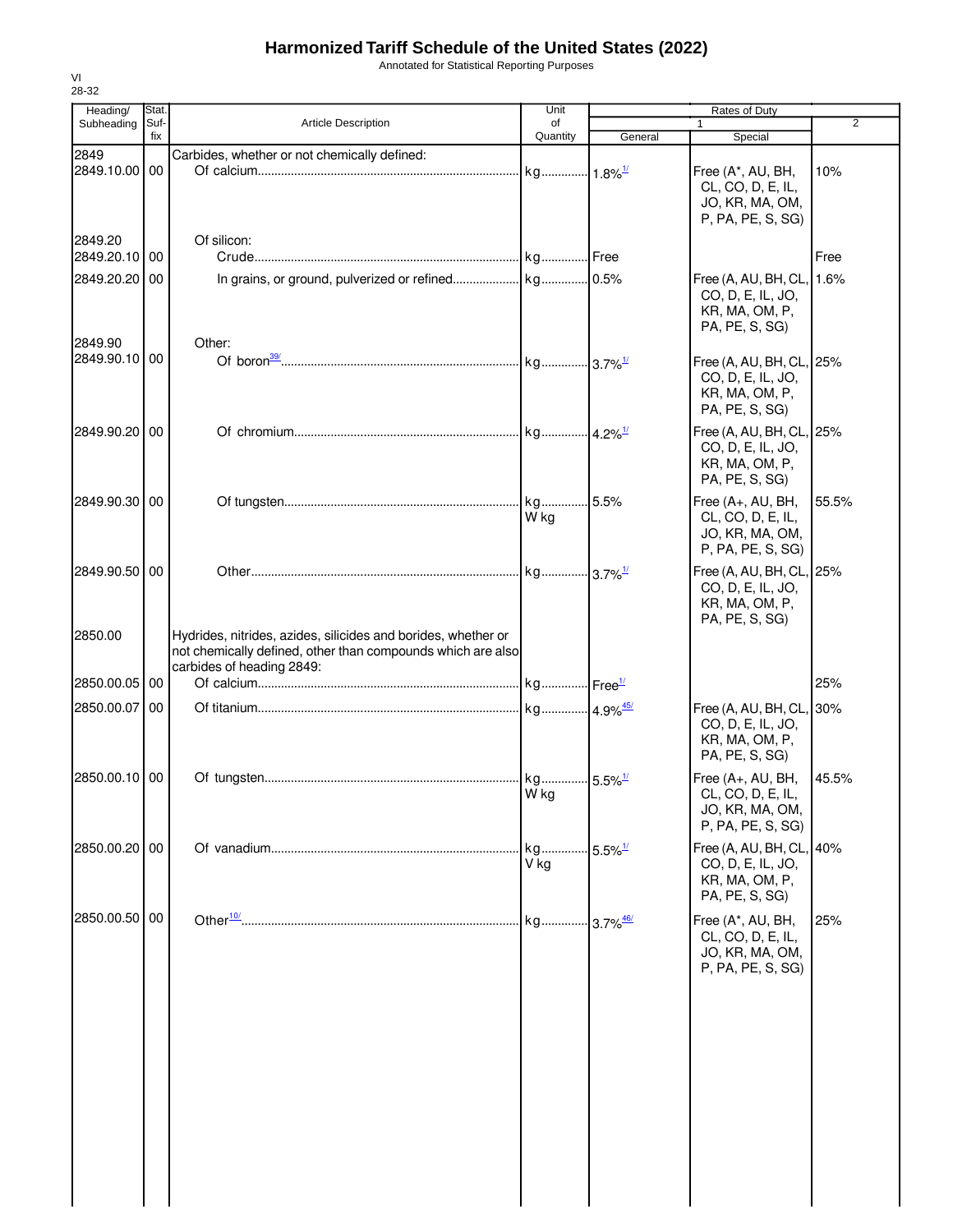Annotated for Statistical Reporting Purposes

| Heading/                    | <b>Stat</b>     |                                                                                                                                                                                                                                                                                                                          | Unit           |                        | Rates of Duty                                                                       |                |
|-----------------------------|-----------------|--------------------------------------------------------------------------------------------------------------------------------------------------------------------------------------------------------------------------------------------------------------------------------------------------------------------------|----------------|------------------------|-------------------------------------------------------------------------------------|----------------|
| Subheading                  | Suf-<br>fix     | <b>Article Description</b>                                                                                                                                                                                                                                                                                               | of<br>Quantity | General                | 1<br>Special                                                                        | $\overline{2}$ |
| 2852                        |                 | Inorganic or organic compounds of mercury, whether or not<br>chemically defined, excluding amalgams:                                                                                                                                                                                                                     |                |                        |                                                                                     |                |
| 2852.10                     |                 | Chemically defined:                                                                                                                                                                                                                                                                                                      |                |                        |                                                                                     |                |
| 2852.10.10 00               |                 | Mercuric oxide, mercuric cyanide, mercuric oxycyanide                                                                                                                                                                                                                                                                    |                |                        |                                                                                     | 25%            |
| 2852.10.90 00               |                 |                                                                                                                                                                                                                                                                                                                          |                |                        | Free (A, AU, BH, CL, 25%<br>CO, D, E, IL, JO,<br>KR, MA, OM, P,<br>PA, PE, S, SG)   |                |
| 2852.90<br>2852.90.05 00    |                 | Other:<br>Albuminates, tannates and phosphides of mercury kg Free <sup>1/</sup>                                                                                                                                                                                                                                          |                |                        |                                                                                     | 25%            |
| 2852.90.90 00               |                 |                                                                                                                                                                                                                                                                                                                          |                |                        | Free (A, AU, BH, CL, 25%<br>CO, D, E, IL, JO,<br>KR, MA, OM, P,<br>PA, PE, S, SG)   |                |
| 2853                        |                 | Phosphides, whether or not chemically defined, excluding<br>ferrophosphorous; other inorganic compounds (including<br>distilled or conductivity water and water of similar purity); liquid<br>air (whether or not rare gases have been removed);<br>compressed air; amalgams, other than amalgams of precious<br>metals: |                |                        |                                                                                     |                |
| 2853.10.00 00               |                 |                                                                                                                                                                                                                                                                                                                          |                |                        | Free (A, AU, BH, CL, 25%<br>CO, D, E, IL, JO,<br>KR, MA, OM, P,<br>PA, PE, S, SG)   |                |
| 2853.90                     |                 | Other:<br>Phosphides, whether or not chemically defined,<br>excluding ferrophosphorous:                                                                                                                                                                                                                                  |                |                        |                                                                                     |                |
| 2853.90.10 00               |                 | Of copper (phosphor copper), containing more                                                                                                                                                                                                                                                                             |                |                        | Free (A, AU, BH, CL, 32.5%<br>CO, D, E, IL, JO,<br>KR, MA, OM, P,<br>PA, PE, S, SG) |                |
| 2853.90.50 00<br>2853.90.90 |                 |                                                                                                                                                                                                                                                                                                                          |                | $2.8\%$ <sup>47/</sup> | Free (A, AU, BH, CL, 25%<br>CO, D, E, IL, JO,<br>KR, MA, OM, P,                     | 25%            |
|                             | 10 <sup>1</sup> | Gallium arsenide wafers, undoped                                                                                                                                                                                                                                                                                         | kg             |                        | PA, PE, S, SG)                                                                      |                |
|                             | 90              |                                                                                                                                                                                                                                                                                                                          | kg             |                        |                                                                                     |                |
|                             |                 |                                                                                                                                                                                                                                                                                                                          |                |                        |                                                                                     |                |
|                             |                 |                                                                                                                                                                                                                                                                                                                          |                |                        |                                                                                     |                |
|                             |                 |                                                                                                                                                                                                                                                                                                                          |                |                        |                                                                                     |                |
|                             |                 |                                                                                                                                                                                                                                                                                                                          |                |                        |                                                                                     |                |
|                             |                 |                                                                                                                                                                                                                                                                                                                          |                |                        |                                                                                     |                |
|                             |                 |                                                                                                                                                                                                                                                                                                                          |                |                        |                                                                                     |                |
|                             |                 |                                                                                                                                                                                                                                                                                                                          |                |                        |                                                                                     |                |
|                             |                 |                                                                                                                                                                                                                                                                                                                          |                |                        |                                                                                     |                |
|                             |                 |                                                                                                                                                                                                                                                                                                                          |                |                        |                                                                                     |                |
|                             |                 |                                                                                                                                                                                                                                                                                                                          |                |                        |                                                                                     |                |